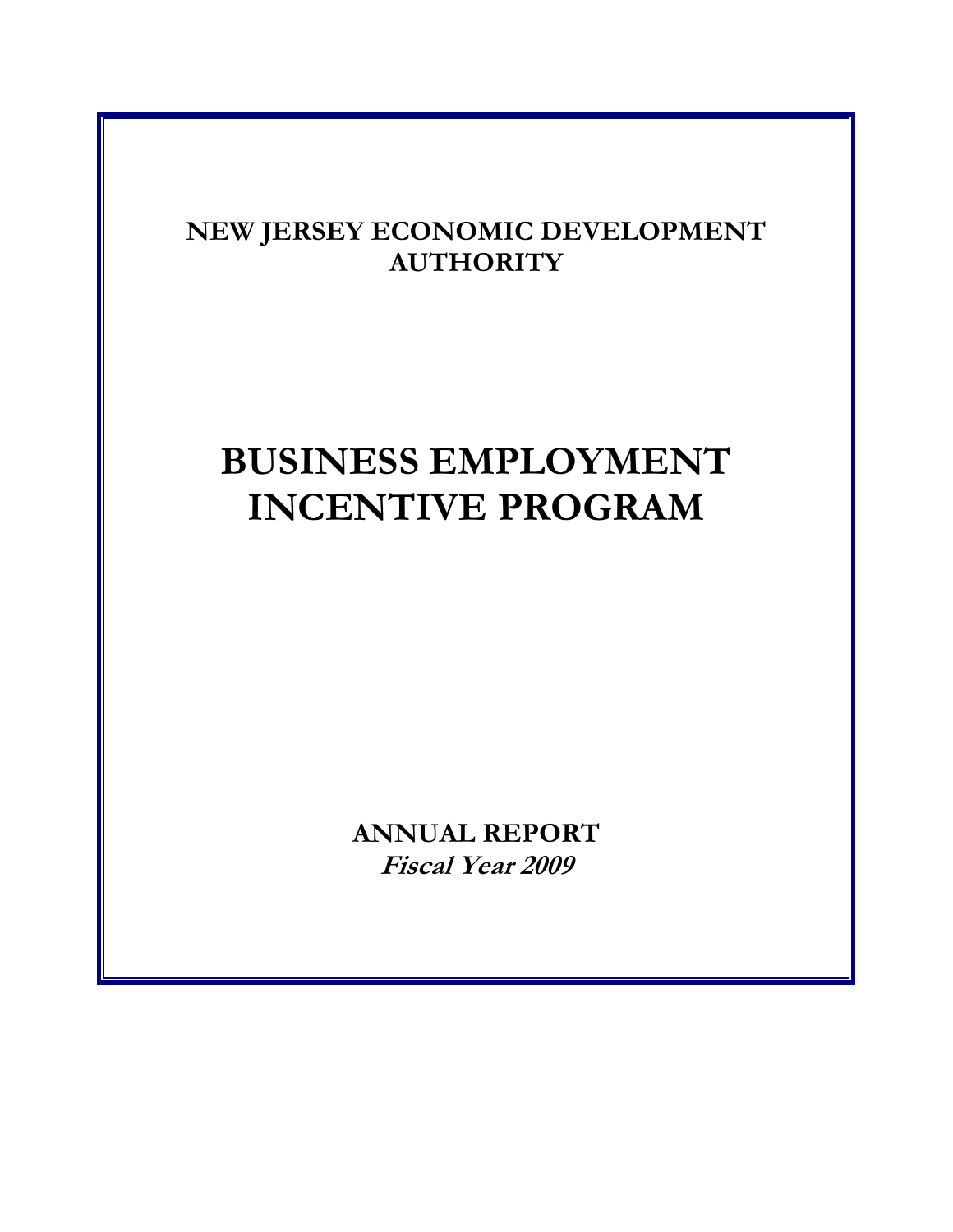



# **Business Employment Incentive Program (BEIP) Annual Report FY2009**

In accordance with P.L. 2003, c.166, the New Jersey Economic Development Authority (EDA), submits this report detailing Fiscal Year 2009 activity for the Business Employment Incentive Program (BEIP).

As required by statute, the report includes the following: the number of BEIP agreements entered into by the State during FY2009 with a description of each; number of jobs created under each project; new income tax revenue received from withholdings; the amounts awarded to each project as grants; and, an update on the status of projects under each agreement.

# **Program Description**

Created in 1996, BEIP continues to be a vital economic tool for the State of New Jersey during these challenging economic times, supporting the relocation and/or expansion of over four hundred companies, the actual creation of nearly 82,000 jobs, and the estimated total capital investment of over \$12.2 billion in New Jersey.

The program is administered by the EDA, which awards grants to qualified applicants for up to 10 years. These grants can equal 10% to 80% of the total amount of state income taxes generated by the grantees' newly created jobs during the calendar year. Point-of-final purchase retail facilities are not eligible for BEIP grants.

The State also derives the benefit from ancillary revenues, such as Sales and Corporation Business Taxes, resulting from the program's associated economic growth.

To qualify for the program, a business demonstrates that the BEIP grant is a "material factor" in the company's decision to relocate to or expand in New Jersey. In addition, an applicant must demonstrate that it is financially viable, and that it will create a minimum number of jobs (a minimum of 25 jobs must be created, unless the company is within the high technology or biotechnology industries, in which case the job creation minimum is 10). The State retains the balance of the income tax revenue generated by the new jobs.

An applicant is given greater consideration if it demonstrates the creation of jobs that pay an average 1.5 times the minimum wage during the grant agreement. Qualifying businesses must also maintain the project in New Jersey for at least 1.5 times the number of years of the grant.

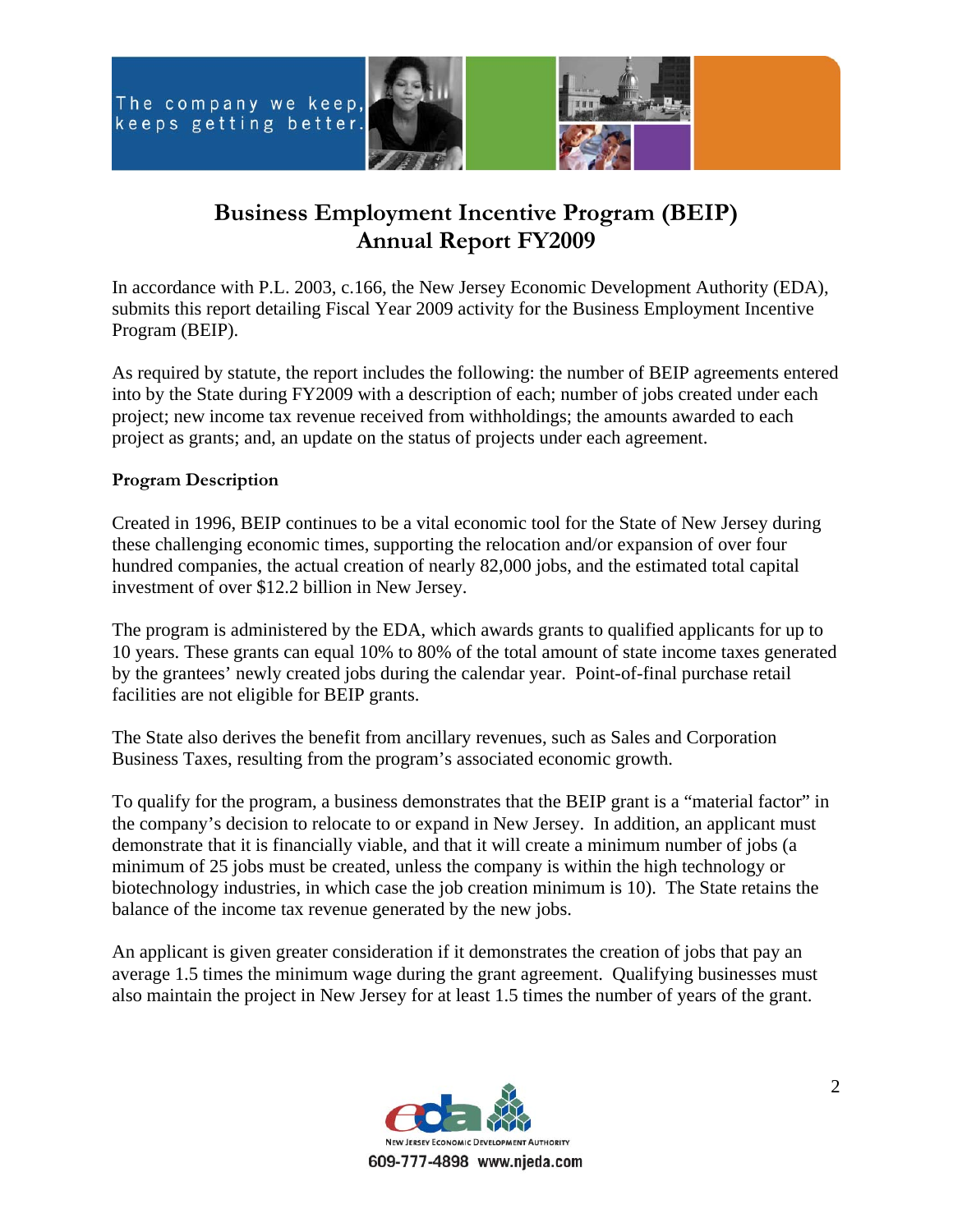



Other factors taken into consideration that can enhance an applicant's percentage award include:

- Job creation numbers;
- Number of jobs at risk;
- Ratio of private to public investment;
- Amount of capital investment in the project;
- Average wage of the new jobs;
- Whether the project also involves construction or renovation; and
- Type of industry (companies within the high technology, biotechnology, pharmaceutical, financial services and logistics industries receive an enhanced award)

Furthermore, a bonus adjustment of up to an additional 30% can be awarded to the applicant for any one or a combination of the following:

- Location in Planning Area 1 or 2 of the State's Development and Redevelopment Plan;
- Location in Planning Area 1 or 2 and the creation of 500 or more jobs;
- Location in a former Urban Coordinating Council municipality as designated by DCA;
- Location in a brownfields site for first occupants after issuance of a No Further Action letter by DEP;
- Location in center designated by the State Planning Commission, or in a municipality with an endorsed plan;
- 10% or more of the employees receive a qualified transportation fringe of at least \$30;
- Location in an area designated by the municipality as an "area in need of redevelopment";
- Whether the project is linked to housing creation or redevelopment utilizing at least 25% of the buildable area of the site;
- Company is within 5 miles of and working cooperatively with a public or non-profit university on research and development.

The State Treasurer must certify that the amount of the withholdings received from the business for the new employees at least equals the grant amount. Grant payments only begin after the new jobs have been in existence for a year.

# **Overall BEIP Activity**

From the inception of BEIP in 1996 through September 2009, the EDA has executed 410 BEIP agreements valued at over \$1.3 billion over the term of the grants, supporting the creation of an estimated 77,200 new jobs, and leveraging over \$12.2 billion in total public/private investment. *To date, BEIP grants have spurred the creation of 81,993 actual jobs, surpassing original estimates from the companies at the time of application.*

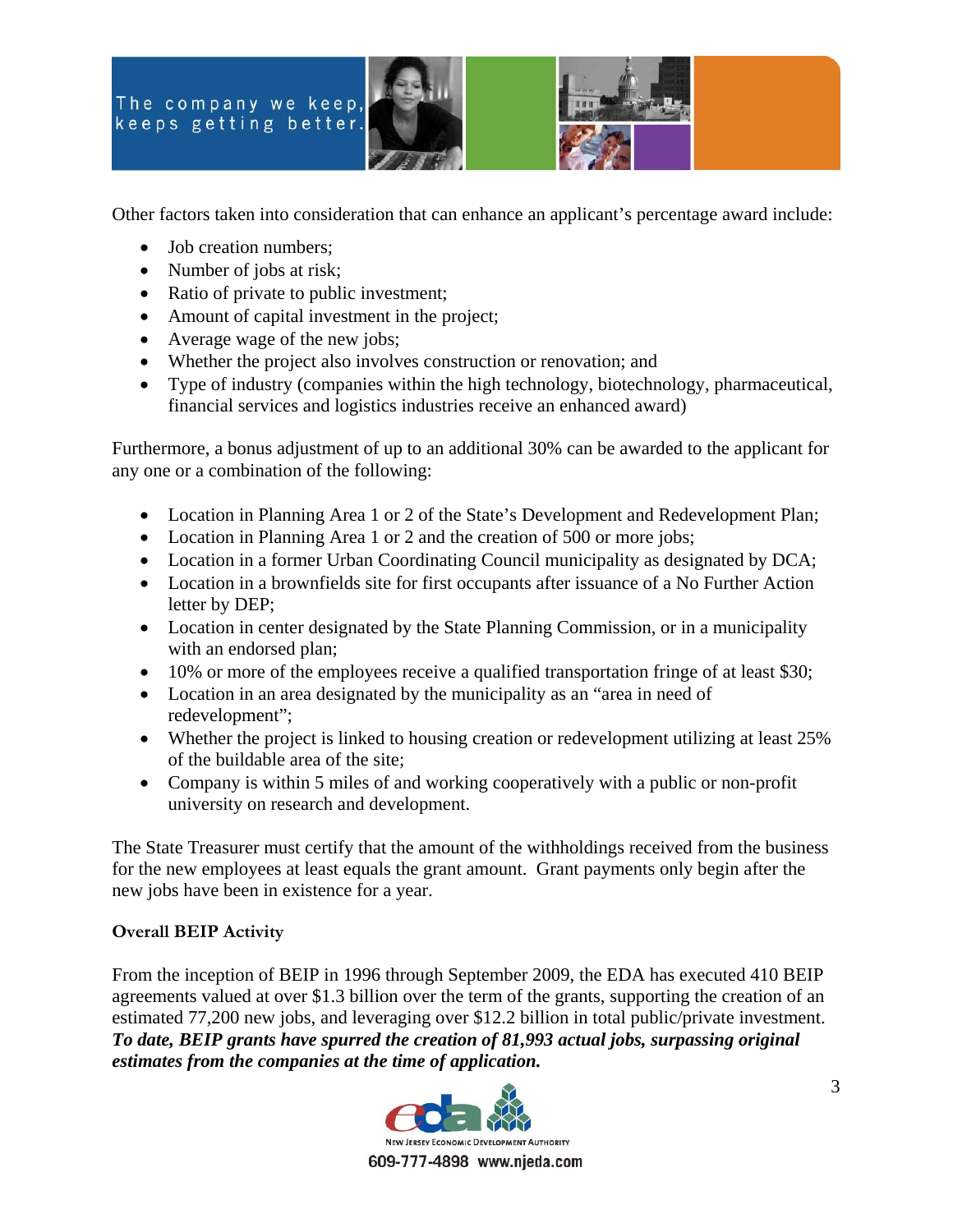



# **FY2009 BEIP Activity**

During FY 2009, the EDA executed 34 BEIP agreements worth an estimated \$84 million over the term of the grant *(Note: Executed projects are those in which the EDA Board has approved the project and a signed agreement between the company and the EDA has been finalized).*

The 34 projects are expected to create approximately 3,712 new jobs over the next two years. During FY2009, businesses representing these 34 projects have reported the actual creation of 629 new jobs. These projects are also anticipated to invest nearly \$228 million in private funds in New Jersey.

Attached, as *Exhibit A*, is a list of all the above projects which executed a BEIP grant agreement in FY2009, including the date of execution, award percentage, grant term, estimated job creation total, jobs created to date, estimated grant award total, total project investment, new gross income tax (estimated on projects creating jobs)<sup>1</sup>, project location, originating city/state, and legislative district.

To date, just over \$19,000 has been disbursed to one project that executed in FY2009. *(Note: In many cases, no new gross income tax has yet been reported to the EDA by the company, as the recipient companies are not required to do so until they have reached their minimum job creation threshold).* 

Also, attached, as *Exhibit B*, is a chart reflecting all BEIP grants executed to date since the inception of the program, including the FY2009 projects.

# **FY2009 Highlights**

EDA partnered with several of the FY2009 BEIP recipients to celebrate their success and highlight their commitment to growing jobs in New Jersey, as evidenced below.

# *Major League Baseball Network*

MLB Network launched on January 1, 2009 in approximately 50 million homes as the largest network debut in cable history, exceeding any other cable television launch by approximately 20 million. Supported by an \$8-million BEIP award, MLB Network invested approximately \$50 million in its state-of-the-art headquarters and created over 350 jobs in New Jersey. The network's 142,000-square-foot facility features "Studio 3" to honor Babe Ruth and "Studio 42"

 $\overline{a}$ <sup>1</sup> The Gross Income Tax (GIT) estimates are only reported for companies that have created jobs and achieved their Minimum Employment Threshold (MET). The MET for Tech companies is 10 jobs; for all others it is 25 jobs.



609-777-4898 www.njeda.com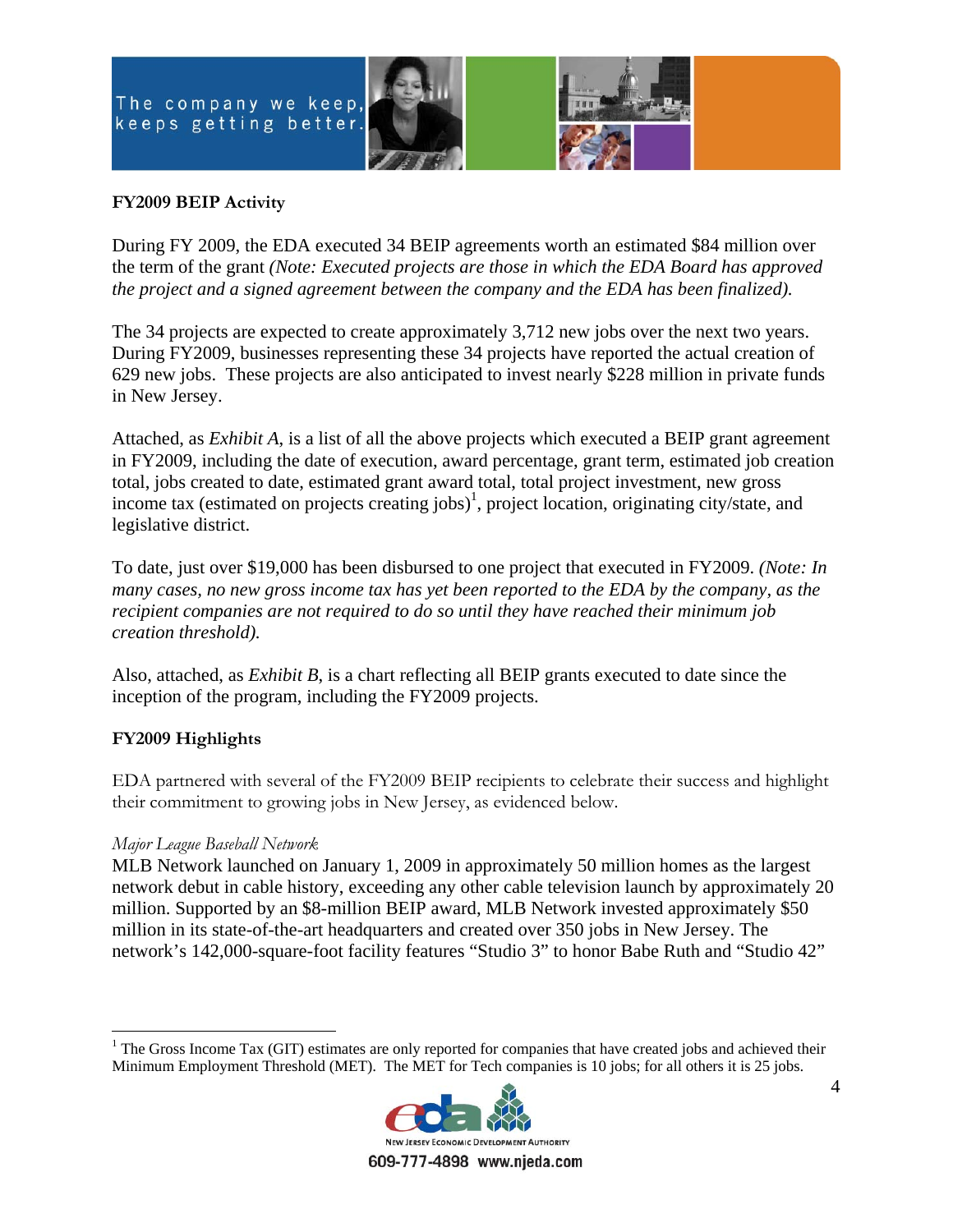



to honor Jackie Robinson. MLB made significant improvements and enhancements to the facility, including the creation of a replica baseball field and an outfield wall. State leaders including Governor Jon S. Corzine, Governor's Office of Economic Growth Chief Jerry Zaro, and EDA Chief Executive Officer Caren S. Franzini welcomed the network and its employees to Secaucus at an event in February 2009.

# *Bausch and Lomb*

New Jersey officials also welcomed Bausch & Lomb to its new global pharmaceutical headquarters in Madison in July 2009. Bausch & Lomb's 30,000-square-foot facility will create 70 new full-time, high-paying jobs in the Garden State with the support of a \$3.5-million BEIP grant. While the company maintains its worldwide headquarters in Rochester, New York, and research and development in locations worldwide, this new Madison facility establishes its pharmaceutical headquarters within a global epicenter for the industry. Bausch & Lomb is one of the best-known and most respected healthcare brands in the world. Its core businesses include contact lenses and lens care products, ophthalmic surgical devices and instruments, and ophthalmic pharmaceuticals. Founded in 1853, the company employs more than 10,000 people worldwide and its products are available in more than 100 countries.

# *Princeton Power Technologies*

In July 2009, State leaders also visited Princeton Power Technologies in West Windsor to celebrate its rapid growth in the clean energy sector at a ribbon-cutting ceremony marking the opening of the company's new headquarters. Princeton Power was formed in a dormitory room after its founding team won first place in Princeton University's 2001 Business Plan Contest and has since grown from a staff of three to 30. Princeton Power is developing advanced power conversion technologies, including AC-link™, that provide a more reliable and cost-effective means for converting electric power cleanly and efficiently. The company has benefited from state assistance various times over the last five years. In March 2009, Princeton Power executed a BEIP grant and an Edison Innovation Fund investment from the EDA to support its expansion and relocation to the new West Windsor facility. Between 2004 and 2008, the company also received additional grants from EDA, the New Jersey Commission of Science & Technology and the New Jersey Board of Public Utilities (BPU) to support the development and commercialization of its products.

# **BEIP Program History**

The following provides a summary of major changes made to the Business Employment Incentive Program since its inception in 1996.

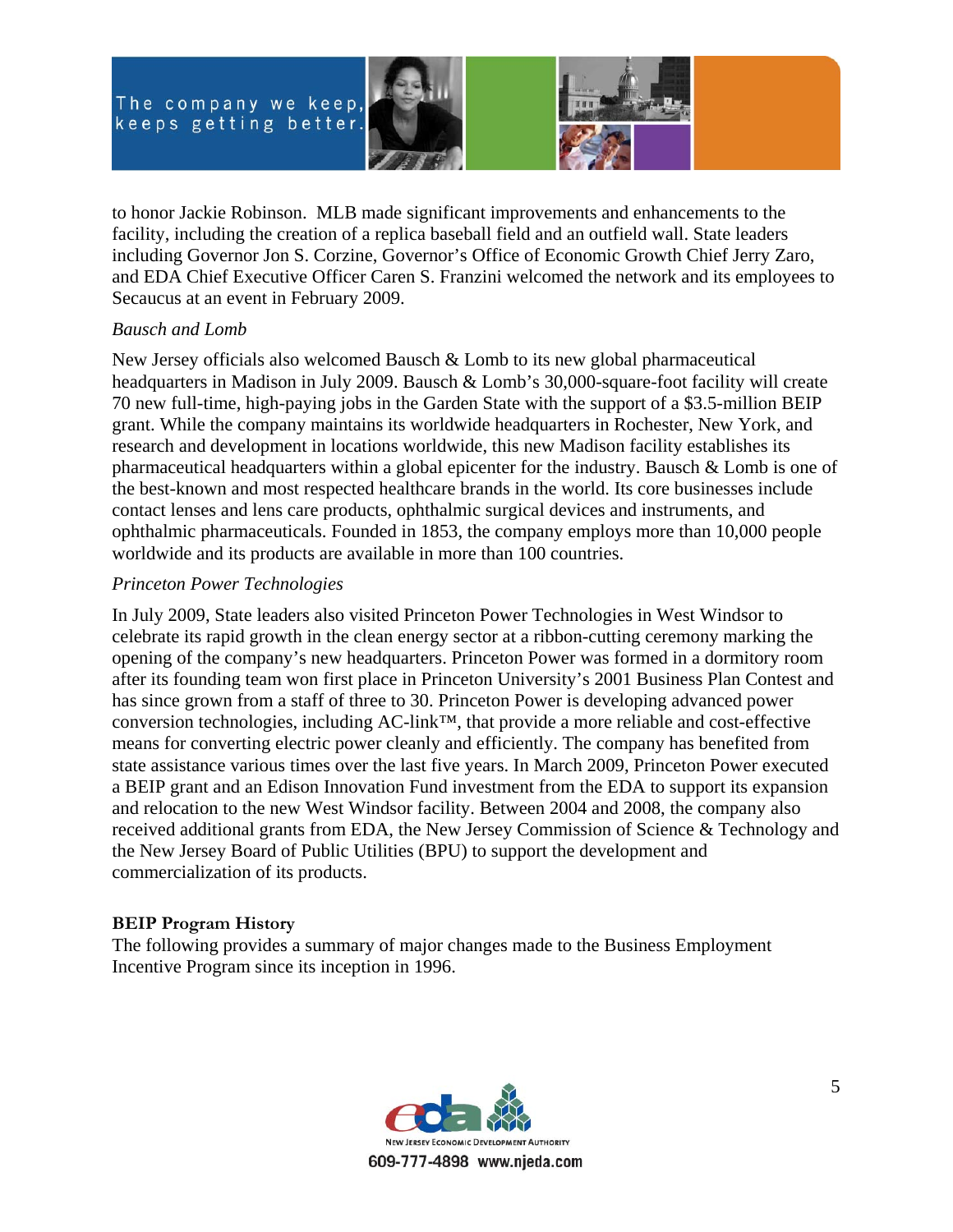



# 2003:

In September 2003, amendments were made to the BEIP Act to enhance the program, making it available to a larger range of businesses, with more targeted focus on technology-based industries, as follows:

*Accelerating Business Growth and Job Creation* – The program now has a lower overall job growth threshold for all applicants. Originally, a business had to create 75 new jobs to be eligible (unless they were located in a targeted municipality, in which case the threshold was 25); the threshold is now 25, regardless of location.

*Fostering High Tech/Biotech Industry Growth by Lowering Job Threshold to 10* – The BEIP program was changed to target job growth in the high tech/biotech industries by having lowered the job creation threshold to 10.

*Targeting Specific Industries by Increasing Grant Formula Score by 5%* – An additional 5% was added to the score for specific growth industries; i.e., high tech/biotechnology, pharmaceuticals, financial services, transportation and logistics.

*Encouraging Smart Growth by Increasing Grant Award by Up to 30%* – Initially, BEIP applicants were eligible for a grant award of up to 80% equivalent to the total amount of the State income taxes withheld by the business during the calendar year for new employees hired. BIEP was changed to cap the award at up to 50% of state withholding, but with an additional increase of up to 30% if the company utilized Smart Growth principles, i.e.: located in either State Planning Areas 1 and 2, an Urban Coordinating Council Municipality, a "distressed" municipality as defined by the Department of Community Affairs, brownfield site, located near mass transit, located in a center designated by the State Planning Commission, or in an area designated by a locality as an "area in need of redevelopment"; linked with housing production or renovation; or, located in close proximity to and working cooperatively with a public or nonprofit university on research and development.

*Streamlining Reporting Process* – Under the former BEIP rules, companies were required to submit a full payroll report each year, up to 10 reports for a 10-year grant. BEIP was changed to allow recipients to submit only three full reports, unless their payroll report raised questions or

contained inconsistencies. The EDA however, allowed existing BEIP recipients the option of converting to the revised streamlined reporting process.

*Funding Sources for BEIP* – The 2003 amendments gave EDA the power to issue bonds, backed by a State contract, to fund the payment of BEIP grants in any year in which a State appropriation was not available for grants. In 2003, the EDA issued bonds for a total of \$59 million for BEIP disbursal payments for FY 2004; and, in FY2006, Governor Corzine directed

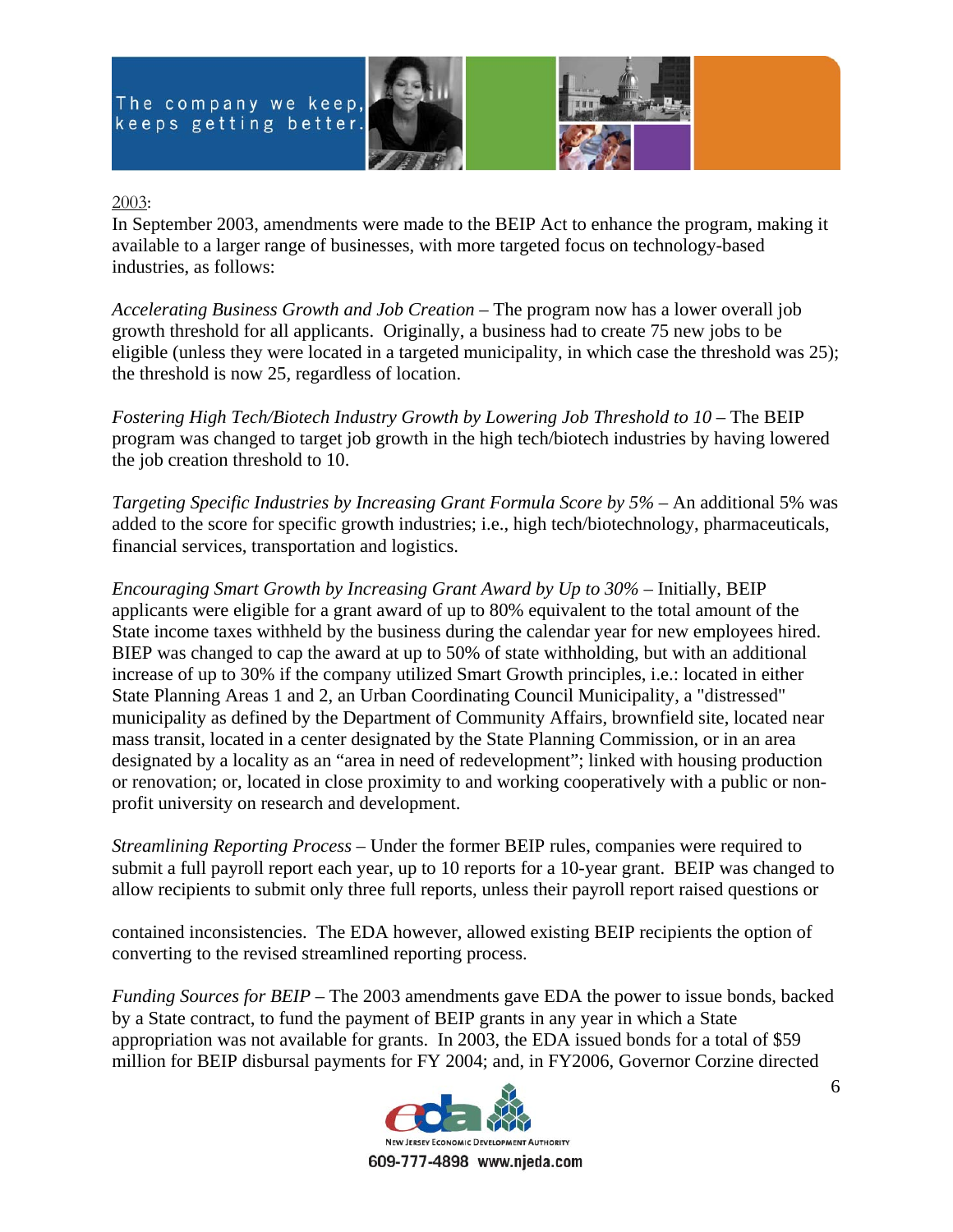



that for FY2006 and in the future, payments of BEIP disbursements were to be made from the General Fund, not via bond issuance. The amendments also authorized EDA to use residual BEIP withholdings to support Designated Industries Economic Growth and Development projects. In 2003, the Joint Budget Oversight Committee approved an EDA bond resolution totaling \$60 million to fund such projects. To date, the EDA had committed \$35 million of these bond funds for the following programs: \$10 million for Springboard II Fund providing recoverable grants to start-up life sciences and high tech companies; \$10 million for investment in the new Garden State Life Sciences Venture Fund, and \$15 million for the expansion/construction of technology commercialization centers within the newly established Innovation Zones in Camden, Newark and the greater New Brunswick area. Going forward, the EDA has made a policy decision not to issue additional bonds to fund BEIP activity.

*Allowing for New Recipients* – The revisions also expanded BEIP benefits to companies that could not take advantage of the program due to New Jersey's reciprocal agreement with Pennsylvania. Under this agreement, New Jersey employers pay no withholding taxes in New Jersey on employees who reside in Pennsylvania. The law's amendments allowed BEIP awards to be made to companies that met all the criteria, but would otherwise be hindered by the reciprocity agreement. This initiative allowed new jobs brought by a company to the state with the BEIP incentive – but held by a Pennsylvania resident – to be factored into the BEIP grant to the employer. Grants for this initiative are generated by the residual income from the BEIP program statewide.

# 2004:

In 2004, New Jersey Policy Perspective (NJPP), a non-profit and nonpartisan research and educational organization, published the report "Taking Care of Business–Does it Cost Too Much?" which analyzed BEIP to determine the program's effectiveness and made recommendations for improvements. In response to the report, the State Treasurer asked Rutgers University's Edward J. Bloustein School of Policy and Planning to study the program, as well as the NJPP's recommendations, and to make any other recommendations necessary to more effectively manage the program.

Based on the Rutgers' study, the EDA Board of Directors adopted a number of modifications to the program in October 2004, including requiring BEIP recipients to maintain 80% of their statewide employment (documented at the time of application) for the grant commitment period, and imposing new guidelines governing additional incentives for jobs created in excess of the employment commitment.

In October 2004, the EDA Board of Directors also adopted additional modifications to enhance the program based on internal program review, including regulations allowing the Authority to: seek full repayment of funds if a company moves out of state; withhold, reduce or terminate

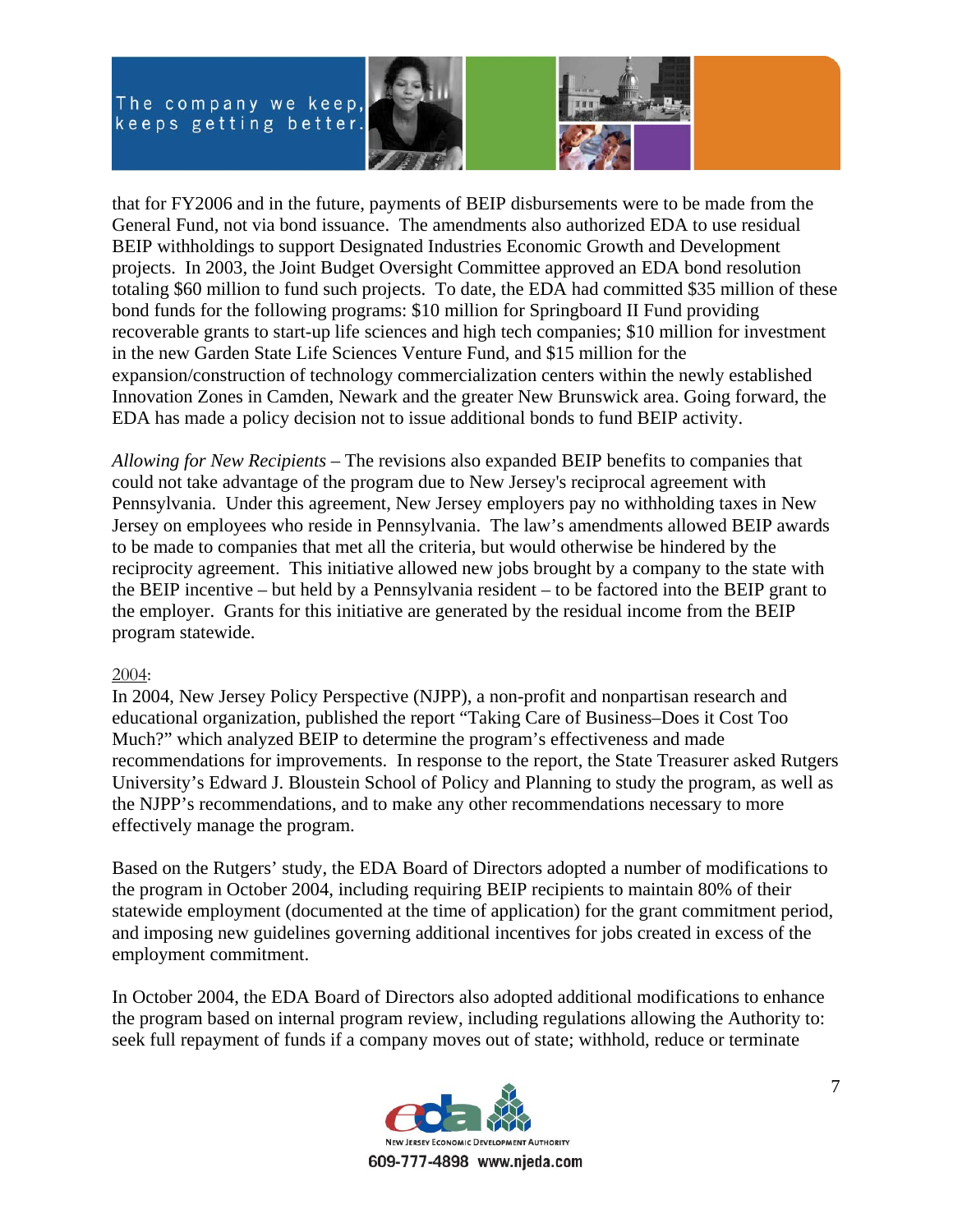



payment of a grant or any portion thereof should a BEIP recipient default on the grant agreement; and, recapture grant monies already paid to the company in the event of default. In order to increase public access to information, the EDA also began posting regularly updated reports of BEIP activity on the EDA website (www.njeda.com).

# 2008

On January 4, 2008, Governor Jon S. Corzine signed legislation that clarified the prevailing wage applicability to workers engaged in construction or renovation incident to certain Authority assisted projects. Not less than prevailing wage rate must be paid to workers employed in the performance of any construction contract undertaken in connection with Authority financial assistance, including BEIP.

The prevailing wage requirement applies unless the work performed under the contract is performed on a facility owned by a landlord of the entity receiving the assistance and less than 55% of the facility is leased by the entity at the time of the contract and under any agreement to subsequently lease the facility. The prevailing wage requirement is also exempted from construction commencing more than two years after an entity has executed with the Authority a commitment letter regarding Authority financial assistance and the first payment or other provision of the assistance is received.

# **BEIP Monthly Updates**

For monthly updates on executed BEIP projects, visit: http://www.njeda.com/web/Aspx\_pg/Templates/Pic\_Text.aspx?Doc\_Id=126&menuid=768&topi d=717&levelid=5&midid=727

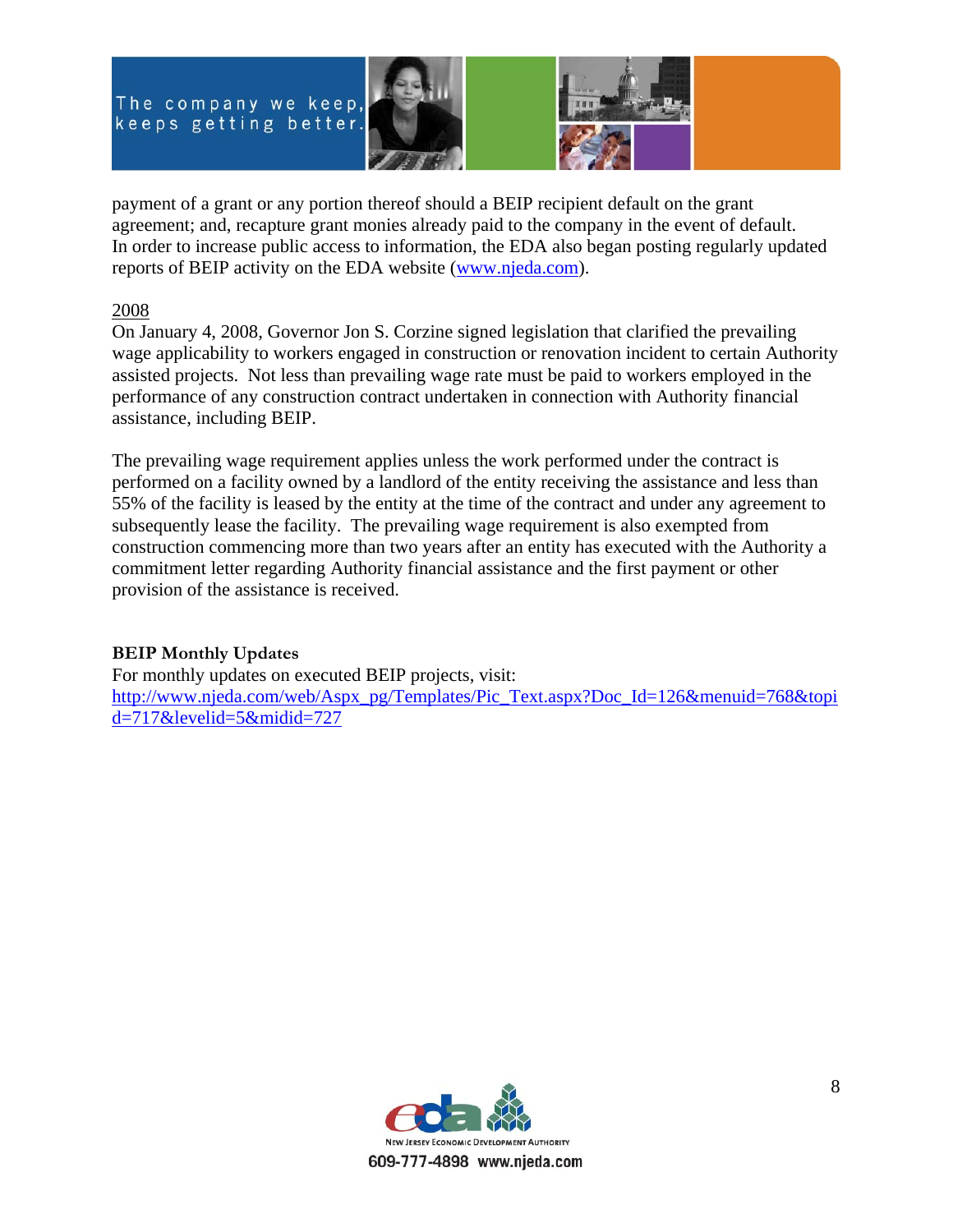|                                  |                 |    |             |                               |     |             | <b>EDA BEIP Grant JAmt. Disbursed to</b> | Total Project         |                                      |                                       |                |
|----------------------------------|-----------------|----|-------------|-------------------------------|-----|-------------|------------------------------------------|-----------------------|--------------------------------------|---------------------------------------|----------------|
| <b>Company Name</b>              | Exec. Date Pct. |    | <b>Term</b> | Est New Jobs Jobs to Date Amt |     |             | <b>Date</b>                              | <b>Investment</b>     | <b>Location</b>                      | <b>Originating City Leg. District</b> |                |
| AAF-McQuay Inc.                  | 6/1/2009        | 80 | 10          | 40                            |     | \$1,945,500 |                                          |                       | \$5,500,000 Jersey City, Hudson      | Louisville, Ky                        | $31 - 32 - 33$ |
| Abbott Point of Care Inc. and    |                 |    |             |                               |     |             |                                          |                       | Plainsboro Township,                 | East Windsor,                         |                |
| <b>Abbott Diabetes Care</b>      | 10/14/2008      | 80 |             | 87                            | 46  | \$1,218,244 |                                          | \$3,310,000 Middlesex |                                      | INJ                                   | 14             |
|                                  |                 |    |             |                               |     |             |                                          |                       | Bridgewater Township,                | Bridgewater                           |                |
| Advanced Health Media, LLC       | 9/19/2008       | 55 | 10          | 25                            | 170 | \$100,844   | \$19,054                                 |                       | \$990,000 Somerset                   | Township                              | 16             |
| <b>API Nanofabrication &amp;</b> |                 |    |             |                               |     |             |                                          |                       | Franklin Township,                   | Franklin                              |                |
| Research Corp.                   | 11/12/2008      | 80 | 10          | 20                            |     | \$365,200   |                                          |                       | \$100,000 Somerset                   | Township                              | 17             |
| Arch Insurance Group Inc.        | 1/23/2009       | 80 | 10          | 280                           |     | \$9,596,755 |                                          |                       | \$12,800,000 Jersey City, Hudson     | New York NY                           | 31-32-33       |
|                                  |                 |    |             |                               |     |             |                                          |                       | Bridgewater Township,                | Bridgewater                           |                |
| Axcan Pharma US, Inc.            | 6/11/2009       | 60 | 10          | 26                            |     | \$579,072   |                                          | \$1,323,000 Somerset  |                                      | Township                              | 16             |
|                                  |                 |    |             |                               |     |             |                                          |                       | Madison Borough,                     | Rochester, NY &                       |                |
| Bausch & Lomb Incorporated       | 5/1/2009        | 55 | 10          | 70                            |     | \$3,500,000 |                                          | \$1,000,000 Morris    |                                      | Tampa, Fla                            | 21             |
| CGC Genetics, Inc.               | 6/24/2009       | 80 | 10          | 15                            |     | \$102,713   |                                          |                       | \$100,000 Newark City, Essex         | Portugal                              | 27-28-29       |
| Charter Atlantic Corp.           | 5/5/2009        | 80 | 10          | 30                            |     | \$424,440   |                                          |                       | \$1,360,000 Jersey City, Hudson      | New York, NY                          | 31-32-33       |
| CLIC International Inc. and      |                 |    |             |                               |     |             |                                          |                       | Edison Township,                     |                                       |                |
| Affiliates                       | 12/8/2008       | 50 | 10          | 28                            | 22  | \$62,790    |                                          |                       | \$575,000 Middlesex                  | Edison Township 18                    |                |
|                                  |                 |    |             |                               |     |             |                                          |                       | Fairfield Township,                  |                                       |                |
| Critical Links, Inc.             | 10/24/2008      | 50 | 10          | 12                            |     | \$139,140   |                                          | \$270,000 Essex       |                                      | Fairfield Borough 27                  |                |
| Eight O'Clock Coffee             |                 |    |             |                               |     |             |                                          |                       | Montvale Borough,                    |                                       |                |
| Company                          | 3/27/2009       | 55 | 10          | 32                            |     | \$680,240   |                                          | \$1,530,000 Bergen    |                                      | AK                                    | 39             |
|                                  |                 |    |             |                               |     |             |                                          |                       | Secaucus Town,                       |                                       |                |
| Ernst & Young U.S. LLP           | 3/2/2009        | 65 | 10          | 270                           | 37  | \$5,942,700 |                                          | \$7,000,000 Hudson    |                                      | New York, NY                          | 32             |
| <b>Harbour Mechanical</b>        |                 |    |             |                               |     |             |                                          |                       |                                      |                                       |                |
| Corporation                      | 10/27/2008      | 80 | 10          | 27                            |     | \$1,259,280 |                                          |                       | \$3,869,000 Hoboken City, Hudson NYC |                                       | 33             |
|                                  |                 |    |             |                               |     |             |                                          |                       | <b>Englewood Cliffs</b>              | <b>Englewood Cliffs</b>               |                |
| <b>IBM Corporation</b>           | 7/10/2008       | 60 | 10          | 100                           |     | \$3,498,000 |                                          |                       | \$1,500,000 Borough, Bergen          | Borough                               | 37             |
| Integra LifeSciences             |                 |    |             |                               |     |             |                                          |                       | Plainsboro Township,                 | Plainsboro                            |                |
| Corporation                      | 5/22/2009       | 70 | 10          | 201                           |     | \$5,161,579 |                                          | \$4,655,000 Middlesex |                                      | Township                              | 14             |
| inVentiv Health, Inc. and        |                 |    |             |                               |     |             |                                          |                       | Franklin Township,                   | Franklin                              |                |
| Subsidiaries                     | 6/1/2009        | 80 | 10          | 150                           |     | \$3,478,650 |                                          | \$9,450,000 Somerset  |                                      | Township NJ                           | 17             |
|                                  |                 |    |             |                               |     |             |                                          |                       |                                      |                                       |                |
| IPC Systems, Inc. & IPC          |                 |    |             |                               |     |             |                                          |                       | <b>Berkeley Heights</b>              | <b>Berkeley Heights</b>               |                |
| Networks Services, Inc.          | 5/12/2009       | 60 | 10          | 55                            |     | \$1,275,450 |                                          |                       | \$612,000 Township, Union            | Township                              | 21             |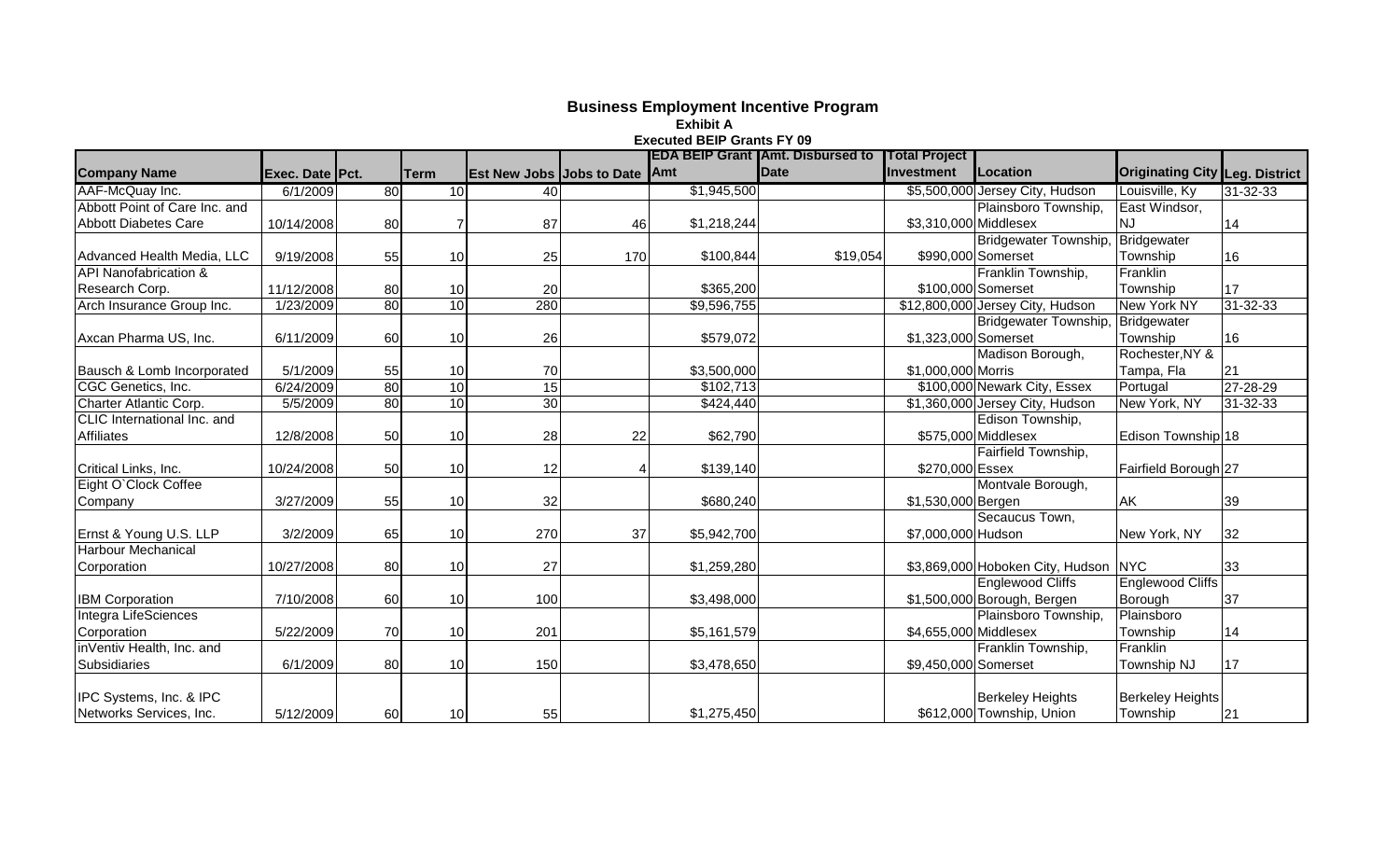|                                     |                 |    |             |                                      |     |              | <b>EDA BEIP Grant (Amt. Disbursed to</b> | <b>Total Project</b>     |                                                |                                       |          |
|-------------------------------------|-----------------|----|-------------|--------------------------------------|-----|--------------|------------------------------------------|--------------------------|------------------------------------------------|---------------------------------------|----------|
| <b>Company Name</b>                 | Exec. Date Pct. |    | <b>Term</b> | <b>Est New Jobs Jobs to Date Amt</b> |     |              | <b>IDate</b>                             | <b>Investment</b>        | Location                                       | <b>Originating City Leg. District</b> |          |
| Jaguar Land Rover North             |                 |    |             |                                      |     |              |                                          |                          | Mahwah Township,                               |                                       |          |
| America, LLC                        | 1/6/2009        | 55 | 10          | 65                                   |     | \$1,732,981  |                                          | \$1,650,000 Bergen       |                                                | Irvine, Calif                         | 40       |
|                                     |                 |    |             |                                      |     |              |                                          |                          | Carlstadt Borough,                             |                                       |          |
| L.V. Adhesive, Inc.                 | 9/19/2008       | 55 | 10          | 77                                   |     | \$369,889    |                                          | \$4,320,000 Bergen       |                                                | New York                              | 36       |
| Linde, Inc., Linde North            |                 |    |             |                                      |     |              |                                          |                          | Greenwich Township,                            |                                       |          |
| America, Inc., Linde                | 3/23/2009       | 50 | 10          | 166                                  |     | \$1,139,175  |                                          | \$3,000,000 Warren       |                                                | Bethlehem, PA                         | 23       |
| Miami International Holdings,       |                 |    |             |                                      |     |              |                                          |                          | Fort Lee Borough,                              | Fort Lee                              |          |
| Inc                                 | 12/29/2008      | 65 | 10          | 40                                   | 22  | \$2,000,000  |                                          | \$25,544,380 Bergen      |                                                | Borough                               | 38       |
| MLB Network, LLC, The               | 3/30/2009       | 80 | 10          | 201                                  | 111 | \$8,048,929  |                                          |                          | \$54,100,000 Secaucus, Hudson                  | <b>New York City</b>                  | 32       |
| NB Ventures, Inc.                   | 7/7/2008        | 55 |             | 25                                   |     | \$195,628    |                                          |                          | \$100,000 Clark Township, Union Clark Township |                                       | 22       |
|                                     |                 |    |             |                                      |     |              |                                          |                          | Franklin Township,                             | Franklin                              |          |
| Novel Laboratories, Inc.            | 7/23/2008       | 65 | 10          | 100                                  | 21  | \$601,785    |                                          | \$17,100,000 Somerset    |                                                | Township                              | 17       |
|                                     |                 |    |             |                                      |     |              |                                          |                          | <b>West Windsor</b>                            |                                       |          |
| Princeton Power Systems, Inc.       | 3/31/2009       | 70 | 10          | 40                                   |     | \$435,000    |                                          |                          | \$3,800,000 Township, Mercer                   | Plainsboro, NJ                        | 14       |
| Regeneron Pharmaceuticals,          |                 |    |             |                                      |     |              |                                          |                          | Bridgewater Township,                          |                                       |          |
| Inc.                                | 5/18/2009       | 55 | 10          | 20                                   |     | \$471,219    |                                          |                          | \$291,000 Somerset                             | Tarrytown, NY                         | 16       |
|                                     |                 |    |             |                                      |     |              |                                          |                          |                                                | Long Island City                      |          |
| Scharff Weisberg, Inc.              | 11/6/2008       | 45 | 10          | 112                                  | 45  | \$1,400,027  |                                          |                          | \$2,310,000 Secaucus, Hudson                   | <b>NY</b>                             | 32       |
| Standard Chartered Bank, Inc.       | 9/24/2008       | 80 | 10          | 300                                  |     | \$4,212,086  |                                          |                          | \$13,200,000 Newark City, Essex                | New York NY                           | 27-28-29 |
| <b>State Street Corporation and</b> |                 |    |             |                                      |     |              |                                          |                          | Plainsboro Township,                           |                                       |          |
| Subsidiaries                        | 9/15/2008       | 80 |             | 350                                  |     | \$4,375,700  |                                          | \$24,936,875 Middlesex   |                                                | <b>New York</b>                       | 14       |
| <b>Sun Pharmaceutical</b>           |                 |    |             |                                      |     |              |                                          |                          | Cranbury Township,                             | Cranbury                              |          |
| Industries, Inc.                    | 3/27/2009       | 65 | 10          | 318                                  |     | \$2,382,217  |                                          | \$4,093,400 Middlesex    |                                                | Township                              | 14       |
| Tullett Prebon (Americas)           |                 |    |             |                                      |     |              |                                          |                          |                                                |                                       |          |
| Holding Inc.                        | 12/16/2008      | 80 | 10          | 330                                  | 81  | \$16,500,000 |                                          |                          | \$11,510,801 Jersey City, Hudson               | New York, NY                          | 31-32-33 |
| <b>USI Insurance Services LLC</b>   |                 |    |             |                                      |     |              |                                          |                          | Old Bridge Township,                           |                                       |          |
| and Affiliates                      | 11/10/2008      | 75 | 10          | 50                                   | 70  | \$356,250    |                                          |                          | \$570,000 Middlesex                            | New York, NY                          | 13       |
|                                     |                 |    |             |                                      |     |              |                                          |                          | <b>East Brunswick</b>                          |                                       |          |
| Vahl, Inc.                          | 11/21/2008      | 55 | 10          | 50                                   |     | \$702,625    |                                          |                          | \$5,450,000 Township, Middlesex                | Brooklyn, NY                          | 18       |
| 34 projects                         |                 |    |             | 3712                                 | 629 | \$84,254,108 |                                          | $$19,054$ $$227,920,456$ |                                                |                                       |          |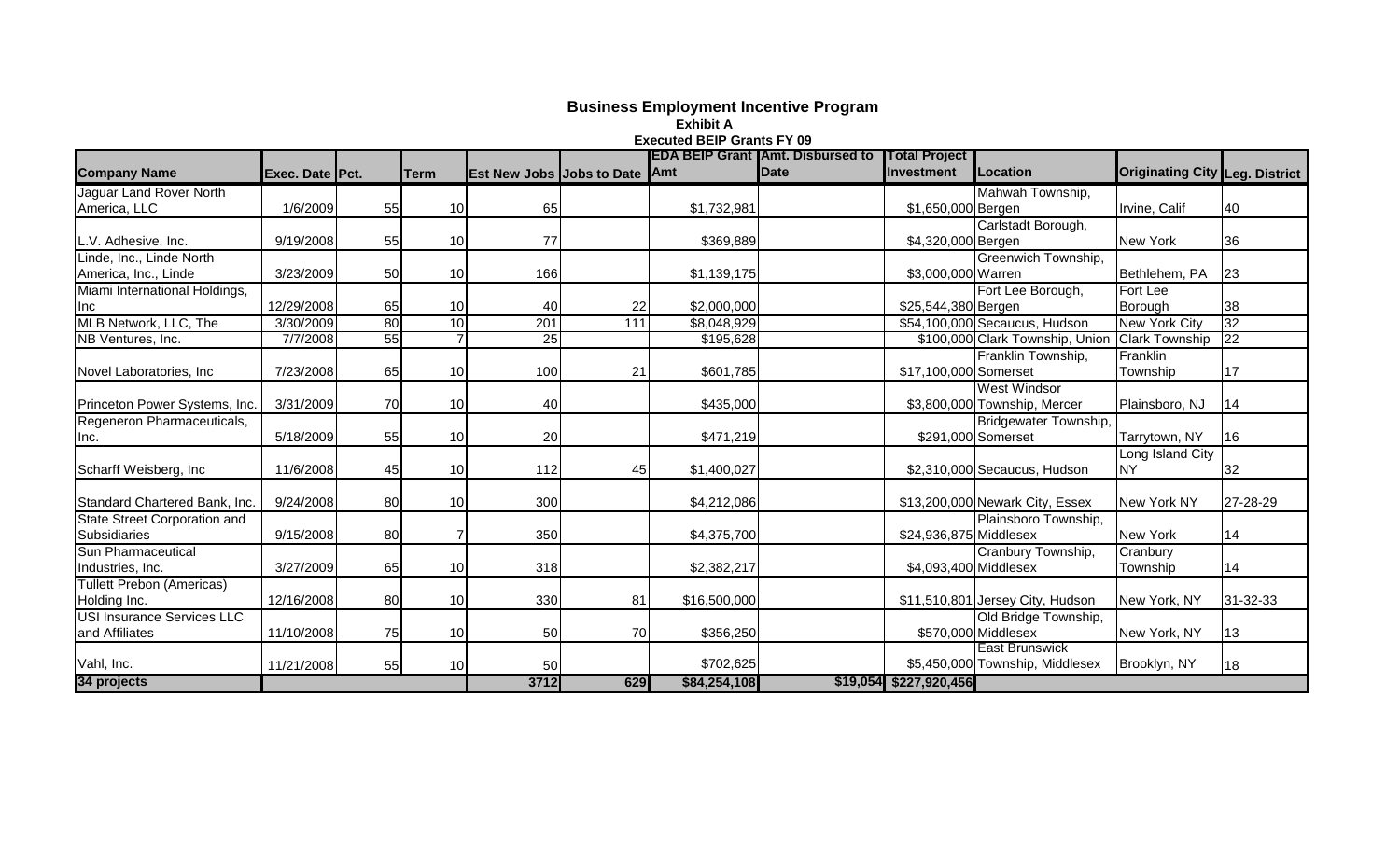|                                                 |                 |                 |                 |                 |                 |                  | Amt.                              |                   |                                            |                             |                 |
|-------------------------------------------------|-----------------|-----------------|-----------------|-----------------|-----------------|------------------|-----------------------------------|-------------------|--------------------------------------------|-----------------------------|-----------------|
|                                                 |                 |                 | Grant           | <b>Est New</b>  | <b>Jobs to</b>  | <b>IEDA BEIP</b> | <b>Disbursed to Total Project</b> |                   |                                            |                             |                 |
| <b>Company Name</b>                             | Exec. Date Pct. |                 | Term            | <b>Jobs</b>     | <b>Date</b>     | <b>Grant Amt</b> | <b>Date</b>                       | <b>Investment</b> | Location                                   | <b>Originating City</b>     | Leg Dist.       |
| A.C. Moore Arts, Inc/ A.C. Moore Arts & Crafts, |                 |                 |                 |                 |                 |                  |                                   |                   |                                            |                             |                 |
|                                                 | 12/28/2001      | 50              | 10              | 76              | 76              | \$153,140        | \$111,967                         |                   | \$35,615,000 Berlin Boro, Camden           | Berlin Borough              | 6               |
| AAA Mid-Atlantic, Inc.                          | 12/27/2004      | 50              | 10              | 90              | $\overline{96}$ | \$785,925        | \$183,634                         |                   | \$10,500,000 Mount Laurel Twp., Burlington | Pennsylvania                | 8               |
| AAF-McQuay Inc.                                 | 6/1/2009        | 80              | 10              | 40              |                 | \$1,945,500      | \$0                               |                   | \$5,500,000 Jersey City, Hudson            | Louisville, Ky              | 31-32-33        |
| Abbott Point of Care Inc. and Abbott Diabetes   |                 |                 |                 |                 |                 |                  |                                   |                   |                                            |                             |                 |
| Care                                            | 10/14/2008      | 80              |                 | 87              | 46              | \$1,218,244      | \$0                               |                   | \$3.310.000 Plainsboro Township, Middlesex | East Windsor, NJ            | 14              |
| <b>ABN AMRO Incorporated</b>                    | 6/26/2002       | 70              | 8               | 380             | 445             | \$1,211,800      | \$5,756,955                       |                   | \$20,000,000 Jersey City, Hudson           | <b>New York</b>             | 31-32-33        |
| ACS State Healthcare, LLC and ACS               |                 |                 |                 |                 |                 |                  |                                   |                   |                                            |                             |                 |
| Enterprise                                      | 7/26/2005       | 80              | 7               | 225             | 214             | \$1,089,760      | \$322,722                         |                   | \$8,515,000 Hamilton Twp., Mercer          | <b>Hamilton Township</b>    | 14              |
| Adams Respiratory Therapeutics, Inc./Adams      | 8/3/2006        | 35              | 8               | 30              | 66              | \$310,254        | \$0                               |                   | \$3.400.000 Chester Boro, Morris           | Texas                       | 24              |
| Advanced Drainage Systems, Inc.                 | 4/10/2006       | 55              | 10              | 60              | 53              | \$198,000        | \$13,657                          |                   | \$9,300,000 Logan Twp., Gloucester         | Ohio                        | 3               |
| Advanced Health Media, LLC                      | 9/19/2008       | 55              | 10              | 25              | 170             | \$100,844        | \$19,054                          |                   | \$990,000 Bridgewater Township, Somerset   | <b>Bridgewater Township</b> | 16              |
| Aeterna Zentaris Inc.                           | 10/3/2007       | 55              | 10              | 25              | $\overline{16}$ | \$1,250,000      | \$0                               |                   | \$800,000 Warren Township, Somerset        | Warren Township             | $\overline{21}$ |
| <b>AFL Quality NY, LLC</b>                      | 10/29/2007      | 60              | 10              | 181             | 103             | \$1,203,234      | $\overline{30}$                   |                   | \$34,200,000 Secaucus Town, Hudson         | <b>Secaucus Town</b>        | $\overline{32}$ |
| AIG SunAmerica Asset Management Corp.           | 6/26/2001       | 75              | 10              | 147             | 146             | \$1,928,640      | \$3,945,454                       |                   | \$11,400,000 Jersey City, Hudson           | New York                    | $31 - 32 - 33$  |
| <b>AJM Packaging Corporation</b>                | 3/14/2007       | 80              | 10              | 263             |                 | \$1,052,000      | \$0                               |                   | \$21,650,000 Vineland City, Cumberland     | <b>Vineland City</b>        |                 |
| Alpine Trading Company, Inc.                    | 3/15/2006       | 40              | $\overline{10}$ | 70              | 36              | \$97,440         | \$11,704                          |                   | \$1,909,000 Englewood City, Bergen         | <b>New York</b>             | 37              |
| Amdocs, Inc.                                    | 6/9/2005        | $\overline{80}$ | 10              | $\overline{11}$ | 15              | \$933,900        | \$56,346                          |                   | \$1,500,000 Jersey City, Hudson            | CA, MA, NY & Ontario        | 31-32-33        |
|                                                 |                 |                 |                 |                 |                 |                  |                                   |                   |                                            | New York, Pennsylvania &    |                 |
| American Bank Note Holographics, Inc.           | 4/22/2005       | 55              | 10              | 110             | 104             | \$863,940        | \$355,576                         |                   | \$10,000,000 Washington Twp., Mercer       | Mass.                       | 30              |
| American Home Assurance Company and             |                 |                 |                 |                 |                 |                  |                                   |                   |                                            |                             |                 |
| <b>Affiliates</b>                               | 12/11/2002      | 70              | 10              | 281             | 324             | \$8,563,500      | \$2,751,975                       |                   | \$12,000,000 Jersey City, Hudson           | New York                    | 31-32-33        |
| American Home Assurance Company and             |                 |                 |                 |                 |                 |                  |                                   |                   |                                            |                             |                 |
| <b>Affiliates</b>                               | 5/25/2006       | 80              | 10              | 300             | 779             | \$4,669,200      | \$1,237,341                       |                   | \$10,000,000 Jersey City, Hudson           | New York                    | 31-32-33        |
| American Home Assurance Company and             |                 |                 |                 |                 |                 |                  |                                   |                   |                                            |                             |                 |
| Related                                         | 12/27/2001      | 80              | 10              | 589             | 1036            | \$4,638,000      | \$3,652,355                       |                   | \$24,730,000 Berkeley Heights Twp., Union  | New York, Pennsylvania      | 21              |
| Ansell Healthcare Products, LLC                 | 11/4/2002       | 55              | 10              | 75              | 98              | \$720,480        | \$820,099                         |                   | \$825,000 Red Bank Boro, Monmouth          | Ohio                        | $\overline{12}$ |
| Antenna Software, Inc.                          | 3/31/2005       | 80              | 10              | 20              | 34              | \$437,120        | \$252,008                         |                   | \$850,000 Jersey City, Hudson              | <b>New York City</b>        | 31-32-33        |
| Apex Xpress, Inc.                               | 3/8/2004        | 80              | 10              | 57              | 68              | \$476,976        | \$245,383                         |                   | \$550,000 Jersey City, Hudson              | <b>New York</b>             | 31-32-33        |
| API Nanofabrication & Research Corp.            | 11/12/2008      | 80              | 10              | 20              |                 | \$365,200        | \$0                               |                   | \$100,000 Franklin Township, Somerset      | Franklin Township           | 17              |
| Appliedinfo Partners, Inc.                      | 3/23/2006       | 55              | 10              | 25              | 29              | \$258,899        | \$39,330                          |                   | \$4,550,000 Franklin Twp., Somerset        | Franklin Township           | 16              |
| Arch Insurance Group Inc.                       | 1/23/2009       | 80              | 10              | 280             |                 | \$9,596,755      | \$0                               |                   | \$12,800,000 Jersey City, Hudson           | <b>New York NY</b>          | 31-32-33        |
| Astor Chocolate Corp.                           | 12/1/1998       | 50              | $\overline{10}$ | 47              | 157             | \$98,000         | \$196,073                         |                   | \$100,000 Lakewood Twp., Ocean             | Lakewood Township           | 30              |
| AT Systems Atlantic, Inc.                       | 9/27/2001       | 40              | 10              | 80              | $\overline{77}$ | \$100,800        | \$50,694                          |                   | \$3,175,000 Edison Twp., Middlesex         | <b>Edison Township</b>      | 18              |
| AT&T Corp.                                      | 12/2/1997       | 60              | 10              | 185             | 349             | \$1,313,940      | \$3,722,537                       |                   | \$302,000,000 Middletown Twp., Monmouth    | Middletown Township         | 13              |
| Atco Rubber Products, Inc.                      | 12/17/2002      | 55              | 10              | 30              | 42              | \$100,555        | \$42,226                          |                   | \$2,425,000 Vineland City, Cumberland      | Baltimore, Maryland         |                 |
| Atlantic City Linen Supply, Inc and ACLS        | 3/2/2007        | 80              | 10              | 121             | 92              | \$266,573        | \$777                             |                   | \$5,950,000 Pleasantville City, Atlantic   | <b>Pleasantville City</b>   | $\mathfrak{p}$  |
| Audible, Inc.                                   | 6/19/2006       | 60              | 5               | 60              |                 | \$286,650        | \$0                               |                   | \$300,000 Wayne Twp., Passaic              | Wayne Township              | 40              |
| AuthentiDate Holding Corp.                      | 12/18/2006      | 70              | 10              | 46              | 43              | \$1,271,524      | \$331,227                         |                   | \$600,000 Berkeley Heights Twp., Union     | New York                    | 22              |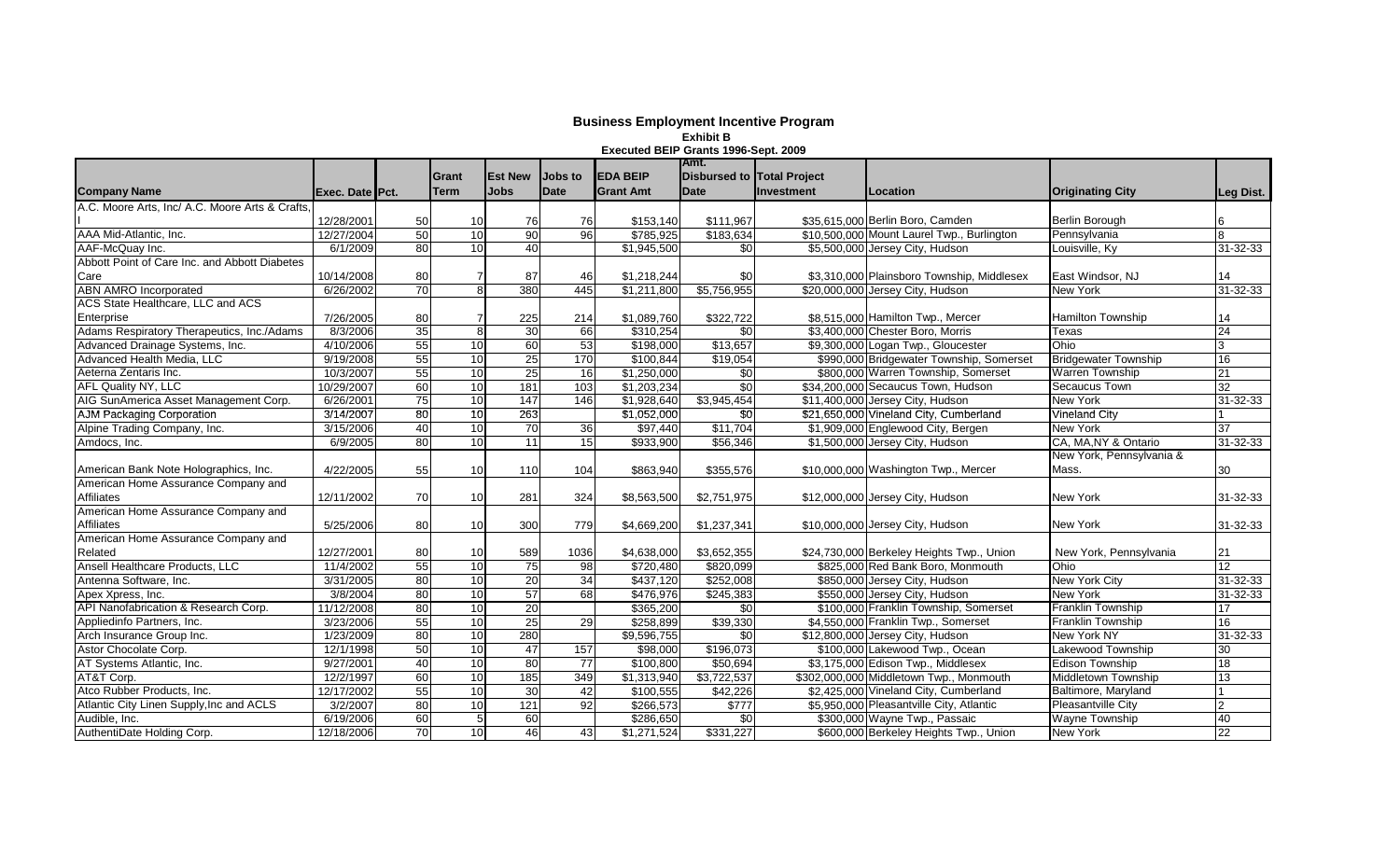|                                               |                 |                 |                 |                |                 |                  | Amt.                              |            |                                                |                                |                 |
|-----------------------------------------------|-----------------|-----------------|-----------------|----------------|-----------------|------------------|-----------------------------------|------------|------------------------------------------------|--------------------------------|-----------------|
|                                               |                 |                 | Grant           | <b>Est New</b> | Jobs to         | <b>EDA BEIP</b>  | <b>Disbursed to Total Project</b> |            |                                                |                                |                 |
| <b>Company Name</b>                           | Exec. Date Pct. |                 | Term            | <b>Jobs</b>    | <b>Date</b>     | <b>Grant Amt</b> | <b>Date</b>                       | Investment | <b>Location</b>                                | <b>Originating City</b>        | Leg Dist.       |
| Automatic Data Processing, Inc. or nominee    | 2/20/2007       | 80              | 10              | 175            |                 | \$2,845,500      | \$0                               |            | \$1,700,000 Jersey City, Hudson                | New York City, NY              | 31-32-33        |
| AvePoint, Inc.                                | 4/21/2008       | 80              | 10              | 43             | 80              | \$547,820        | \$28,598                          |            | \$400,000 Jersey City, Hudson                  | <b>Jersey City</b>             | 31-32-33        |
| Avis Budget Car Rental, LLC                   | 3/1/2001        | $\overline{70}$ | 10              | 300            | 633             | \$2,029,650      | \$8,835,834                       |            | \$1,500,000 Parsippany-Troy Hills Twp., Morris | Garden City NY                 | 26              |
| AXA Equitable Life Insurance Company          | 4/9/2008        | 80              | 10              | 950            | 194             | \$21,907,000     | \$0                               |            | \$27,050,000 Jersey City, Hudson               | <b>New York NY</b>             | 31-32-33        |
| Axcan Pharma US, Inc.                         | 6/11/2009       | 60              | 10              | 26             |                 | \$579,072        | \$0                               |            | \$1,323,000 Bridgewater Township, Somerset     | <b>Bridgewater Township</b>    | 16              |
| <b>BAE SYSTEMS Information and Electronic</b> |                 |                 |                 |                |                 |                  |                                   |            |                                                |                                |                 |
| Systems                                       | 3/29/2007       | 80              | 10              | 130            | 139             | \$5,041,400      | \$0                               |            | \$1 Totowa Borough, Passaic                    | Yonkers, NY                    | 34              |
| <b>Ball Plastic Container Corp.</b>           | 6/19/1997       | 80              | 10              | 115            | 202             | \$315,560        | \$798,476                         |            | \$57,676,000 Delran Twp., Burlington           | <b>Delran Township</b>         |                 |
| Bamboo Abbott Inc. d/b/a Prestige Window      |                 |                 |                 |                |                 |                  |                                   |            |                                                |                                |                 |
| Fashions                                      | 9/23/2005       | 50              | 10              | 250            | 164             | \$257,813        | \$11,831                          |            | \$692,000 Perth Amboy City, Middlesex          | Edison, NJ                     | 19              |
| Bank of New York, The                         | 3/6/1998        | 80              | 10              | 241            | 127             | \$1,245,488      | \$5,054,357                       |            | \$5,368,000 Maywood Boro, Bergen               | Harrison, NY                   | 37              |
| Bank of New York, The                         | 1/10/2000       | 60              | 10              | 124            | 99              | \$274,780        | \$655,875                         |            | \$6,816,989 Lodi Boro, Bergen                  | <b>New York</b>                | $\overline{38}$ |
| Bank of Tokyo-Mitsubishi UFJ, Ltd             | 10/21/2005      | 80              | 10              | 124            | 44              | \$4,353,888      | \$232,888                         |            | \$580,000 Jersey City, Hudson                  | <b>New York City</b>           | 31-32-33        |
| <b>Barclays Capital Services, LLC</b>         | 7/14/2004       | 65              | 10              | 205            | 501             | \$3,185,416      | \$4,119,603                       |            | \$40,500,000 Hanover Twp., Morris              | New York                       | 26              |
| <b>Barclays Global Investors</b>              | 1/16/2008       | 80              | 10              | 60             | 50              | \$811,650        | \$0                               |            | \$4,600,000 Jersey City, Hudson                | <b>Jersey City</b>             | 31-32-33        |
| Barnes & Noble College Booksellers, Inc and   | 3/12/2004       | 65              | 10              | 180            | 230             | \$1,342,800      | \$2,241,496                       |            | \$2,100,000 Bernards Twp., Somerset            | New York                       | 16              |
| Barnes & Noble, Inc.                          | 10/7/1997       | 40              | 10              | 402            | 2125            | \$337,680        | \$1,317,676                       |            | \$11,000,000 Jamesburg Boro, Middlesex         | Jamesburg Borough              | 14              |
| Barr Laboratories, Inc. and BMI Inc.          | 6/5/2007        | $\overline{70}$ | 10              | 210            |                 | \$3,755,850      | \$0                               |            |                                                | <b>Woodcliff Lake</b>          | 39              |
| Barr Laboratories, Inc. and Subsidiaries      | 8/11/2003       | 60              | 10              | 150            | 250             | \$1,969,200      | \$2,933,789                       |            | \$7,600,000 Woodcliff Lake Boro, Bergen        | New York                       | 39              |
| Bausch & Lomb Incorporated                    | 5/1/2009        | 55              | 10              | 70             |                 | \$3,500,000      | \$0                               |            | \$1,000,000 Madison Borough, Morris            | Rochester, NY & Tampa, Fla     | 21              |
| Beau Label Manufacturing, Inc.                | 3/16/2007       | 60              | 10              | 55             | 29              | \$60,839         | \$0                               |            | \$2,500,000 Hillside Twp., Union               | New York City; New Jersey      | 29              |
| Bed Bath and Beyond Inc.                      | 12/8/2006       | $\overline{75}$ | 10              | 160            |                 | \$166,614        | \$0                               |            | \$46,000,000 Woodbridge Twp., Middlesex        | Totowa, NJ                     | 19              |
| Berg East Imports, Inc.                       | 6/14/2004       | 45              | 10              | 35             | $\overline{74}$ | \$49,613         | \$16,275                          |            | \$3,650,000 Barrington Boro, Camden            | <b>Barrington Borough</b>      | $\overline{5}$  |
| Berlex Inc. and Affiliates                    | 1/22/2007       | 65              | 10              | 350            |                 | \$12,518,188     | \$0                               | \$1        |                                                | Connecticut                    | 26              |
| Berlex, Inc.                                  | 10/6/2006       | 65              | 10              | 250            | 56              | \$8,941,563      | \$0                               |            | \$3,130,000 Wayne Twp., Passaic                | Montville                      | $\overline{34}$ |
| Berlex, Inc. and it's divisions Berlex        | 10/27/2000      | 60              | 10              | 85             | 247             | \$1,115,880      | \$4,689,239                       |            | \$11,320,000 Montville Twp., Morris            | Montville Township             | 26              |
| Best Manufacturing Group LLC and affiliates   | 5/8/2004        | 80              | 10              | 57             | 82              | \$705,432        | \$80,497                          |            | \$1,000,000 Jersey City, Hudson                | <b>New York</b>                | $31 - 32 - 33$  |
| Best Trimming, Inc and 7th Avenue Trim, Inc.  | 3/31/2000       | 60              | 10              | 40             | 58              | \$33,600         | \$12,116                          |            | \$80,000 Jersey City, Hudson                   | New York City                  | 31-32-33        |
| <b>Bind Rite/Union Graphics LLC</b>           | 7/29/1998       | 40              | 10              | 100            | 174             | \$199,600        | \$1,034,105                       |            | \$9,000,000 Carlstadt Boro, Bergen             | Linden, NJ                     | 36              |
| Biovail Pharmaceuticals, Inc.                 | 9/8/2003        | 60              | 10              | 200            | 65              | \$4,325,100      | \$1,131,486                       |            | \$12,750,000 Bridgewater Twp., Somerset        | North Carolina                 | 16              |
| BJ's Wholesale Club, Inc.                     | 2/28/2000       | 50              | 10              | 225            | 227             | \$453,550        | \$141,637                         |            | \$27,562,500 Burlington Twp., Burlington       | Pennsylvania                   |                 |
| <b>Black Bear Distribution, LLC</b>           | 10/18/2006      | 80              | 10              | 67             | 67              | \$175,500        | \$20,836                          |            | \$20,000,000 Delanco Township, Burlington      | Pennsylvania                   |                 |
| <b>Black Bear Distribution, LLC</b>           | 8/28/2007       | $\overline{70}$ | 10              | 125            | $\overline{96}$ | \$821,384        | \$0                               |            | \$1 Delanco Twp., Burlington                   | Philadelphia, PA               |                 |
| Blinds to Go, Inc.                            | 8/25/1997       | 60              | 10              | 198            | 190             | \$872,000        | \$598,712                         |            | \$21,000,000 Lakewood Twp., Ocean              | Lakewood Township              | 30              |
| BOC Group, Inc. The                           | 6/25/1997       | 60              | 10              | 185            | 156             | \$673,400        | \$105,142                         |            | \$7,345,000 Lebanon Boro, Hunterdon            | TN, AL, IL, MA, MI, PA, IN, VA | 23              |
| Brandywine Senior Care, Inc.                  | 12/29/2003      | 60              | 10              | 50             | 32              | \$480,000        | \$214,642                         |            | \$150,000 Mount Laurel Twp., Burlington        | Pennsylvania                   | 8               |
| <b>BRIDOR USA</b>                             | 9/13/2005       | $\overline{75}$ | 10              | 33             | 33              | \$190.650        | \$0                               |            | \$17,500,000 Vineland City, Cumberland         | Vineland City                  |                 |
| <b>Bristol-Myers Squibb Company</b>           | 8/22/1997       | 80              | 10              | 500            | 2256            | \$4,200,000      | \$31,607,617                      |            | \$197,200,000 Hopewell Boro, Mercer            | Seattle, Washington            | 15              |
| Burlington Coat Factory Warehouse             |                 |                 |                 |                |                 |                  |                                   |            |                                                |                                |                 |
| Corporation                                   | 11/7/2002       | 45              | 10 <sup>1</sup> | 221            | 221             | \$669,550        | \$47,406                          |            | \$24,050,000 Edgewater Park Twp., Burlington   | Edgewater Park Township        |                 |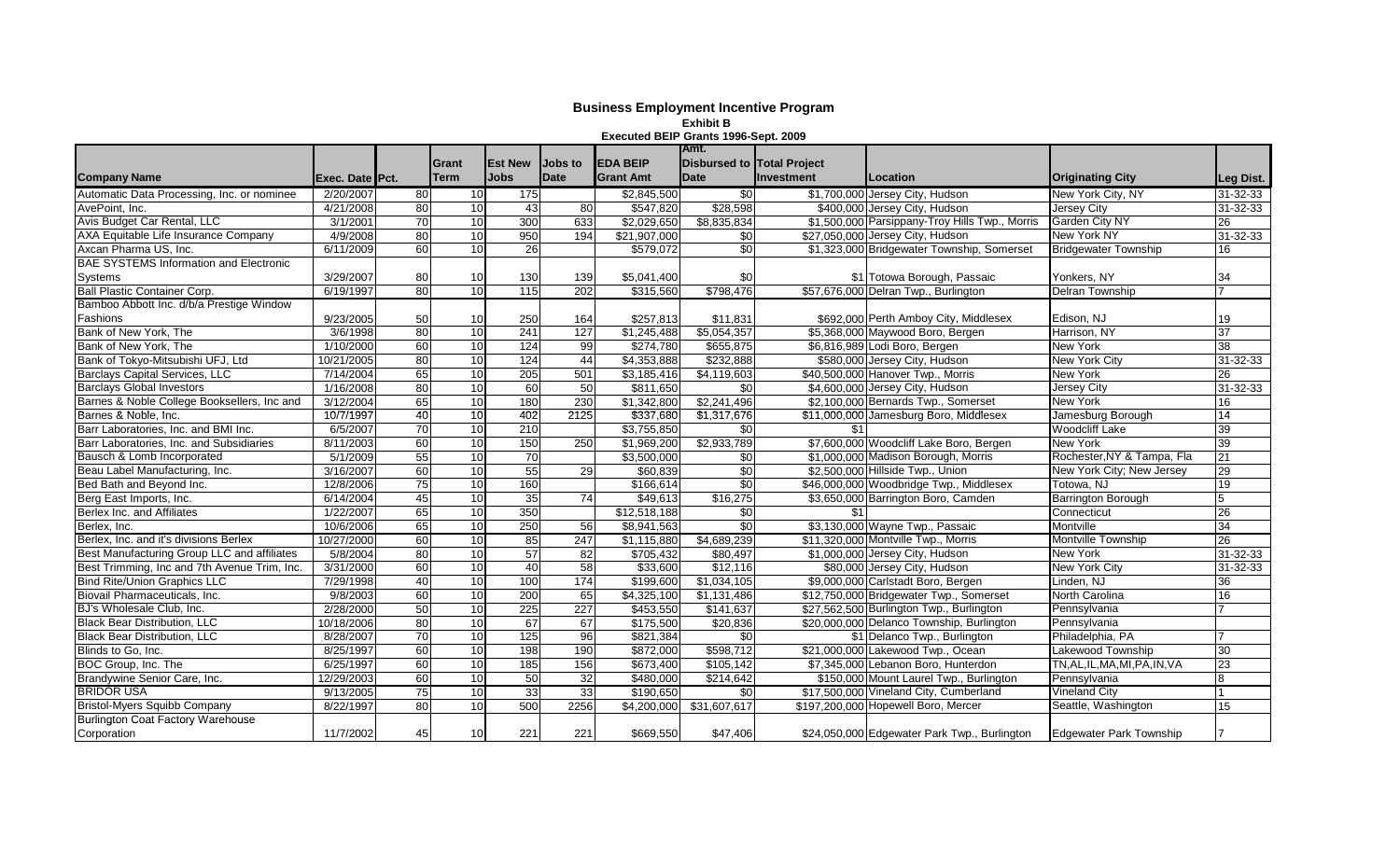|                                              |                 |                 |                 |                 |                 |                  | Amt.                              |            |                                                  |                            |                 |
|----------------------------------------------|-----------------|-----------------|-----------------|-----------------|-----------------|------------------|-----------------------------------|------------|--------------------------------------------------|----------------------------|-----------------|
|                                              |                 |                 | Grant           | <b>IEst New</b> | <b>Jobs</b> to  | <b>EDA BEIP</b>  | <b>Disbursed to Total Project</b> |            |                                                  |                            |                 |
| <b>Company Name</b>                          | Exec. Date Pct. |                 | <b>Term</b>     | <b>Jobs</b>     | <b>Date</b>     | <b>Grant Amt</b> | <b>Date</b>                       | Investment | Location                                         | <b>Originating City</b>    | Leg Dist.       |
| Butterfly Press, LLC.                        | 9/11/2006       | 50              | 10              | 56              | 25              | \$196,059        | \$5,350                           |            | \$6,050,000 Moonachie Borough, Bergen            | <b>New York</b>            | 38              |
| CACI Technologies, Inc.                      | 6/19/1997       | 50              | 10              | 75              | 419             | \$496,080        | \$1,313,726                       |            | \$2,296,000 Oceanport Boro, Monmouth             | Virginia                   | 11              |
| Cadbury Adams USA LLC                        | 5/2/2006        | 55              | 10              | 57              | $\overline{31}$ | \$510,825        | \$116,727                         |            | \$6,300,000 Parsippany-Troy Hills Twp., Morris   | Texas                      | 26              |
| Cadent, Inc.                                 | 12/28/2001      | 50              | 10              | 100             | 119             | \$142,500        | \$88,472                          |            | \$6,700,000 Carlstadt Borough, Bergen            | To be determined           |                 |
| Calyon                                       | 7/24/2002       | 65              | 8 <sup>1</sup>  | 61              | 56              | \$721,760        | \$629,564                         |            | \$6,600,000 Woodbridge Twp., Middlesex           | <b>New York</b>            | 19              |
| Cape May Foods, LLC                          | 8/23/2000       | 55              | 10              | 28              | 66              | \$152,796        | \$54,654                          |            | \$7,737,500 Millville City, Cumberland           | Nanticoke, Maryland        |                 |
| Capitol Records, Inc. dba EMI Music North    |                 |                 |                 |                 |                 |                  |                                   |            |                                                  |                            |                 |
| America                                      | 4/7/2008        | 80              | 10              | 150             | 50              | \$1,911,000      | \$0                               |            | \$883,894 Jersey City, Hudson                    | New York, NY               | 31-32-33        |
| Capture Resource, Inc.                       | 8/28/2002       | 70              | $\overline{7}$  | 200             | 36              | \$233,240        | \$1,462                           |            | \$365,000 Millville City, Cumberland             | <b>Millville City</b>      |                 |
| Cardinal Health 110, Inc.                    | 2/8/2000        | 70              | 10              | 125             | 191             | \$320,250        | \$680,363                         |            | \$15,752,571 Logan Twp., Gloucester              | Allentown, PA              | 3               |
| Cardinal Health PTS, LLC                     | 2/8/2000        | $\overline{70}$ | 10              | 205             | 371             | \$2,219,950      | \$2,097,774                       |            | \$57,735,000 Franklin Twp., Somerset             | Franklin Township          | 17              |
| Celgene Corporation                          | 5/26/2005       | 80              | 10              | 600             | 188             | \$6,086,250      | \$2,220,525                       |            | \$35,000,000 Summit City, Union                  | Summit City                | 21              |
| <b>Cendant Corporation</b>                   | 3/20/2002       | 50              | 8 <sup>1</sup>  | 114             | 163             | \$1,360,000      | \$870,993                         |            | \$200,000 Parsippany-Troy Hills Twp., Morris     | Phoenix, Arizona           | 26              |
| CGC Genetics, Inc.                           | 6/24/2009       | 80              | 10              | 15              |                 | \$102,713        | \$0                               |            | \$100,000 Newark City, Essex                     | Portugal                   | 27-28-29        |
| Charter Atlantic Corp.                       | 5/5/2009        | 80              | 10              | $\overline{30}$ |                 | \$424,440        | \$0                               |            | \$1,360,000 Jersey City, Hudson                  | New York, NY               | 31-32-33        |
| Chem Fleur, Inc.                             | 11/6/2006       | 80              | 10              | 90              | 9               | \$705,870        | \$0                               |            | \$63,000,000 Newark City, Essex                  | CA, MN, FL                 | 27-28-29        |
| Chem Network Processing Services, Inc.       | 2/3/1999        | 80              | 10              | 120             | 201             | \$772,800        | \$1,778,672                       |            | \$17,200,000 Franklin Twp., Somerset             | <b>Franklin Township</b>   | 17              |
| Christmas Tree Shops, Inc.                   | 12/4/2006       | 80              | 10              | 162             |                 | \$235,577        | \$0                               |            | \$90,000,000 Florence Twp., Burlington           | <b>Florence Township</b>   | $30\,$          |
| Chubb Corporation, The                       | 3/8/2002        | 65              | 10              | 250             | 1177            | \$1,569,750      | \$3,051,411                       |            | \$398,092,000 Readington Twp., Hunterdon         | Readington Township        | 23              |
| Chugai Pharma USA                            | 3/24/2006       | 70              | 10              | 50              | 31              | \$582,225        | \$109,260                         |            | \$1,000,000 Bedminster Twp., Somerset            | <b>Bedminster Township</b> | $\overline{16}$ |
| Citco Fund Services (USA), Inc.              | 5/12/2006       | 80              | 10              | 244             | 225             | \$12,200,000     | \$345,906                         |            | \$1,500,000 Jersey City, Hudson                  | <b>New York</b>            | 31-32-33        |
| Citco Fund Services (USA), Inc.              | 10/4/2007       | 80              | 10              | 203             | 62              | \$10,150,000     | $\sqrt{60}$                       |            | \$4,000,000 Jersey City, Hudson                  | <b>New York</b>            | 31-32-33        |
| Citigroup Global Markets, Inc. and Citibank, |                 |                 |                 |                 |                 |                  |                                   |            |                                                  |                            |                 |
| N.A.                                         | 9/14/2005       | 80              | 10              | 2150            | 1889            | \$57,224,400     | \$9,240,549                       |            | \$80,000,000 Warren Twp., Somerset               | New York                   | 21              |
| Citigroup Global Markets, Inc. and Citibank, |                 |                 |                 |                 |                 |                  |                                   |            |                                                  |                            |                 |
| N.A.                                         | 9/29/2006       | 80              | 10              | 1200            | 900             | \$37,104,000     | \$0                               |            | \$79,000,000 Jersey City, Hudson                 | New York City, NY          | 31-32-33        |
| City Theatrical, Inc.                        | 5/2/2007        | 45              | 10              | 47              | 29              | \$47,000         | \$0                               |            | \$1,050,000 Carlstadt Borough, Bergen            | Bronx. NY                  | 36              |
| CLIC International Inc. and Affiliates       | 12/8/2008       | 50              | 10              | 28              | 22              | \$62,790         | \$0                               |            | \$575,000 Edison Township, Middlesex             | <b>Edison Township</b>     | 18              |
| ClinPhone, Inc.                              | 7/10/2006       | 55              | 10              | 108             | $\overline{71}$ | \$685,125        | \$124,924                         |            | \$1,405,000 East Windsor Twp., Mercer            | Princeton, NJ              | $\overline{14}$ |
| Coca-Cola Bottling Company of New York,      |                 |                 |                 |                 |                 |                  |                                   |            |                                                  |                            |                 |
| Inc., The                                    | 6/19/1997       | 50              |                 | 180             | 454             | \$210,000        | \$78,442                          |            | \$103,484,711 Parsippany-Troy Hills Twp., Morris | New York                   | 26              |
| Colgate-Palmolive Company                    | 3/31/2000       | 60              | 10              | 126             | 129             | \$1,471,176      | \$1,288,471                       |            | \$44,221,000 Morristown Town, Morris             | Morristown Town            | 25              |
|                                              |                 |                 |                 |                 |                 |                  |                                   |            |                                                  | New York, Georgia &        |                 |
| Comag Marketing Group, LLC                   | 10/28/2005      | 60              | 10 <sup>1</sup> | 90              | 63              | \$1,796,580      | \$394,223                         |            | \$524,000 Princeton Boro, Mercer                 | Pennsylvan                 | 15              |
| Comcast of New Jersey II, LLC                | 7/25/2001       | 65              | 10              | 250             | 572             | \$511,875        | \$795,992                         |            | \$6,600,000 Voorhees Twp., Camden                | Several NJ Locations       | 6               |
| Comcast Telecommunications, Inc. et. al.     | 10/10/2000      | $\overline{70}$ | 10              | 460             | 718             | \$6,534,530      | \$2,892,642                       |            | \$40,125,000 Moorestown Twp., Burlington         | Philadelphia, PA           | 8               |
|                                              |                 |                 |                 |                 |                 |                  |                                   |            |                                                  | Parsippany, Wayne,         |                 |
| CommonHealth, LLC                            | 3/8/2006        | 75              | 10              | 71              | 131             | \$1,302,495      | \$269,063                         |            | \$21,800,000 Parsippany-Troy Hills Twp., Morris  | MorristownJ                | 26              |
| CommVault Systems, Inc.                      | 6/7/2007        | $\overline{70}$ | 10              | 180             |                 | \$3,755,745      | \$0                               |            | \$4,000,000 Oceanport Borough, Monmouth          | Oceanport, NJ              | 11              |
| Component Technology, Inc.                   | 8/24/2004       | 55              | $\overline{7}$  | 50              | 49              | \$60,637         | \$61,833                          |            | \$1,400,000 Millville City, Cumberland           | <b>Millville City</b>      |                 |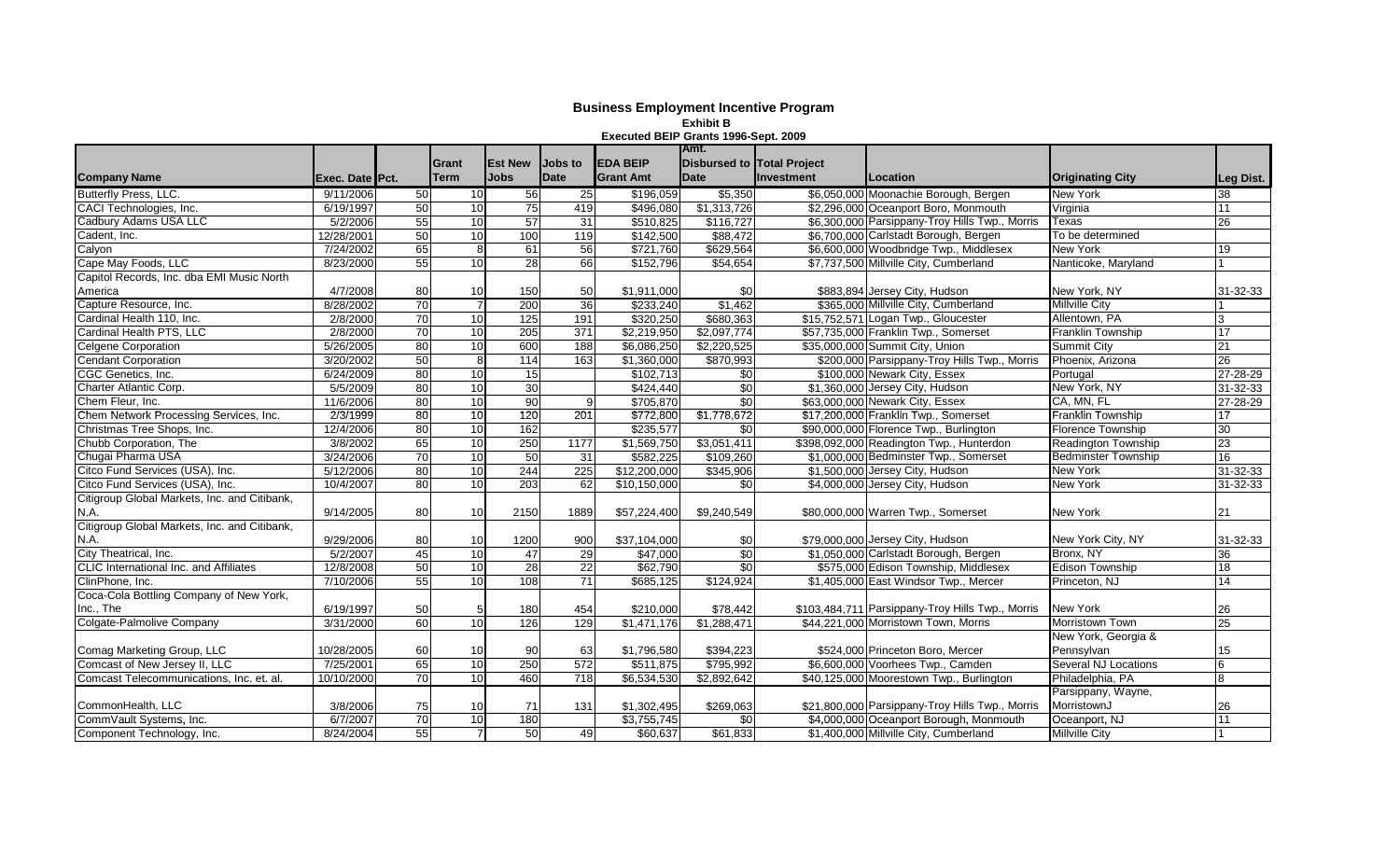|                                                |                        |                 |                 |                 |                  |                  | Amt.        |                            |                                                                                  |                                |                 |
|------------------------------------------------|------------------------|-----------------|-----------------|-----------------|------------------|------------------|-------------|----------------------------|----------------------------------------------------------------------------------|--------------------------------|-----------------|
|                                                |                        |                 | Grant           | <b>Est New</b>  | <b>Jobs to</b>   | <b>EDA BEIP</b>  |             | Disbursed to Total Project |                                                                                  |                                |                 |
| <b>Company Name</b>                            | <b>Exec. Date Pct.</b> |                 | Term            | <b>Jobs</b>     | <b>Date</b>      | <b>Grant Amt</b> | <b>Date</b> | Investment                 | Location                                                                         | <b>Originating City</b>        | Leg Dist.       |
| Connecticut General Life Insurance/CIGNA       |                        |                 |                 |                 |                  |                  |             |                            |                                                                                  |                                |                 |
| Healthcar                                      | 5/28/1999              | 70              | 10              | 225             | 171              | \$2,676,704      | \$5,358,366 |                            | \$13,177,000 Jersey City, Hudson                                                 | New York City, NY              | 31-32-33        |
| Connors Group, Inc., The                       | 5/21/2008              | 80              | 10              | 160             | $\overline{12}$  | \$3,627,810      | \$0         |                            | \$164,000 Jersey City, Hudson                                                    | Sherman Oaks CA                | 31-32-33        |
| <b>ConocoPhillips Company</b>                  | 10/29/1998             | 60              | 10              | $\overline{75}$ | $\overline{78}$  | \$417,600        | \$291,120   |                            | \$250,000,000 Linden City, Union                                                 | <b>Linden City</b>             | 22              |
|                                                |                        |                 |                 |                 |                  |                  |             |                            |                                                                                  |                                |                 |
| Conopco, Inc. and Unilever United States, Inc. | 11/6/2006              | 65              | 10              | 450             | 32               | \$11,305,125     | \$85,096    |                            | \$59,000,000 Englewood Cliffs Borough, Bergen                                    | IGreenwich. CT                 | 37              |
| Continental Airlines Inc.                      | 11/19/1997             | 50              | 10              | 45              | 268              | \$753,900        | \$986,917   |                            | \$30,870,500 Newark City, Essex                                                  | <b>Newark City</b>             | 27-28-29        |
| Continental Airlines, Inc.                     | 5/26/2000              | 60              | 10              | $\overline{37}$ | 179              | \$1,339,190      | \$198,942   |                            | \$825,000,000 Newark City, Essex                                                 | <b>Newark City</b>             | 27-28-29        |
| Corporate Synergies Group, Inc.                | 12/29/2004             | 75              | 10              | 108             | 127              | \$3,984,640      | \$535,267   |                            | \$3,500,929 Mount Laurel Twp., Burlington                                        | Mt. Laurel                     | 8               |
| Covance, Inc.                                  | 7/3/1997               | 80              | 10              | 200             | 231              | \$974,400        | \$1,408,166 |                            | \$34,000,000 West Windsor Twp., Mercer                                           | West Windsor, NJ               | 14              |
| Critical Links, Inc.                           | 10/24/2008             | 50              | 10              | 12              | $\overline{4}$   | \$139,140        | \$0         |                            | \$270,000 Fairfield Township, Essex                                              | Fairfield Borough              | 27              |
| CSG Systems, Inc                               | 1/12/2007              | 55              | 10              | 76              | $\overline{18}$  | \$940,842        | \$12,755    |                            | \$1,000,000 Fairfield Twp., Essex                                                | <b>Fairfield Borough</b>       | $\overline{26}$ |
|                                                |                        |                 |                 |                 |                  |                  |             |                            |                                                                                  |                                |                 |
| Daiichi Sankyo, Inc.                           | 3/14/2006              | 65              | 10 <sup>1</sup> | 76              | 190              | \$1,330,304      | \$216,158   |                            | \$76,000,000 Parsippany-Troy Hills Town, Morris                                  | Madison Borough                | 21              |
| Damascus Bakery, Inc.                          | 9/20/2007              | 50              | 10              | 180             |                  | \$414,000        | \$0         |                            | \$8,000,000 Secaucus Town, Hudson                                                | Brooklyn, NY                   | $\overline{32}$ |
| Daniel F. Young, Inc.                          | 10/27/2000             | 50              | 10              | 36              | 41               | \$366,754        | \$70,311    |                            | \$600,000 Jersey City, Hudson                                                    | <b>New York</b>                | $31 - 32 - 33$  |
| Datek Online Brokerage Services Corp.          | 8/25/1997              | 60              | 10              | 275             | 223              | \$1,328,250      | \$159,986   |                            | \$2,200,000 Woodbridge Twp., Middlesex                                           | New York City                  | 19              |
| Dava Pharmaceuticals, Inc.                     | 4/25/2005              | $\overline{70}$ | 10              | 40              | $\overline{20}$  | \$931,560        | \$31,122    |                            | \$170,000 Fort Lee Boro, Bergen                                                  | <b>New York</b>                | 38              |
| DB Services New Jersey, Inc. and DB            |                        |                 |                 |                 |                  |                  |             |                            |                                                                                  |                                |                 |
| Securities                                     | 11/30/2001             | 55              | 10              | 80              | 79               | \$1,464,000      | \$2,413,898 |                            | \$20,015,000 Summit City, Union                                                  | Summit City                    | 21              |
| DB Services New Jersey, Inc. and DB            |                        |                 |                 |                 |                  |                  |             |                            |                                                                                  |                                |                 |
| Securities                                     | 12/27/2007             | 80              | 10              | 1600            | 1085             | \$39,520,000     | \$0         |                            | \$198,620,000 Jersey City, Hudson                                                | Manhattan, NY                  | 31-32-33        |
|                                                |                        |                 |                 |                 |                  |                  |             |                            |                                                                                  |                                |                 |
| Deloitte LLP and Subsidiaries                  | 3/5/2008               | 70              | 10              | 280             | 182              | \$4,494,000      | \$0         |                            | \$89,100,000 Parsippany-Troy Hills Town, Morris   Parsippany-Troy Hills Township |                                | 26              |
| <b>DeltaPaper Corporation</b>                  | 5/9/2008               | 65              | 10              | 43              | 41               | \$350,717        | \$0         |                            | \$266,000 Pennsauken Township, Camden                                            | Pennsylvania                   |                 |
| <b>Dendreon Corporation</b>                    | 8/18/2006              | 60              | 10              | 150             | 28               | \$579,990        | \$15,368    |                            | \$22,000,000 Lyndhurst Twp., Bergen                                              | Washington                     | 25              |
| Designer Greetings, Inc.                       | 6/4/2008               | 50              | 10              | 158             | 134              | \$524,700        | \$0         |                            | \$11,000,000 Edison Township, Middlesex                                          | Staten Island, NY              | $\overline{18}$ |
| <b>Dialogic Corporation</b>                    | 10/31/1997             | 50              | 6               | 400             | 302              | \$861,600        | \$226,465   |                            | \$12,000,000 Parsippany-Troy Hills Twp., Morris                                  | Parsippany-Troy Hills Township | 26              |
| Direct Fulfillment, LP                         | 1/27/2000              | 40              | 10              | 120             | $\overline{140}$ | \$675,680        | \$344,018   |                            | \$5,500,000 Washington Twp., Mercer                                              | <b>Upper Freehold Township</b> | 30              |
| <b>DIRECT GROUP, LLC and MCR DIRECT</b>        |                        |                 |                 |                 |                  |                  |             |                            |                                                                                  |                                |                 |
| MAIL, LLC                                      | 4/1/2005               | 75              | 10              | 630             | 371              | \$1,904,175      | \$181,520   |                            | \$3,125,000 Swedesboro Boro, Gloucester                                          | Logan Township                 | 3               |
| Dow Jones & Company, Inc.                      | 11/8/2001              | 65              | 10              | 155             | 549              | \$1,960,595      | \$4,363,821 |                            | \$3,750,000 South Brunswick Twp., Middlesex                                      | <b>New York</b>                | 14              |
| DPC Cirrus Inc.                                | 6/25/1999              | 50              | 10              | 118             | 249              | \$362,260        | \$382,490   |                            | \$10,195,000 Mount Olive Twp., Morris                                            | Mount Olive Township           | 24              |
| DS Distribution Inc., and DS Pharmacy, Inc.    | 11/30/1999             | 60              | 10              | 151             | 377              | \$1,370,480      | \$586,443   |                            | \$30,000,000 Logan Twp., Gloucester                                              | Logan Township                 | 3               |
| DuBell Lumber Company                          | 7/18/2006              | 80              | 10              | 25              | 29               | \$504,320        | \$19,587    |                            | \$4,415,800 Millville City, Cumberland                                           | <b>Millville City</b>          | 1               |
| Duro Bag Manufacturing Co., Inc.               | 3/27/2002              | 75              | $\overline{7}$  | 180             | $\overline{247}$ | \$355,446        | \$731,545   |                            | \$3,000,000 Elizabeth City, Union                                                | <b>Elizabeth City</b>          | 20              |
| E*Trade Financial Corporation and              |                        |                 |                 |                 |                  |                  |             |                            |                                                                                  |                                |                 |
| Subsidiaries                                   | 8/7/2007               | 80              | 10              | 325             | 377              | \$2,710,500      | \$0         |                            | \$8,500,000 Jersey City, Hudson                                                  | Jersey City                    | 31-32-33        |
| Echosphere LLC                                 | 6/7/2002               | 65              | 10              | 424             | 500              | \$1,319,060      | \$708,186   |                            | \$4,868,093 Montville Twp., Morris                                               | Montville Township             | 26              |
| Eight O'Clock Coffee Company                   | 3/27/2009              | 55              | 10              | 32              |                  | \$680,240        | \$0         |                            | \$1,530,000 Montvale Borough, Bergen                                             | AK                             | 39              |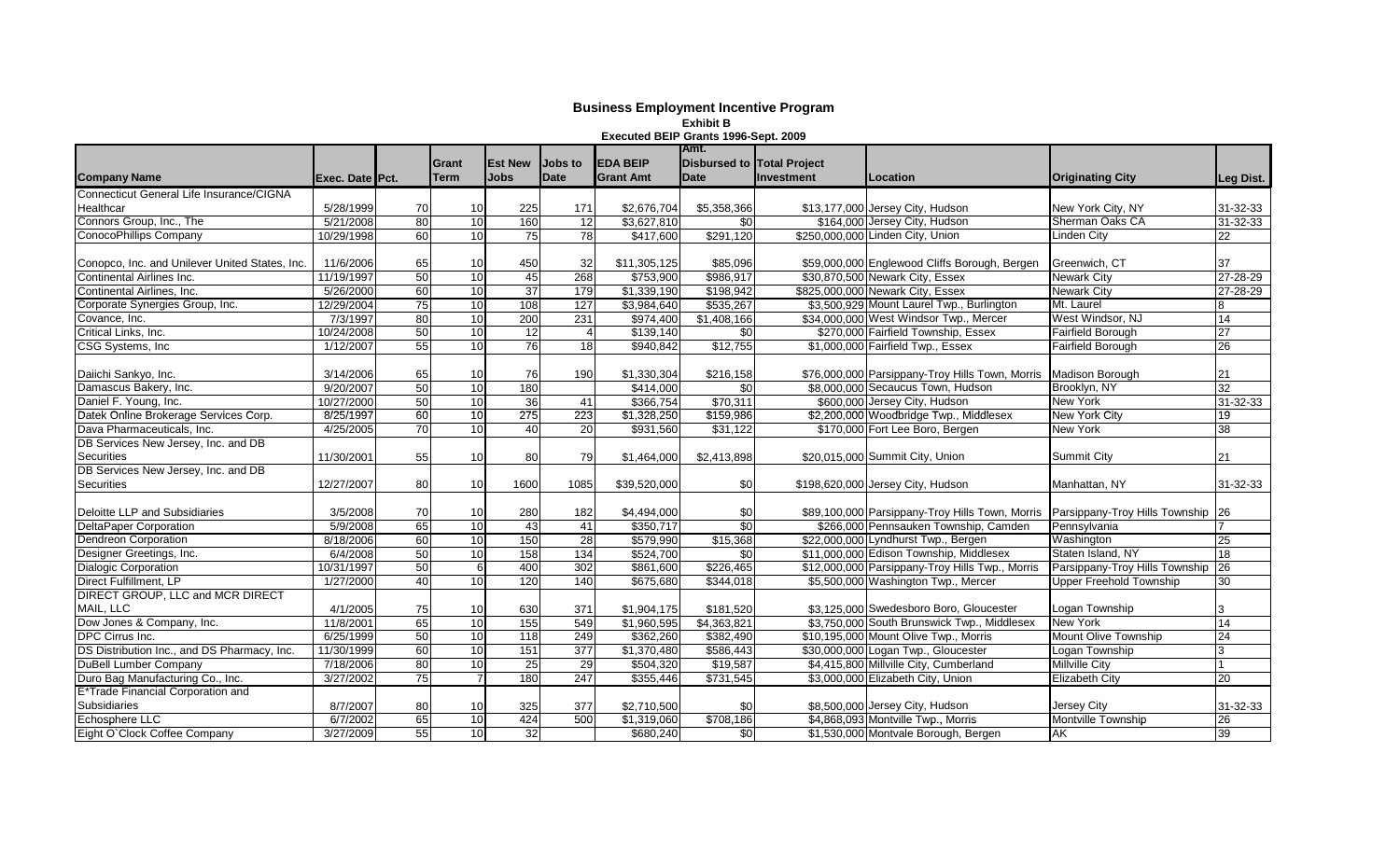|                                                |                 |    |                 |                 |                  |                  | <b>Amt.</b>                       |                       |                                                |                           |                 |
|------------------------------------------------|-----------------|----|-----------------|-----------------|------------------|------------------|-----------------------------------|-----------------------|------------------------------------------------|---------------------------|-----------------|
|                                                |                 |    | Grant           | <b>IEst New</b> | Jobs to          | <b>EDA BEIP</b>  | <b>Disbursed to Total Project</b> |                       |                                                |                           |                 |
| <b>Company Name</b>                            | Exec. Date Pct. |    | <b>Term</b>     | <b>Jobs</b>     | <b>Date</b>      | <b>Grant Amt</b> | <b>Date</b>                       | Investment            | Location                                       | <b>Originating City</b>   | Leg Dist.       |
| Eisai, Inc. and Eisai Corporation of North     |                 |    |                 |                 |                  |                  |                                   |                       |                                                |                           |                 |
| America                                        | 4/7/2006        | 60 | 10              | 50              |                  | \$1,203,750      | \$0                               |                       | \$30,000,000 Woodcliff Lake Boro, Bergen       | Teaneck. North Carolina   | 39              |
| Emcore Corp.                                   | 6/30/1997       | 80 | 10              | 200             | 80               | \$1,041,600      | \$5,731                           |                       | \$22,599,000 Franklin Twp., Somerset           | <b>Franklin Township</b>  | 17              |
| Emisphere Technologies, Inc.                   | 3/20/2008       | 55 | 10              | 10 <sup>1</sup> | 17               | \$624,750        | \$0                               |                       | \$1,000,000 Hanover Township, Morris           | Tarrytown, NY             | 26              |
| Enterprise Press, Inc.                         | 4/5/2006        | 65 | 10              | 44              | 25               | \$389,053        | \$17,868                          |                       | \$4,150,000 Englewood City, Bergen             | <b>New York City</b>      | 37              |
| EPAC Technologies, Inc.                        | 2/2/2007        | 55 | 10              | 25              | 13               | \$163,793        | \$0                               |                       | \$7,850,000 Edison Township, Middlesex         | <b>Edison Township</b>    | 18              |
| Ernst & Young U.S. LLP                         | 3/2/2009        | 65 | $\overline{10}$ | 270             | $\overline{37}$  | \$5,942,700      | \$0                               |                       | \$7,000,000 Secaucus Town, Hudson              | New York, NY              | $\overline{32}$ |
|                                                |                 |    |                 |                 |                  |                  |                                   |                       | South Brunswick Township,                      |                           |                 |
| Eurofins Product Safety Labs, Inc.             | 9/27/2006       | 65 | 10              | 25              | 5                | \$154,375        | \$5,473                           | \$2,750,000 Middlesex |                                                | South Brunswick Township  | 14              |
|                                                |                 |    |                 |                 |                  |                  |                                   |                       |                                                |                           |                 |
| Euromarket Designs, Inc. d/b/a Crate & Barrel  | 4/16/2003       | 60 | 10              | 127             | 138              | \$307,292        | \$149,621                         |                       | \$8.400.000 Cranbury Twp., Middlesex           | <b>Illinois</b>           | 14              |
| Eva Tees Inc.                                  | 7/15/2009       | 45 | $\overline{10}$ | 57              |                  | \$153,900        | \$0                               |                       | \$17,973,000 Piscataway Township, Middlesex    | Long Island City, NY      | 17              |
| ExlService Holdings, Inc. and its subsidiaries | 10/31/2007      | 80 | 10              | 83              | 45               | \$4,150,000      | \$0                               |                       | \$150,000 Jersey City, Hudson                  | New York, New Jersey      | 31-32-33        |
| ExxonMobil Research and Engineering            |                 |    |                 |                 |                  |                  |                                   |                       |                                                |                           |                 |
| Company                                        | 6/26/2006       | 80 | 10              | 140             | 38               | \$5,139,428      | \$0                               |                       | \$36,000,000 Clinton Town, Hunterdon           | Baton Rouge, LA           | 23              |
| Falcon International Distributors, LLC         | 6/4/2007        | 80 | 10              | 60              |                  | \$456,000        | \$0                               |                       | \$2,000,000 Jersey City, Hudson                | New York                  | 31-32-33        |
|                                                |                 |    |                 |                 |                  |                  |                                   |                       |                                                |                           |                 |
| Ferring Pharmaceuticals, Inc.                  | 4/30/2007       | 75 | 10              | 92              | 79               | \$3,927,466      | \$0                               |                       | \$1,790,000 Parsippany-Troy Hills Town, Morris | <b>New York</b>           | 26              |
| <b>Financial Sciences Corporation</b>          | 3/2/1999        | 70 | 8               | 56              | 22               | \$689,293        | \$129,822                         |                       | \$2,970,000 Jersey City, Hudson                | <b>New York</b>           | 31-32-33        |
| Firmenich Incorporated                         | 7/26/2001       | 50 | 10              | 90              | 228              | \$353,025        | \$882,717                         |                       | \$65,000,000 Plainsboro Twp., Middlesex        | Plainsboro Township       | 14              |
| First Brokers Holdings Inc.                    | 8/28/2002       | 70 | 10              | 80              | 91               | \$5,300,120      | \$12,428,487                      |                       | \$2,500,000 Hoboken City, Hudson               | New York                  | 31-32-33        |
| Forest Laboratories Inc.                       | 3/2/1999        | 70 | 10              | 35              | 60               | \$360,150        | \$1,425,376                       |                       | \$1,350,000 Jersey City, Hudson                | <b>New York</b>           | 31-32-33        |
| Forest Laboratories Inc.                       | 12/27/2000      | 70 | 10              | 105             | 401              | \$990,780        | \$4,078,259                       |                       | \$10,608,000 Jersey City, Hudson               | New York                  | 31-32-33        |
| Fortis Bank SA/NV                              | 8/12/2004       | 80 | $\overline{10}$ | 60              | 99               | \$1,311,360      | \$2,332,805                       |                       | \$19,100,000 Jersey City, Hudson               | <b>New York</b>           | 31-32-33        |
| <b>Foxdale Properties LLC</b>                  | 7/24/2001       | 75 | 10              | 291             | 369              | \$537,070        | \$317,674                         |                       | \$11,600,000 Florence Twp., Burlington         | <b>Florence Township</b>  |                 |
| Fraba, Inc                                     | 6/10/2008       | 80 | 10              | 12              |                  | \$74,649         | \$0                               |                       | \$1 Hamilton Township, Mercer                  | <b>Princeton Junction</b> | $\overline{14}$ |
| Franklin Credit Management Corporation         | 3/31/2006       | 80 | 6               | 110             | 122              | \$639,256        | \$349,505                         |                       | \$12,984,000 Jersey City, Hudson               | New York City, NY         | 31-32-33        |
| <b>Franklin Electric Company</b>               | 5/15/2007       | 50 | 10              | 49              |                  | \$424,508        | \$0                               |                       | \$1 Moorestown Township, Burlington            | Philadelphia, PA          | 8               |
| Freedom Healthcare, LLC                        | 3/7/2006        | 80 | 10              | 25              | $\overline{72}$  | \$78,400         | \$35,137                          |                       | \$300,000 Union City, Hudson                   | <b>Union City</b>         | 33              |
| Gain Capital Group, LLC                        | 8/24/2006       | 50 | 10              | 26              | 84               | \$164,200        | \$83,658                          |                       | \$900,000 Bedminster Twp., Somerset            | NJ                        | 16              |
| Garrison Printing Co. Inc.                     | 10/7/1997       | 60 | 10              | 28              | 34               | \$26,598         | \$263,378                         |                       | \$1,518,000 Pennsauken Twp., Camden            | Philadelphia, PA          | $\overline{ }$  |
| Gestalt, LLC                                   | 3/23/2006       | 80 | 10              | 60              | 33               | \$1,477,920      | \$25,567                          |                       | \$400,000 Camden City, Camden                  | Camden City               | 5               |
| <b>Global Document Solutions Corporation</b>   | 5/29/2007       | 65 | 10              | 184             |                  | \$1,010,261      | \$0                               |                       | \$750,000 Carlstadt Borough, Bergen            | New York, NY              | $\overline{36}$ |
| Goldman Sachs Execution & Clearing L.P.        | 8/22/1997       | 80 | 10              | 95              | 95               | \$917,320        | \$19,677,746                      |                       | \$13,100,000 Jersey City, Hudson               | New York City, NY         | 31-32-33        |
| Goldman Sachs Group, Inc. or nominee           | 6/14/2002       | 80 | $\overline{10}$ | 2000            | 2301             | \$164,336,000    | \$38,289,559                      |                       | \$595,000,000 Jersey City, Hudson              | New York                  | 31-32-33        |
| Goldman Sachs Group, Inc. or nominee           | 6/14/2002       | 80 | 10              | 300             |                  | \$2,271,450      | \$0                               |                       | \$306,000,000 Jersey City, Hudson              | Jersey City               | 31-32-33        |
| Goldman Sachs Group, Inc. or nominee           | 6/14/2002       | 65 | $\overline{10}$ | 75              |                  | \$1,621,913      | $\overline{50}$                   |                       | \$2,000,000 Jersey City, Hudson                | <b>Jersey City</b>        | 31-32-33        |
| Government Employees Insurance Company         | 5/25/2005       | 50 | 3               | 150             | $\overline{133}$ | \$706,050        | \$83,020                          |                       | \$1,500,000 Evesham Twp., Burlington           | <b>New York</b>           | 8               |
| Great Atlantic & Pacific Tea Co. Inc.          | 6/27/1997       | 60 | 10              | 72              | 90               | \$128,736        | \$74,047                          |                       | \$5,137,894 Paterson City, Passaic             | MA, NY and NJ             | 35              |
| Gussco Manufacturing Inc.                      | 2/2/2007        | 50 | 10              | 125             | 112              | \$243,311        | \$0                               | \$13,500,000          |                                                | Brooklyn, NY              | 21              |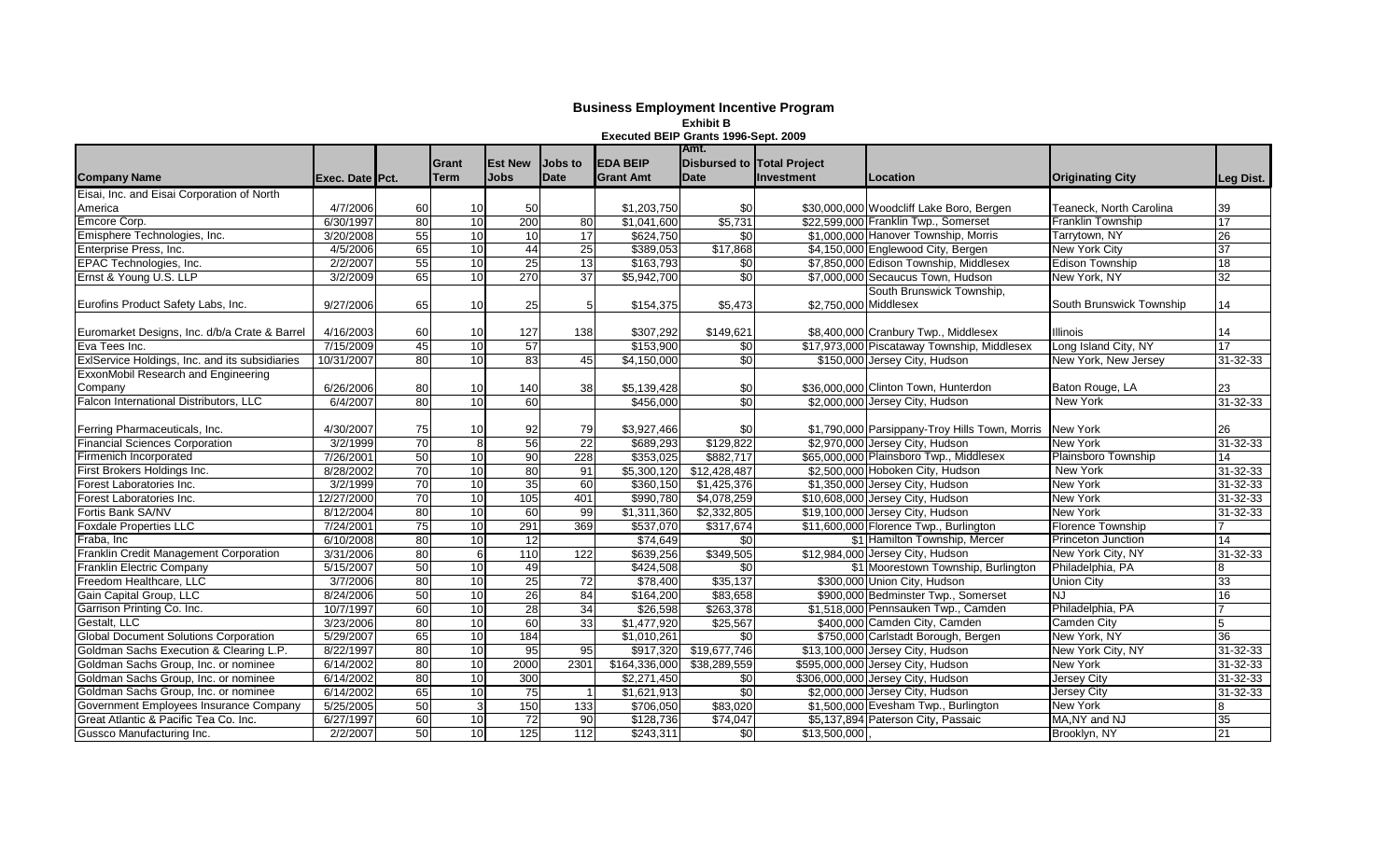|                                                           |                 |                 |                 |                 |                 |                  | Amt.                       |            |                                                |                           |                 |
|-----------------------------------------------------------|-----------------|-----------------|-----------------|-----------------|-----------------|------------------|----------------------------|------------|------------------------------------------------|---------------------------|-----------------|
|                                                           |                 |                 | Grant           | <b>IEst New</b> | Jobs to         | <b>EDA BEIP</b>  | Disbursed to Total Project |            |                                                |                           |                 |
| <b>Company Name</b>                                       | Exec. Date Pct. |                 | <b>Term</b>     | <b>Jobs</b>     | <b>Date</b>     | <b>Grant Amt</b> | Date                       | Investment | Location                                       | <b>Originating City</b>   | Leg Dist.       |
| Hanjin Shipping Company, Ltd.                             | 11/5/1998       | 50              | 5               | 175             | 176             | \$225,000        | \$239,394                  |            | \$29,998,500 Paramus Boro, Bergen              | New York and Los Angeles  | 38              |
| <b>Harbour Mechanical Corporation</b>                     | 10/27/2008      | 80              | 10              | 27              |                 | \$1,259,280      | \$0                        |            | \$3,869,000 Hoboken City, Hudson               | <b>NYC</b>                | 33              |
| Harte-Hanks Teleservices                                  | 9/23/2005       | $\overline{75}$ | 10              | 75              | 149             | \$164,531        | \$22,879                   |            | \$1,050,000 Pennsauken Twp., Camden            | Vineland, NJ              |                 |
| High Point Safety and Insurance Management                |                 |                 |                 |                 |                 |                  |                            |            |                                                |                           |                 |
| Corp.                                                     | 7/27/2007       | 50              | 10              | 74              | 21              | \$215,199        | \$0                        |            | \$2,250,780 Red Bank Borough, Monmouth         | Red Bank Borough          | 12              |
| Home Decor Products, Inc.                                 | 5/27/2005       | $\overline{40}$ | 10              | 48              |                 | \$150,624        | \$53,851                   |            | \$1,600,000 Sparta Twp., Sussex                | Edison, NJ                | $\overline{24}$ |
| Homeland Vinyl Products, Inc.                             | 3/5/2007        | 80              | 10              | 125             | 26              | \$326,250        | \$0                        |            | \$11,787,500 Millville City, Cumberland        | <b>Millville City</b>     |                 |
| Howmedica Osteonics Corp.                                 | 1/25/2006       | 70              | 10              | 260             | 534             | \$3,540,810      | \$870,408                  |            | \$39,913,000 Mahwah Twp., Bergen               | <b>Mahwah Township</b>    | 40              |
| iBiquity Digital Corporation                              | 7/31/2006       | 55              | $\overline{10}$ | 22              | $\overline{28}$ | \$360,649        | \$16,322                   |            | \$350,000 Bernards Twp., Somerset              | Bernards Township         | 16              |
| <b>IBM Corporation</b>                                    | 7/10/2008       | 60              | 10              | 100             |                 | \$3,498,000      | $\overline{50}$            |            | \$1,500,000 Englewood Cliffs Borough, Bergen   | Englewood Cliffs Borough  | 37              |
| <b>ICAP North American Inc.</b>                           | 4/2/2002        | $\overline{80}$ | $\overline{10}$ | 250             | 967             | \$8,300,000      | \$80,816,463               |            | \$69,700,000 Jersey City, Hudson               | New York City, NY         | 31-32-33        |
| <b>IDT Corporation, Affiliates and Subsidiaries</b>       | 2/29/2000       | 80              | 10              | 150             | 504             | \$483,600        | \$8,123,072                |            | \$116,360,000 Newark City, Essex               | <b>Newark City</b>        | 27-28-29        |
| i-Flex Solutions Inc.                                     | 11/6/2006       | 75              | 10              | 275             | 248             | \$3,284,531      | \$0                        |            | \$480,000 Edison Township, Middlesex           | <b>New York</b>           | 18              |
| ImClone Systems Inc.                                      | 10/29/2001      | 80              | 10              | 300             | 233             | \$2,755,200      | \$287,034                  |            | \$226.805.648 Somerville Boro, Somerset        | Somerville Borough        | 16              |
| ImClone Systems Incorporated and                          | 6/25/1999       | 80              | $\overline{10}$ | 102             | 170             | \$625,260        | \$1,514,450                |            | \$40.700.000 Somerville Boro, Somerset         | Somerville Borough        | 16              |
| ImClone Systems Incorporated and                          | 7/6/2009        | 80              | 10              | 907             |                 | \$32,363,676     | \$0                        |            | \$191,571,469 Branchburg Township, Somerset    | New York                  | 16              |
| Imperial Bag & Paper Company, Inc.                        | 3/26/1999       | 60              | 10              | 76              | 91              | \$750,000        | \$1,274,201                |            | \$4,900,000 Bayonne City, Hudson               | Bronx, New York           | 31              |
| incNetworks. Inc.                                         | 7/24/2007       | 50              | 10              | $123$           |                 | \$2,376,975      | \$0                        |            | \$1 Piscataway Township, Middlesex             | Long Branch, NJ           | 17              |
| Independence Press Inc.                                   | 5/25/2006       | 45              | $\overline{10}$ | 53              | 50              | \$263,319        | \$49,426                   |            | \$2,080,000 West Deptford Twp., Gloucester     | Pennsylvania              | 3               |
| Infocrossing, Inc.                                        | 8/22/1997       | 40              | 10              | 101             | 103             | \$425,250        | \$798,562                  |            | \$14,600,000 Leonia Boro, Bergen               | New York City, NY         | 37              |
| Infragistics, Inc.                                        | 7/25/2005       | 50              | $\overline{10}$ | 12              | 66              | \$69,150         | \$26,157                   |            | \$609,456 East Windsor Twp., Mercer            | East Windsor Township     | 12              |
|                                                           |                 |                 |                 |                 |                 |                  |                            |            |                                                |                           |                 |
| Instinet Group Incorporated/Instinet Group LLC 12/28/2001 |                 | 80              | 10              | 300             | 233             | \$3,712,800      | \$542,856                  |            | \$14,000,000 Jersey City, Hudson               | New York City             | 31-32-33        |
| Insurance Services Offices, Inc.                          | 7/29/1999       | 80              | 10              | 1060            | 1081            | \$11,768,730     | \$32,808,105               |            | \$30,600,000 Jersey City, Hudson               | <b>New York</b>           | 31-32-33        |
| Integra LifeSciences Corporation                          | 5/22/2009       | 70              | 10              | 201             |                 | \$5,161,579      | \$0                        |            | \$4,655,000 Plainsboro Township, Middlesex     | Plainsboro Township       | 14              |
| Integrium, LLC                                            | 12/14/2007      | $\overline{70}$ | $\overline{10}$ | $\overline{37}$ | 23              | \$697.048        | $\sqrt{6}$                 |            | \$1,130,000 Bedminster Twp., Somerset          | Tustin, CA                | 16              |
| <b>International Delights LLC</b>                         | 6/6/2008        | 60              | 10              | 200             |                 | \$416,000        | \$0                        |            | \$31,310,000 Clifton City, Passaic             | Long Island City NY       | 34              |
| Interstate Waste Services, Inc., Interstate               |                 |                 |                 |                 |                 |                  |                            |            |                                                |                           |                 |
| Waste                                                     | 5/30/2008       | 50              | 10              | 70              | 36              | \$695,975        | \$0                        |            | \$685,000 Ramsey Borough, Bergen               | Sloatsburg, New York      | 39              |
| inVentiv Health, Inc. and Subsidiaries                    | 6/1/2009        | $\overline{80}$ | $\overline{10}$ | 150             |                 | \$3,478,650      | $\overline{50}$            |            | \$9,450,000 Franklin Township, Somerset        | Franklin Township NJ      | 17              |
| IPC Systems, Inc. & IPC Networks Services,                |                 |                 |                 |                 |                 |                  |                            |            |                                                |                           |                 |
| Inc.                                                      | 12/18/2007      | 80              | 10              | 149             | 126             | \$6,464,118      | \$304,979                  |            | \$500,000 Jersey City, Hudson                  | New York                  | 31-32-33        |
| IPC Systems, Inc. & IPC Networks Services,                |                 |                 |                 |                 |                 |                  |                            |            |                                                |                           |                 |
| Inc.                                                      | 5/12/2009       | 60              | 10              | 55              |                 | \$1,275,450      | \$0                        |            | \$612.000 Berkeley Heights Township, Union     | Berkeley Heights Township | 21              |
| Isaac Hazan & Co., Inc.                                   | 3/2/1999        | 60              | 10              | 160             | 64              | \$436,800        | \$102,018                  |            | \$885,000 Secaucus Town, Hudson                | New York                  | 32              |
| ITelagen, LLC &/or NetGenit, Inc.                         | 10/2/2007       | 75              | $\overline{10}$ | 25              |                 | \$550,699        | \$0                        |            | \$105,000 Jersey City, Hudson                  | <b>Jersey City</b>        | 31-32-33        |
| <b>ITT</b> Industries                                     | 5/23/2001       | 65              | $\overline{10}$ | 130             | 232             | \$1,475,792      | \$1,744,940                |            | \$8,484,500 Clifton City, Passaic              | <b>Clifton City</b>       | 34              |
| <b>IXIS North America</b>                                 | 7/19/2006       | 80              | 10              | 150             | 77              | \$2,868,600      | \$98,029                   |            | \$15,350,000 Jersey City, Hudson               | <b>New York</b>           | 31-32-33        |
| Jackson Hewitt Tax Service, Inc.                          | 9/30/1999       | 50              | $\overline{10}$ | 75              | 127             | \$294,960        | \$1,898,925                |            | \$1,303,875 Parsippany-Troy Hills Twp., Morris | Virginia                  | 26              |
| Jaquar Land Rover North America, LLC                      | 1/6/2009        | 55              | 10              | 65              |                 | \$1,732,981      | \$0                        |            | \$1,650,000 Mahwah Township, Bergen            | Irvine, Calif             | 40              |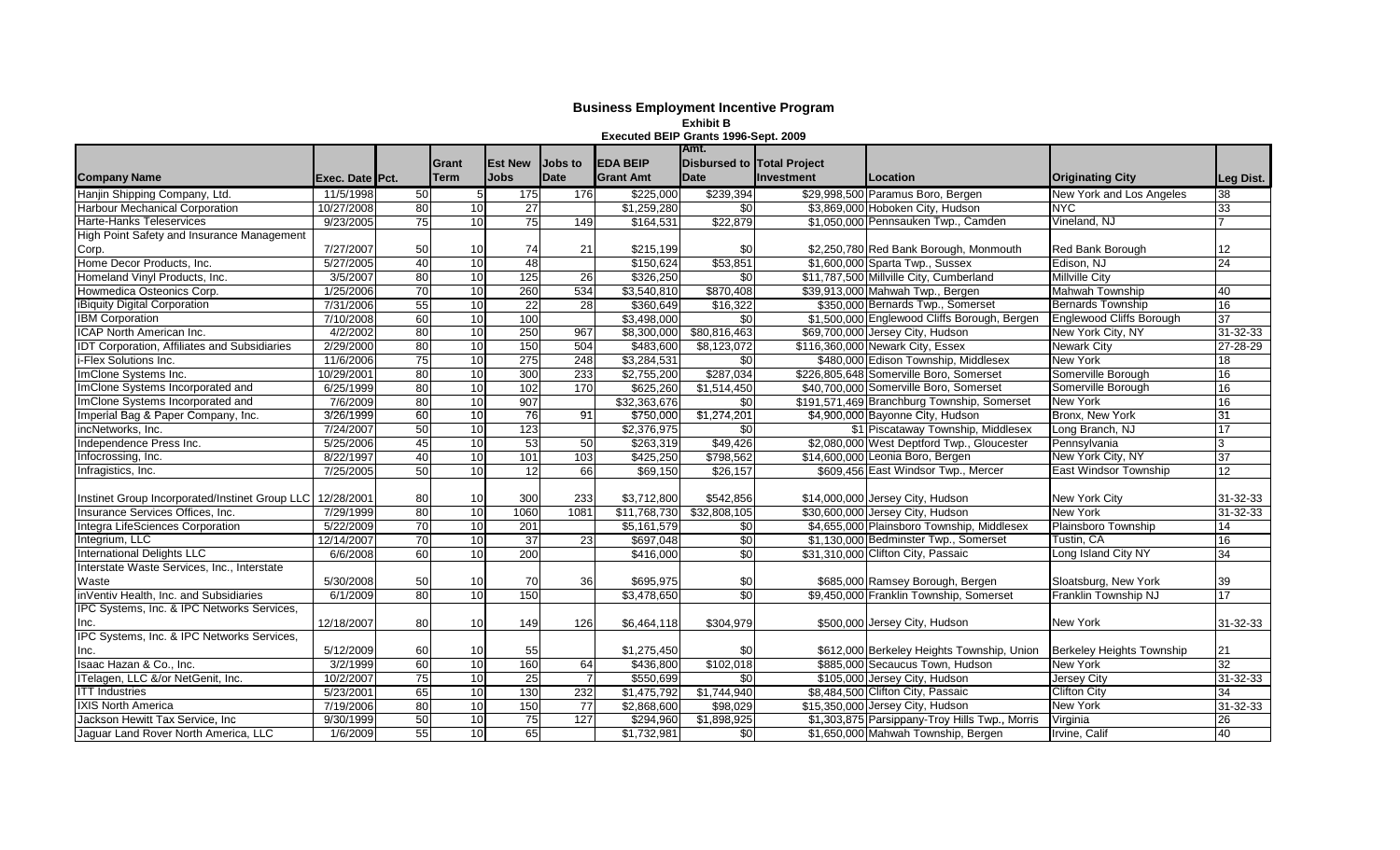|                                               |                 |                 |                 |                |                  |                  | <b>Amt.</b>                       |            |                                               |                               |           |
|-----------------------------------------------|-----------------|-----------------|-----------------|----------------|------------------|------------------|-----------------------------------|------------|-----------------------------------------------|-------------------------------|-----------|
|                                               |                 |                 | Grant           | <b>Est New</b> | Jobs to          | <b>EDA BEIP</b>  | <b>Disbursed to Total Project</b> |            |                                               |                               |           |
| <b>Company Name</b>                           | Exec. Date Pct. |                 | <b>Term</b>     | <b>Jobs</b>    | <b>Date</b>      | <b>Grant Amt</b> | Date                              | Investment | Location                                      | <b>Originating City</b>       | Leg Dist. |
| JE Berkowitz, LP                              | 6/12/2008       | 55              | 10 <sup>1</sup> | 25             |                  | \$52,500         | \$0                               |            | \$22,500,000 Oldmans Twp., Salem              | Westville, NJ                 | 3         |
| Jersey Precast Corp                           | 2/5/2007        | 70              | 10              | 50             |                  | \$157,375        | $\sqrt{6}$                        |            | \$9,750,000 Hamilton Twp., Mercer             | <b>New Brunswick</b>          | 14        |
| John Turano & Sons. Inc.                      | 12/28/2001      | 50              | 10              | 83             | $\overline{77}$  | \$261.300        | \$69,187                          |            | \$10,400,000 Edison Twp., Middlesex           | Brooklyn, NY                  | 18        |
| John Wiley & Sons, Inc.                       | 4/28/2000       | 80              | $\overline{10}$ | 800            | 1132             | \$7,347,200      | \$15,386,270                      |            | \$46,017,000 Hoboken City, Hudson             | New York                      | 33        |
| Journal of Commerce, The                      | 4/28/2000       | $\overline{60}$ | $\overline{10}$ | 83             | 63               | \$389,590        | \$5,869                           |            | \$2,030,000 Newark City, Essex                | New York & Phillipsburg       | 27-28-29  |
| JPMorgan Chase Bank                           | 1/31/2002       | $\overline{60}$ | 10              | 433            | 273              | \$2,209,865      | \$1,255,043                       |            | \$71,850,000 Carlstadt Boro, Bergen           | New York                      | 36        |
| JPMorgan Chase Bank                           | 6/28/2000       | 80              | 10              | 1000           | 1407             | \$20,958,000     | \$29,096,412                      |            | \$561,000,000 Jersey City, Hudson             | <b>New York City</b>          | 31-32-33  |
| King Pharmaceuticals, Inc.                    | 5/25/2006       | 75              | 10              | 91             | 41               | \$8,253,750      | \$286,309                         |            | \$5,900,000 Bridgewater Twp., Somerset        | <b>Bridgewater Township</b>   | 16        |
| Kirusa Inc.                                   | 5/22/2006       | 75              | 10              | 41             |                  | \$475,395        | \$0                               |            | \$30,000 New Providence Boro, Union           | New Providence Borough        | 22        |
| Knight Equity Markets, L.P.                   | 3/24/1999       | 60              | 10              | 31             | 32               | \$2,165,000      | \$5,764,355                       |            | \$21,000,000 Jersey City, Hudson              | Jersey City                   | 31-32-33  |
| Knight Equity Markets, L.P.                   | 6/30/2000       | 65              | 10              | 56             | 208              | \$5,323,200      | \$14,463,465                      |            | \$100,000,000 Jersey City, Hudson             | <b>Jersey City</b>            | 31-32-33  |
| <b>KPMG LLP</b>                               | 12/23/1997      | 80              | $\overline{10}$ | 275            | 578              | \$2,684,000      | \$9,856,930                       |            | \$7,400,000 Woodcliff Lake Boro, Bergen       | New York, TX, IL, GA          | 39        |
| <b>KPMG LLP</b>                               | 10/26/2006      | 65              | $\overline{10}$ | 200            |                  | \$3,747,250      | \$0                               |            | \$46,200,000 Montvale Borough, Bergen         | Montvale Borough              | 39        |
| L.I. 2000, Inc.                               | 3/4/1998        | 40              | $\overline{10}$ | 416            | 460              | \$350,000        | \$846,307                         |            | \$3,550,000 Secaucus Town, Hudson             | New York                      | 32        |
| L.V. Adhesive, Inc.                           | 9/19/2008       | 55              | 10              | 77             |                  | \$369,889        | \$0                               |            | \$4,320,000 Carlstadt Borough, Bergen         | <b>New York</b>               | 36        |
| L-3 Communications, Communications            |                 |                 |                 |                |                  |                  |                                   |            |                                               |                               |           |
| Systems - East                                | 2/19/2004       | 75              | 10              | 50             | 302              | \$654,750        | \$1,195,048                       |            | \$1,319,000 Camden City, Camden               | Maryland                      | 5         |
| LaFrieda Wholesale Meats, Inc.                | 7/6/2009        | 70              | $\overline{10}$ | 100            |                  | \$568,610        | $\overline{30}$                   |            | \$18,000,000 North Bergen Township, Hudson    | <b>New York City</b>          | 32        |
| Lazard Freres & Co., LLC                      | 10/21/2004      | 80              | 6               | 25             | 22               | \$672,000        | \$180,249                         |            | \$750,000 Jersey City, Hudson                 | New York                      | 31-32-33  |
| Lehman Brothers, Inc.                         | 11/12/2002      | 80              | $\overline{10}$ | 700            | 439              | \$11,540,900     | \$1,591,943                       |            | \$60,000,000 Jersey City, Hudson              | <b>New York City</b>          | 31-32-33  |
| <b>LifeCell Corporation</b>                   | 3/26/1999       | 55              | $\overline{10}$ | 146            | 344              | \$1,058,400      | \$2,909,378                       |            | \$18,600,000 Branchburg Twp., Somerset        | Texas                         | 16        |
| Linde, Inc., Linde North America, Inc., Linde | 3/23/2009       | 50              | $\overline{10}$ | 166            |                  | \$1,139,175      | $\sqrt{6}$                        |            | \$3,000,000 Greenwich Township, Warren        | Bethlehem, PA                 | 23        |
| LNT Services, Inc.                            | 4/30/1998       | 80              | $\overline{10}$ | 200            | 523              | \$869,120        | \$3,339,673                       |            | \$15,100,000 Logan Twp., Gloucester           | Logan Township                | 3         |
| Lodi CML Cooperative LLC                      | 12/6/2007       | 70              | $\overline{10}$ | 61             | $\overline{75}$  | \$149,561        | $\sqrt{6}$                        |            | \$1 Lodi Borough, Bergen                      | Lodi Borough                  | 38        |
| Lord Abbett & Co.                             | 9/3/1998        | 80              | 10              | 250            | 739              | \$15,500,000     | \$53,648,627                      |            | \$87,663,000 Jersey City, Hudson              | New York, NY                  | 31-32-33  |
| L'Oreal USA Products, Inc. & L'Oreal USA      |                 |                 |                 |                |                  |                  |                                   |            |                                               |                               |           |
| S/D, Inc.                                     | 5/13/2008       | 60              | 10              | 80             |                  | \$1,477,920      | \$0                               |            | \$14,020,000 Berkeley Heights Township, Union | See Attached NJ               | 21        |
| L'Oreal USA Products, Inc. & L'Oreal USA      |                 |                 |                 |                |                  |                  |                                   |            |                                               |                               |           |
| S/D, Inc.                                     | 5/13/2008       | 70              | 10              | 40             |                  | \$639,100        | \$0                               |            | \$120,200,000 New Brunswick City, Middlesex   | Clark, NJ                     | 17        |
| Louis Berger Group, Inc., The                 | 7/25/2007       | 30              | 10              | 33             | 10               | \$114,098        | \$0                               |            | \$1,500,000 Morristown Town, Morris           | Morristown Town               | 25        |
| M. Fortunoff of Westbury LLC                  | 7/20/2006       | 80              | 10              | 75             |                  | \$264,375        | $\sqrt{6}$                        |            | \$100,000 Jersey City, Hudson                 | Westbury, NY                  | 31-32-33  |
| Maksin Management Corp. and Managed Care      |                 |                 |                 |                |                  |                  |                                   |            |                                               |                               |           |
| Concepts                                      | 1/2/2008        | 80              | 10              | 50             | 12               | \$126,490        | \$0                               |            | \$29,200,000 Camden City, Camden              | Pennsauken                    | 5         |
| Maquet Cardiovascular LLC                     | 7/9/2009        | 70              | 10              | 350            |                  | \$3,901,625      | \$0                               |            | \$45,075,000 Wayne Township, Passaic          | Europe & San Jose, California | 40        |
| Marketing Technology Solutions, Inc.          | 9/18/2006       | 80              | $\overline{10}$ | 36             | 26               | \$1,113,120      | \$0                               |            | \$75,000 Jersey City, Hudson                  | Edison & New York City        | 31-32-33  |
| marketRX, Inc.                                | 8/13/2004       | 70              | $\overline{10}$ | 40             | 23               | \$183,792        | \$103,114                         |            | \$573,840 Bridgewater Twp., Somerset          | <b>Bridgewater Township</b>   | 16        |
| Marsh & McLennan Companies, Inc.              | 3/1/2002        | 80              | $\overline{10}$ | 800            | 931              | \$12,451,200     | \$15,275,997                      |            | \$159,000,000 Hoboken City, Hudson            | New York, NY                  | 33        |
| Mastertaste, Inc.                             | 5/27/1999       | 80              | 10              | 85             | $\overline{112}$ | \$441,360        | \$841,631                         |            | \$5.200.000 Carteret Boro, Middlesex          | Long Island City, NY          | 22        |
| Matthew Bender & Company/Reed Elsevier        |                 |                 |                 |                |                  |                  |                                   |            |                                               |                               |           |
| Inc.                                          | 12/5/2000       | 80              | 10              | 205            | 96               | \$1,987,124      | \$2,003,534                       |            | \$35,200,000 Newark City, Essex               | New York, NY                  | 27-28-29  |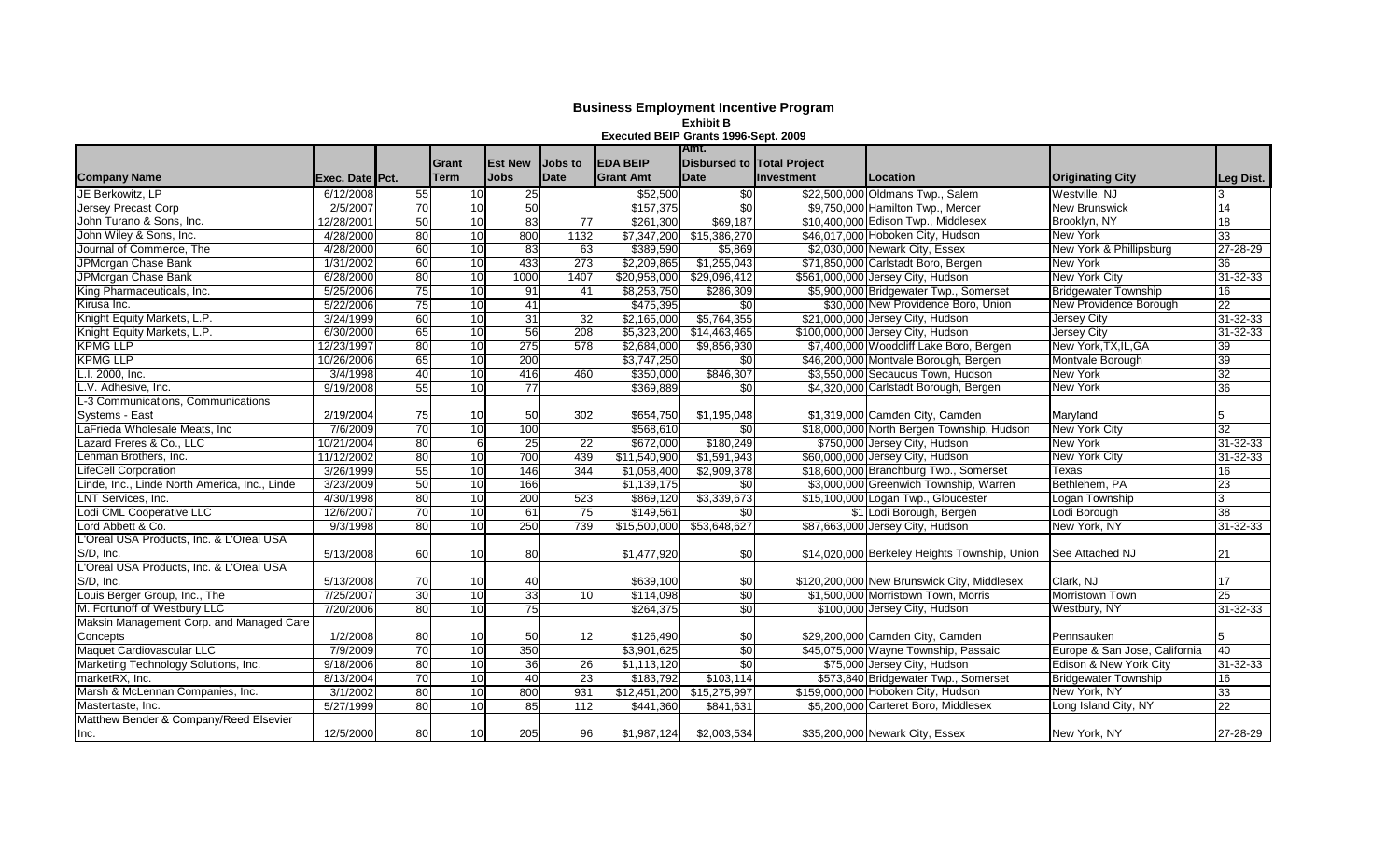|                                            |                        |                 |                 |                  |                 |                  | Amt.                              |            |                                             |                                   |                 |
|--------------------------------------------|------------------------|-----------------|-----------------|------------------|-----------------|------------------|-----------------------------------|------------|---------------------------------------------|-----------------------------------|-----------------|
|                                            |                        |                 | Grant           | <b>IEst New</b>  | Jobs to         | <b>EDA BEIP</b>  | <b>Disbursed to Total Project</b> |            |                                             |                                   |                 |
| <b>Company Name</b>                        | <b>Exec. Date Pct.</b> |                 | <b>Term</b>     | <b>Jobs</b>      | <b>Date</b>     | <b>Grant Amt</b> | Date                              | Investment | Location                                    | <b>Originating City</b>           | Leg Dist.       |
| McKinsey & Company, Inc. United States     | 4/28/1998              | 80              | 10 <sup>1</sup> | 75               | 365             | \$987,000        | \$3,834,331                       |            | \$13,760,000 Florham Park Boro, Morris      | Bedminster, NJ                    | 26              |
| McKinsey & Company, Inc. United States     | 11/20/2007             | 55              | 10              | 340              | 14              | \$9,677,250      | \$0                               |            | \$2,400,000 Florham Park Borough, Morris    | Florham Park Borough              | $\overline{26}$ |
| McLane New Jersey, Inc./McLane Company,    |                        |                 |                 |                  |                 |                  |                                   |            |                                             |                                   |                 |
| Inc.                                       | 9/14/2004              | 60              | 10              | 320              | 335             | \$704,640        | \$401,448                         |            | \$29,500,000 Upper Penns Neck Twp., Salem   | Texas                             | 3               |
| McLean Packaging Corporation and MJF       |                        |                 |                 |                  |                 |                  |                                   |            |                                             |                                   |                 |
| Realty Group,                              | 2/1/2007               | 50              | 10              | 70               | 52              | \$689,830        | \$0                               |            | \$13,300,000 Moorestown Twp., Burlington    | Philadelphia, PA                  |                 |
| <b>MCR Direct Mail, LLC</b>                | 1/25/2001              | 50              | 10              | $\frac{115}{2}$  | 693             | \$136,850        | \$301,322                         |            | \$2,230,000 Woolwich Twp., Gloucester       | <b>Woolwich Township</b>          | 3               |
| MD-X Solutions, Inc.                       | 11/14/2006             | 60              | 10              | 150              | 55              | \$567,000        | \$76,524                          |            | \$2,250,000 Mahwah Twp., Bergen             | <b>Mahwah Township</b>            | 40              |
| Mechoshade Systems, Inc.                   | 4/28/2004              | 60              | 10              | 104              | 168             | \$268,223        | \$86,551                          |            | \$1,030,000 Edison Twp., Middlesex          | New York                          | 18              |
| Medco Health Solutions of Willingboro, LLC | 8/26/1999              | $\overline{70}$ | $\overline{10}$ | 815              | 1112            | \$2,975,312      | \$4,067,022                       |            | \$85,000,000 Willingboro Twp., Burlington   | <b>Willingboro Township</b>       |                 |
|                                            |                        |                 |                 |                  |                 |                  |                                   |            |                                             |                                   |                 |
| Medco Health Solutions. Inc.               | 11/7/1997              | 80              | 10              | 317              | 1206            | \$2,556,288      | \$23,102,962                      |            | \$77,600,000 Franklin Lakes Boro, Bergen    | Woodcliff Lake and Montvale, N 40 |                 |
| Medical Diagnostics Laboratories, LLC      | 12/27/2004             | 55              | 10              | 75               | 127             | \$201,702        | \$74,868                          |            | \$9,200,000 Hamilton Twp., Mercer           | <b>Mount Laurel</b>               | 14              |
| Medico Graphic Services, Inc.              | 8/22/2005              | 70              | $\overline{10}$ | 34               | 26              | \$75,361         | \$29,235                          |            | \$100,000 Jersey City, Hudson               | <b>New York</b>                   | 31-32-33        |
| Medidata Solutions, Inc.                   | 12/27/2004             | 55              | 10              | 60               | 62              | \$642,010        | \$316,435                         |            | \$1,150,000 Edison Twp., Middlesex          | Manhattan, NY                     | 18              |
| Medlink Imaging, LLC.                      | 10/26/2006             | 60              | 10              | 27               | 26              | \$160,848        | \$9,343                           |            | \$200,000 Teterboro Boro, Bergen            | Elmsford, NY                      | 38              |
| Mercedes-Benz USA, LLC                     | 4/19/2002              | 50              | 10              | 92               | 103             | \$505,725        | \$182,077                         |            | \$77,400,000 Montvale Boro, Bergen          | Hanover, Maryland                 | $\overline{30}$ |
| <b>Meritex LLC</b>                         | 3/23/1998              | 50              | 10              | 150              | 198             | \$218,250        | \$187,684                         |            | \$8,200,000 Piscataway Twp., Middlesex      | New York                          |                 |
| Merlin Industries, Inc.                    | 3/11/2005              | 45              | 10              | 76               | 42              | \$58,500         | \$22,140                          |            | \$3,500,000 Hamilton Twp., Mercer           | Trenton                           | 14              |
| Merrill Lynch & Co., Inc.                  | 3/6/2000               | 80              | 10              | 900              | 446             | \$31,096,800     | \$9,545,526                       |            | \$45,000,000 Jersey City, Hudson            | <b>New York</b>                   | 31-32-33        |
| Merrill Lynch, Pierce, Fenner & Smith      |                        |                 |                 |                  |                 |                  |                                   |            |                                             |                                   |                 |
| Incorporated                               | 10/22/2002             | 80              | 10              | 1100             | 280             | \$6,400,000      | \$0                               |            | \$367,400,000 Hopewell Boro, Mercer         | Pennsylvania and New Jersey       |                 |
| MetLife Group Inc. and MetLife Bank, NA    | 11/8/2006              | 65              | 10              | 400              | 299             | \$4,270,365      | \$314,834                         |            | \$36,000,000 Bridgewater Twp., Somerset     | Franklin Township                 | 16              |
| Metrologic Instruments, Inc.               | 9/12/2005              | 45              | 10              | 42               | $\overline{74}$ | \$75,600         | \$2,744                           |            | \$62,500 Gloucester Twp., Camden            | <b>Gloucester City</b>            |                 |
| Miami International Holdings, Inc          | 12/29/2008             | 65              | 10              | 40               | 22              | \$2,000,000      | \$0                               |            | \$25,544,380 Fort Lee Borough, Bergen       | Fort Lee Borough                  | 38              |
| Mimeo.com, Inc.                            | 5/30/2008              | 80              | $\overline{10}$ | 150              | 33              | \$840,937        | \$0                               |            | \$5,400,000 Newark City, Essex              | <b>Newark City</b>                | 27-28-29        |
| Mindich Enterprises, Inc.                  | 12/27/2007             | 45              | 10              | 61               | 60              | \$216,306        | \$0                               |            | \$4,500,000 Mahwah Twp., Bergen             | Haverstraw, New York              | 40              |
| Mizuho Corporate Bank, Limited             | 3/27/2002              | 80              | $\overline{10}$ | 236              | 327             | \$1,745,820      | \$2,006,732                       |            | \$21,000,000 Jersey City, Hudson            | Jersey City                       | $31 - 32 - 33$  |
| Mizuho Securities USA Inc                  | 1/31/2002              | 65              | $\overline{10}$ | $\overline{34}$  | 37              | \$1,350,000      | \$3,600,882                       |            | \$8,750,000 Hoboken City, Hudson            | New York City, NY                 | 33              |
| MLB Network, LLC, The                      | 3/30/2009              | 80              | 10              | $\overline{201}$ | 111             | \$8,048,929      | \$0                               |            | \$54,100,000 Secaucus Town, Hudson          | <b>New York City</b>              | 32              |
| Model Electronics Inc.                     | 3/1/2006               | 70              | 10              | 85               | 112             | \$467,859        | \$140,955                         |            | \$5,400,000 Upper Saddle River Boro, Bergen | Nanuet, NY                        | 39              |
| Morgan Stanley D.W. a/k/a Dean Witter      | 12/28/2001             | 65              | $\overline{10}$ | 99               | 209             | \$1,553,331      | \$2,307,654                       |            | \$1,945,000 Jersey City, Hudson             | <b>New York City</b>              | 31-32-33        |
| Morgan Stanley Dean Witter Trust FSB and   |                        |                 |                 |                  |                 |                  |                                   |            |                                             |                                   |                 |
| Morgan                                     | 1/27/2000              | 70              | 10              | 288              | 883             | \$2,314,360      | \$3,043,798                       |            | \$5,878,737 Jersey City, Hudson             | <b>New York</b>                   | 31-32-33        |
| Morgan Stanley Dean Witter Trust FSB and   |                        |                 |                 |                  |                 |                  |                                   |            |                                             |                                   |                 |
| Morgan                                     | 10/2/2000              | 45              | 10              | 75               | 61              | \$7,984,800      | \$614,806                         |            | \$2,000,000 Morris Twp., Morris             | <b>New York</b>                   | 25              |
| Morgan Stanley Dean Witter Trust FSB and   |                        |                 |                 |                  |                 |                  |                                   |            |                                             |                                   |                 |
| Morgan                                     | 10/27/2000             | 45              |                 | 78               | 88              | \$886,140        | \$720,567                         |            | \$950,000 Princeton Boro, Mercer            | New York, Geneva                  | 15              |
| MRS Associates, Inc. ("MRS" or the         |                        |                 |                 |                  |                 |                  |                                   |            |                                             |                                   |                 |
| "Company")                                 | 5/26/2005              | 55              | 10 <sup>1</sup> | 200              | 109             | \$443,300        | \$19,724                          |            | \$400,000 Cherry Hill Twp., Camden          | Cherry Hill Township              | 6               |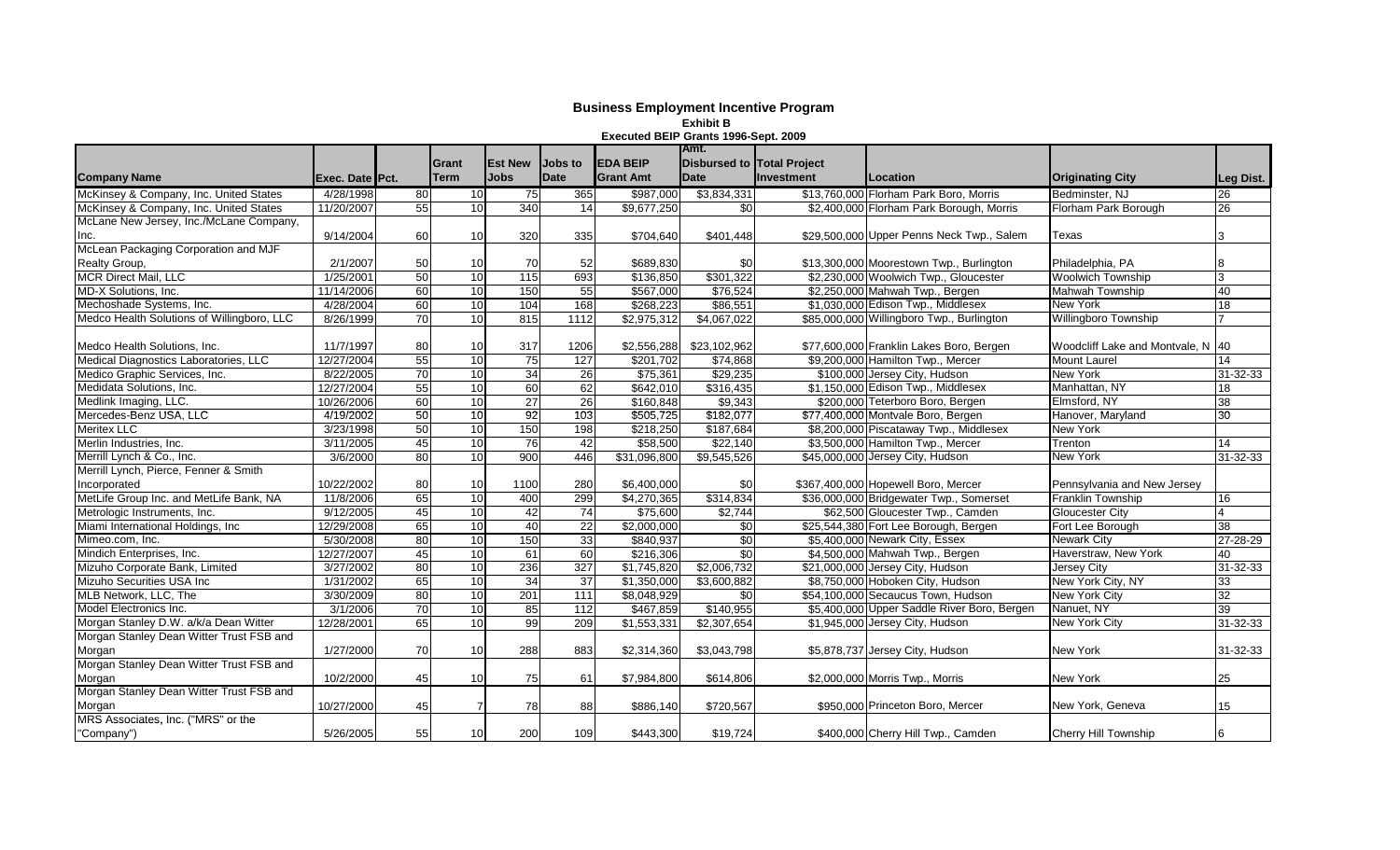|                                              |                        |                 |                 |                 |                |                  | Amt.                              |            |                                                |                                |                 |
|----------------------------------------------|------------------------|-----------------|-----------------|-----------------|----------------|------------------|-----------------------------------|------------|------------------------------------------------|--------------------------------|-----------------|
|                                              |                        |                 | Grant           | <b>Est New</b>  | Jobs to        | <b>EDA BEIP</b>  | <b>Disbursed to Total Project</b> |            |                                                |                                |                 |
| <b>Company Name</b>                          | <b>Exec. Date Pct.</b> |                 | Term            | <b>Jobs</b>     | <b>Date</b>    | <b>Grant Amt</b> | <b>Date</b>                       | Investment | Location                                       | <b>Originating City</b>        | Leg Dist.       |
| MSNBC Cable L.L.C.                           | 6/19/1997              | 80              | 10 <sup>1</sup> | 440             | 459            | \$2,920,000      | \$7,779,087                       |            | \$1,090,000,000 Secaucus Town, Hudson          | Secaucus Town                  | 32              |
| <b>Multilink Technology Corporation</b>      | 7/29/1999              | 40              | 9               | 75              | 80             | \$292,269        | \$294,088                         |            | \$825,000 Franklin Twp., Somerset              | Santa Monica, CA               | $\overline{17}$ |
| Multiplex, Inc.                              | 1/29/2001              | 65              | 10              | 430             | 107            | \$2,285,773      | \$62,160                          |            | \$66,000,000 South Plainfield Boro, Middlesex  | South Plainfield Borough       | 18              |
| <b>National Discount Brokers</b>             | 4/29/1999              | 80              | 10              | 350             | 568            | \$2,009,000      | \$731,658                         |            | \$3,500,000 Jersey City, Hudson                | <b>New York</b>                | 31-32-33        |
| National Financial Services, LLC             | 5/23/2001              | 60              | 10              | 110             | 425            | \$1,606,770      | \$4,284,561                       |            | \$3,734,500 Jersey City, Hudson                | <b>Jersey City</b>             | 31-32-33        |
| NB Ventures, Inc.                            | 7/7/2008               | 55              |                 | $\overline{25}$ |                | \$195,628        | $\overline{50}$                   |            | \$100,000 Clark Township, Union                | <b>Clark Township</b>          | 22              |
| NBC Universal, Inc.; CNBC, Inc.; CNBC.com,   |                        |                 |                 |                 |                |                  |                                   |            |                                                |                                |                 |
| <b>LLC</b>                                   | 9/30/1999              | 80              | 10              | 160             | 495            | \$4,611,840      | \$0                               |            | \$80,500,000 Fort Lee Boro, Bergen             | Englewood Cliffs Borough       | 37              |
| Nebraska Meat Corp.                          | 6/24/1997              | 50              | 5 <sub>l</sub>  | 100             | 159            | \$36,000         | \$68,076                          |            | \$1,350,000 Newark City, Essex                 | New York                       | 27-28-29        |
| NeuroTrax Corporation                        | 12/3/2007              | 80              | 10              | 15              | $\overline{2}$ | \$243,900        | $\sqrt{6}$                        |            | \$150,000 Newark City, Essex                   | New York & Rutherford          | 27-28-29        |
| New Century Transportation, Inc.             | 3/28/2001              | 60              | 10              | 75              | 510            | \$606.600        | \$1,578,119                       |            | \$20,650,000 Westampton Twp., Burlington       | Glassboro                      |                 |
| New Jersey Headwear Corp.                    | 3/31/2006              | 80              | 10              | 25              |                | \$48,000         | \$0                               |            | \$250,000 Newark City, Essex                   | <b>Newark City</b>             | 27-28-29        |
| New York Produce, Inc.                       | 1/19/2007              | $\overline{75}$ | 10              | 55              | 18             | \$656,906        | \$0                               |            | \$800,000 Secaucus Town, Hudson                | New York, NY                   | 32              |
| New York Sample Card Co.                     | 1/23/2008              | $\overline{75}$ | 10              | 35              | 28             | \$201,534        | $\overline{60}$                   |            | \$100,000 Jersey City, Hudson                  | <b>New York</b>                | 31-32-33        |
| Noark Associates, LLC                        | 7/1/1997               | 80              | 10              | 170             | 175            | \$178,160        | \$28,224                          |            | \$1,290,000 Trenton City, Mercer               | Philadelphia, PA               | 15              |
| Northern Trust Company, The                  | 5/26/2006              | 80              | 10              | 90              | 80             | \$1,003,275      | \$171,255                         |            | \$3,500,000 Jersey City, Hudson                | New York                       | 31-32-33        |
|                                              |                        |                 |                 |                 |                |                  |                                   |            |                                                |                                |                 |
| Novartis Pharmaceuticals Corporation ("NPC") | 5/9/2006               | 70              | 10              | 250             | 707            | \$5,822,250      | \$3,633,686                       |            | \$60,000,000 East Hanover Twp., Morris         | <b>East Hanover Township</b>   | 26              |
| Novel Laboratories, Inc.                     | 7/23/2008              | 65              | 10              | 100             | 21             | \$601,785        | \$0                               |            | \$17,100,000 Franklin Township, Somerset       | Franklin Township              | $\overline{17}$ |
| Novo Nordisk, Inc.                           | 12/4/2007              | 80              | 10              | 211             |                | \$5,405,932      | $\overline{50}$                   |            | \$120,000 Plainsboro Township, Middlesex       | Princeton                      | 14              |
| NPS Pharmaceuticals, Inc.                    | 6/23/2005              | 55              | 10              | 100             | 16             | \$4,371,200      | \$299,104                         |            | \$2,000,000 Parsippany-Troy Hills Twp., Morris | Parsippany-Troy Hills Township | 26              |
| NRG, Energy, Inc.                            | 6/8/2004               | 80              | 10              | 150             | 307            | \$7,560,600      | \$3,472,099                       |            | \$37,200,000 West Windsor Twp., Mercer         | Minnesota                      |                 |
| <b>NRT LLC</b>                               | 5/30/2002              | 50              | 10              | 115             | 91             | \$720,075        | \$1,415,640                       |            | \$2,900,000 Parsippany-Troy Hills Twp., Morris | Viejo, CA                      | 26              |
| <b>NVR Building Products Company</b>         | 6/17/2002              | 50              | 10              | 110             | 93             | \$288,145        | \$93,690                          |            | \$2,000,000 Delanco Twp., Burlington           | <b>Delanco Township</b>        |                 |
| Nycomed USA Inc.                             | 1/25/2001              | 55              | 10              | 75              | 80             | \$882,431        | \$1,162,250                       |            | \$465,000 Parsippany-Troy Hills Twp., Morris   | New York                       | 26              |
| Octapharma USA, Inc.                         | 4/8/2008               | 80              | 10              | 25              | 13             | \$517,500        | \$0                               |            | \$1,600,000 Hoboken City, Hudson               | Virginia                       | 33              |
| Omni Baking Company                          | 12/27/2000             | 55              | 10              | 44              | 319            | \$40,656         | \$218,282                         |            | \$8,157,200 Vineland City, Cumberland          | Pennsauken, N.J                |                 |
| Omnipoint Communications Services, Inc.      | 6/30/1997              | 80              | 5 <sub>l</sub>  | 133             |                | \$389,424        | \$231,828                         |            | \$345,000 Hanover Twp., Morris                 | <b>Cedar Knolls</b>            |                 |
| Opera Solutions, LLC.                        | 5/31/2007              | 80              | 10              | 235             | 141            | \$11,750,000     | $\overline{50}$                   |            | \$2,800,000 Jersey City, Hudson                | <b>New York</b>                | 31-32-33        |
| Organon USA, Inc.                            | 1/29/1999              | 80              | 10              | 89              | 626            | \$874,000        | \$2,690,809                       |            | \$67,000,000 West Orange Town, Essex           | Roseland Borough               | 21              |
| Oticon Inc.                                  | 11/20/2003             | 55              | 10              | 80              | 148            | \$269,720        | \$154,683                         |            | \$6,950,000 Franklin Twp., Somerset            | <b>Franklin Township</b>       | 17              |
| PAETEC Communications, Inc.                  | 1/4/2007               | 55              | 10              | $\overline{24}$ | 24             | \$474,200        | \$0                               |            | \$12,000,000 Mount Laurel Township, Burlington | Voorhees                       | 8               |
| Paribas North America, Inc.and BNP Paribas   |                        |                 |                 |                 |                |                  |                                   |            |                                                |                                |                 |
| RCC,                                         | 2/21/2007              | 80              | 10 <sup>1</sup> | 600             | 600            | \$22,704,910     | \$436,511                         |            | \$22,000,000 Jersey City, Hudson               | New York, NY                   | 31-32-33        |
| Patriot Manufacturing, Inc.                  | 1/3/2000               | 50              | 10              | 159             | 207            | \$201,600        | \$149,191                         |            | \$7,122,000 Hammonton Town, Atlantic           | Hammonton, NJ                  | 9               |
| Pearson Education, Inc. and Affiliates       | 5/22/2002              | 55              | 10              | 197             | 395            | \$580,230        | \$994,738                         |            | \$8,366,666 Cranbury Twp., Middlesex           | Orangeburg, New York           | 14              |
|                                              |                        |                 |                 |                 |                |                  |                                   |            |                                                | Kalamazoo, MI and Windsor,     |                 |
| Pharmacia & Upjohn Company                   | 2/2/1998               | 70              | 10 <sup>1</sup> | 460             | 357            | \$12,500,000     | \$36,782,568                      |            | \$9,100,000 Bridgewater Twp., Somerset         | Uni                            | 16              |
| Pharmacia Corporation, Affiliates and        |                        |                 |                 |                 |                |                  |                                   |            |                                                |                                |                 |
| Subsidiaries                                 | 3/28/2001              | 80              | 10 <sup>1</sup> | 500             | 935            | \$8,752,000      | \$850,761                         |            | \$30,000,000 Bedminster Twp., Somerset         | Michigan, Illinois, Missouri   | 16              |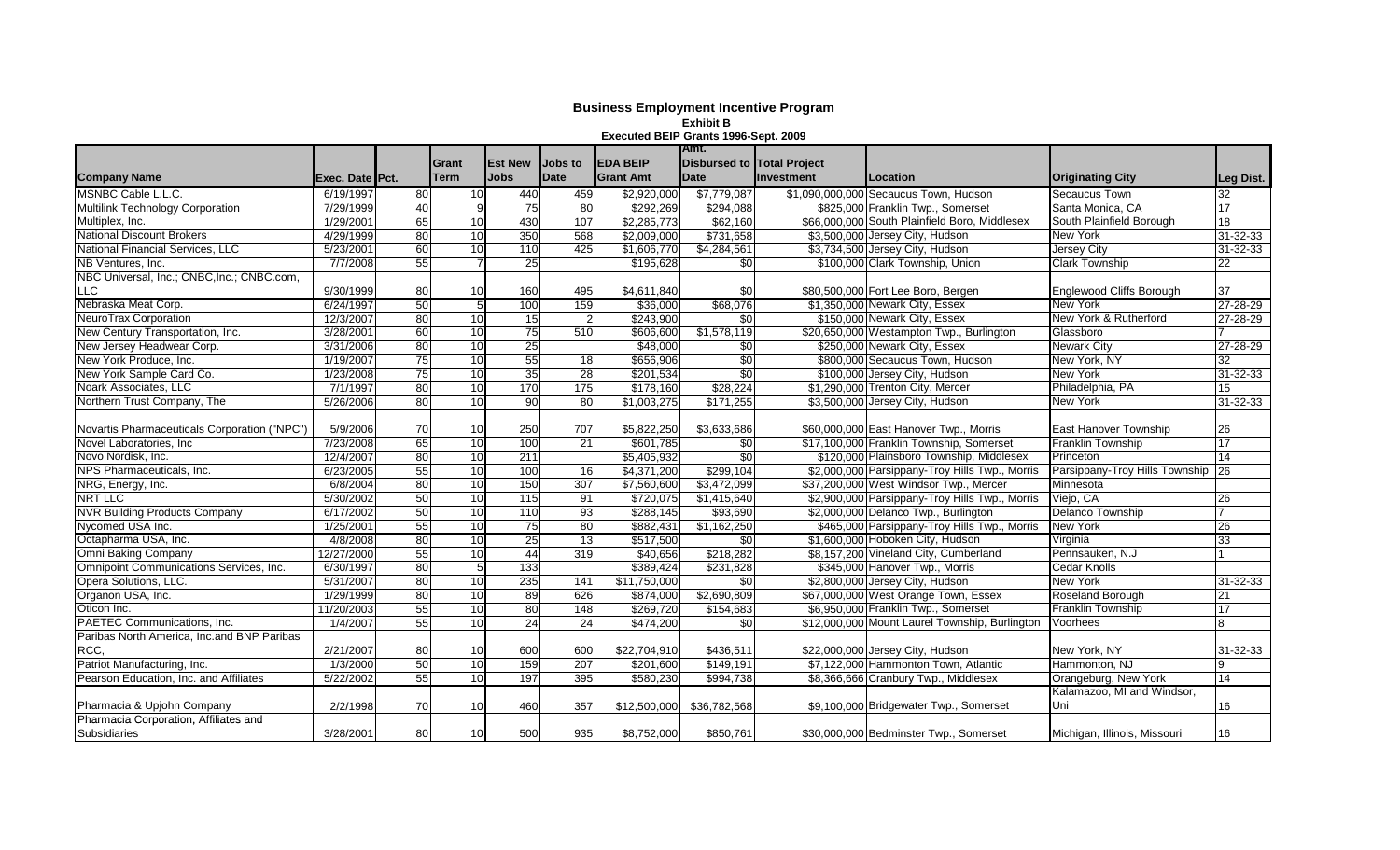|                                            |                 |                 |                 |                 |             |                  | Amt.                              |            |                                                |                             |                |
|--------------------------------------------|-----------------|-----------------|-----------------|-----------------|-------------|------------------|-----------------------------------|------------|------------------------------------------------|-----------------------------|----------------|
|                                            |                 |                 | Grant           | <b>IEst New</b> | Jobs to     | <b>EDA BEIP</b>  | <b>Disbursed to Total Project</b> |            |                                                |                             |                |
| <b>Company Name</b>                        | Exec. Date Pct. |                 | <b>Term</b>     | <b>Jobs</b>     | <b>Date</b> | <b>Grant Amt</b> | Date                              | Investment | Location                                       | <b>Originating City</b>     | Leg Dist.      |
| Pharmasset, Inc.                           | 3/31/2006       | 80              | 10 <sup>1</sup> | 65              | 32          | \$1,736,864      | \$317,820                         |            | \$11,005,000 Plainsboro Twp., Middlesex        | Georgia                     | 14             |
| PHH Mortgage Corp.                         | 12/9/1997       | 80              | 10              | 1000            |             | \$2,840,000      | \$1,621,325                       |            | \$48,200,000 Mount Laurel Township, Burlington | Mt. Laurel                  | $\overline{8}$ |
| Phillips Van Heusen Corporation            | 12/28/2004      | 55              | $\overline{10}$ | $\overline{27}$ | 50          | \$263,000        | \$95,442                          |            | \$3,000,000 Bridgewater Twp., Somerset         | Maine                       | 16             |
| Phyton Biotech, Inc.                       | 11/9/2005       | 55              | 10              | 118             | 46          | \$1,204,868      | \$10,670                          |            | \$2,730,170 East Windsor Twp., Mercer          | <b>New York</b>             | 12             |
| Picasso Lighting Inc. d/b/a Bernard Pecaso | 7/14/2004       | 55              | 10              | 50              | 50          | \$45,738         | \$55,890                          |            | \$3,690,000 Hillside Twp., Union               | <b>New York</b>             | 29             |
| Pivot Inc.                                 | 3/20/2008       | 80              | 8               | 48              | ø           | \$701,184        | \$0                               |            | \$5,000,000 Jersey City, Hudson                | <b>New York City</b>        | 31-32-33       |
| Polymer Molded Products, LLC               | 3/14/2006       | 60              | 8               | 37              |             | \$81,580         | $\sqrt[6]{}$                      |            | \$500,000 Piscataway Twp., Middlesex           | <b>Bridgewater Township</b> | 16             |
| <b>Pricewaterhouse Coopers</b>             | 6/24/1997       | 60              | 10              | 80              | 916         | \$5,293,600      | \$4,330,973                       |            | \$20,600,000 Jersey City, Hudson               | <b>New York</b>             | 31-32-33       |
| Princeton Power Systems, Inc.              | 3/31/2009       | 70              | 10              | 40              |             | \$435,000        | \$0                               |            | \$3,800,000 West Windsor Township, Mercer      | Plainsboro, NJ              | 14             |
| Public Health Reasearch Institute          | 12/18/1998      | $\overline{70}$ | 10              | 120             | 101         | \$861,600        | \$519,034                         |            | \$68,000,000 Newark City, Essex                | <b>New York</b>             | 27-28-29       |
| QRxPharma, Inc.                            | 4/14/2008       | 50              | 10              | 27              |             | \$1,089,897      | \$0                               |            | \$320,000 Bedminster Township, Somerset        | <b>Bedminster Township</b>  | 16             |
| Quaker Photo Service Co Inc                | 4/18/2006       | 45              | 10              | 38              | 22          | \$122,641        | \$6,312                           |            | \$750,000 Moorestown Township, Burlington      | Pennsylvania                | 8              |
| <b>QUALCOMM Flarion Technologies, Inc.</b> | 7/18/2007       | 80              | 10              | 95              |             | \$1,932,300      | \$0                               |            | \$20,117,000 Bridgewater Twp., Somerset        | <b>Bridgewater Township</b> | 16             |
| Radianz Americas, Inc.                     | 10/27/2000      | 60              | $\overline{10}$ | 133             | 138         | \$2,285,150      | \$2,090,423                       |            | \$100,000,000 Nutley Town, Essex               | <b>Nutley Township</b>      | 36             |
| RadPharm, Inc.                             | 9/29/2006       | 60              | 10              | 62              | 53          | \$566,060        | \$86,459                          |            | \$500,000 West Windsor Twp., Mercer            | West Windsor Township       | 15             |
| Rajbhog Foods, Inc.                        | 5/22/2006       | 75              | 10              | 35              |             | \$84,000         | \$0                               |            | \$3,700,000 Jersey City, Hudson                | Jersey City                 | 31-32-33       |
| Redpoint Bio Corporation                   | 2/8/2006        | $\overline{60}$ | $\overline{10}$ | 36              | $6 \,$      | \$441,018        | $\overline{50}$                   |            | \$4,251,000 Ewing Twp., Mercer                 | Cranbury                    | 15             |
| Refcon, LLC                                | 5/19/2004       | 40              | $\overline{10}$ | 70              | 50          | \$439,320        | \$42,421                          |            | \$380,000 Norwood Boro, Bergen                 | <b>New York</b>             | 39             |
| Regeneron Pharmaceuticals, Inc.            | 5/18/2009       | 55              | $\overline{10}$ | 20              |             | \$471,219        | $\sqrt{6}$                        |            | \$291,000 Bridgewater Township, Somerset       | Tarrytown, NY               | 16             |
| Reliance Medical Group, LLC                | 3/1/2001        | 60              | 10              | 75              | 107         | \$789,440        | \$1,221,864                       |            | \$789,440 Bernards Twp., Somerset              | Bridgewater, NJ             | 16             |
| Roosevelt Paper Company                    | 6/27/1997       | 70              | 10              | 197             | 150         | \$67,914         | \$674,998                         |            | \$15,000,000 Mount Laurel Twp., Burlington     | Philadelphia, PA            | $\overline{8}$ |
| Rose Art Industries, Inc.                  | 9/25/1997       | 80              | 6               | 460             | 159         | \$286,176        | \$7,692                           |            | \$2,200,000 Wood-Ridge Boro, Bergen            | Brooklyn, NY                | 36             |
| Rose Brand Wipers, Inc.                    | 9/13/2006       | 80              | 10              | 139             | 149         | \$900,589        | \$196,608                         |            | \$1,025,000 Secaucus Town, Hudson              | New York City, NY           | 32             |
| <b>Royal Wine Corporation</b>              | 1/3/2000        | 50              | 10              | 78              | 130         | \$411,600        | \$407,461                         |            | \$13,350,000 Bayonne City, Hudson              | Brooklyn, NY                | 31             |
| RPS, Inc.                                  | 8/22/1997       | 80              | 10              | 71              | 360         | \$151,088        | \$498,450                         |            | \$64,000,000 Woodbridge Twp., Middlesex        | <b>Woodbridge Township</b>  | 19             |
| Sandoz Inc.                                | 11/12/2002      | $\overline{70}$ | 10              | 153             | 87          | \$1,866,487      | \$4,270                           |            | \$20,500,000 South Brunswick Twp., Middlesex   | South Brunswick Township    | 14             |
| Sanofi-Aventis U.S. LLC and Sanofi-Aventis |                 |                 |                 |                 |             |                  |                                   |            |                                                |                             |                |
| U.S.                                       | 7/21/2006       | 80              | 10              | 850             | 433         | \$8,369,000      | \$1,307,012                       |            | \$201,000,000 Bridgewater Twp., Somerset       | <b>New York</b>             |                |
| Sanofi-Aventis U.S. LLC and Sanofi-Aventis |                 |                 |                 |                 |             |                  |                                   |            |                                                |                             |                |
| U.S. In                                    | 6/24/1997       | 60              | 10              | 440             | 555         | \$2,784,000      | \$12,796,162                      |            | \$98,000,000 Bridgewater Twp., Somerset        | MI, OH, France, Germany     | 16             |
| Sanofi-Aventis U.S. LLC and Sanofi-Aventis |                 |                 |                 |                 |             |                  |                                   |            |                                                |                             |                |
| U.S. In                                    | 10/29/1999      | 80              | 10              | 1400            | 1829        | \$21,795,200     | \$41,434,087                      |            | \$59,000,000 Bridgewater Twp., Somerset        | <b>Bridgewater Township</b> | 16             |
| SBD Net Products, Inc.                     | 3/22/2007       | 75              | 10              | 70              |             | \$888,125        | \$0                               |            | \$115,000 East Brunswick Twp., Middlesex       | <b>East Brunswick</b>       | 18             |
| Scharff Weisberg, Inc                      | 11/6/2008       | 45              | 10              | $\frac{11}{2}$  | 45          | \$1,400,027      | \$0                               |            | \$2,310,000 Secaucus Town, Hudson              | Long Island City NY         | 32             |
| <b>Schering Corporation</b>                | 2/28/2000       | 70              | 10              | 323             | 814         | \$3,948,650      | \$9,529,346                       |            | \$205,000,000 Kenilworth Boro, Union           | Kenilworth Borough          | 20             |
| Scivantage, Inc.                           | 1/26/2007       | 80              | $\overline{7}$  | 120             | 83          | \$1,879,819      | \$165,488                         |            | \$50,000 Jersey City, Hudson                   | New York, NY                | 31-32-33       |
| Semprae Laboratories, Inc.                 | 7/24/2009       | 60              | 10              | 10              |             | \$220,100        | \$0                               |            | \$9,500,000 Saddle Brook Township, Bergen      | Charleston SC               | 38             |
| SG Americas Operational Services Inc. / SG |                 |                 |                 |                 |             |                  |                                   |            |                                                |                             |                |
| America                                    | 4/22/2005       | 80              | 10              | 350             | 496         | \$10,088,400     | \$1,221,109                       |            | \$14,101,200 Jersey City, Hudson               | <b>NY</b>                   | 31-32-33       |
| Shasun Pharma Solutions Inc                | 4/25/2008       | 55              | 10              | 41              | 8           | \$741,860        | \$0                               |            | \$7,723,800 Piscataway Township, Middlesex     | Piscataway                  | 17             |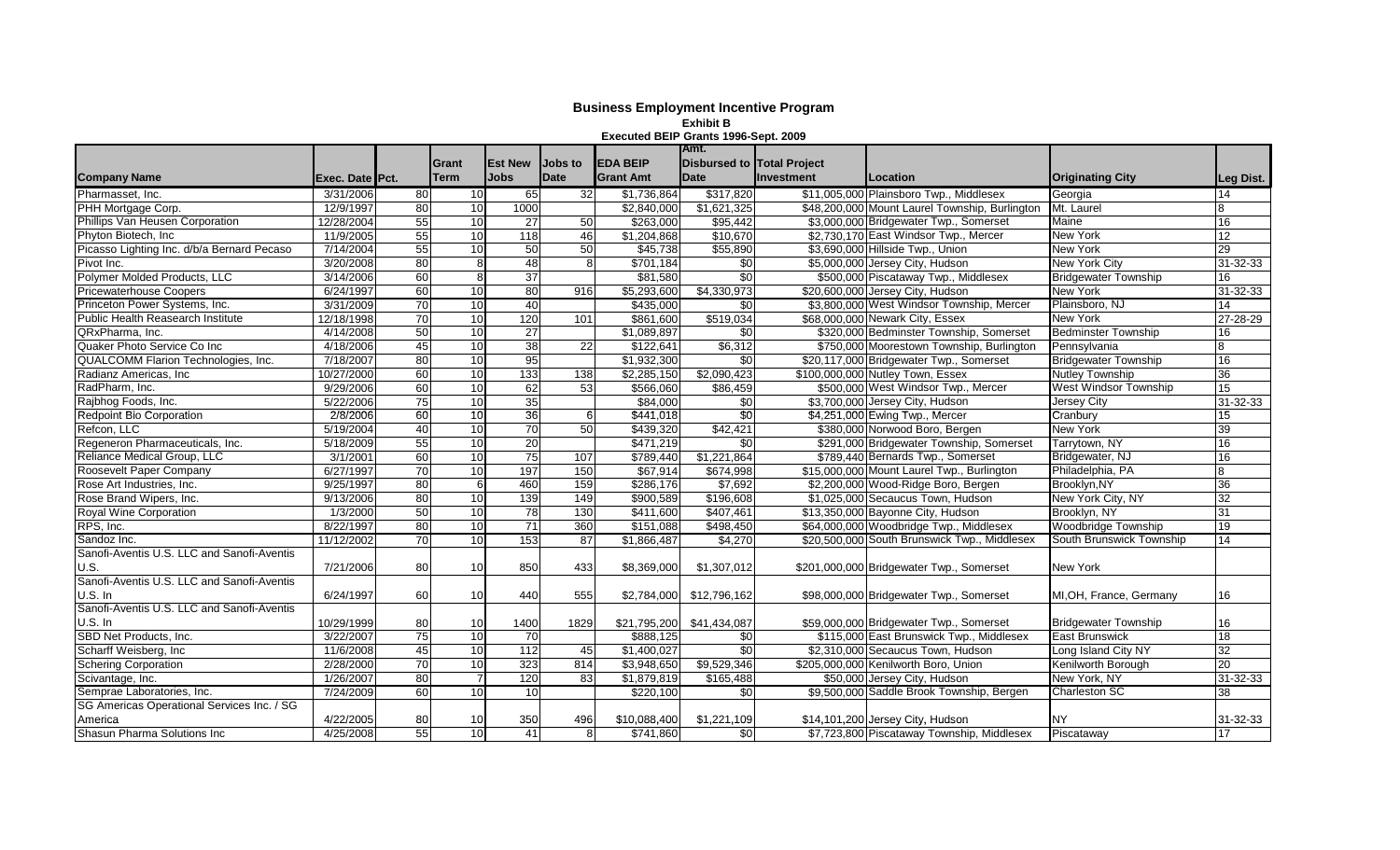|                                                  |                 |                 |                 |                |                 |                  | Amt.                              |            |                                                 |                                   |                 |
|--------------------------------------------------|-----------------|-----------------|-----------------|----------------|-----------------|------------------|-----------------------------------|------------|-------------------------------------------------|-----------------------------------|-----------------|
|                                                  |                 |                 | Grant           | <b>Est New</b> | <b>Jobs</b> to  | <b>EDA BEIP</b>  | <b>Disbursed to Total Project</b> |            |                                                 |                                   |                 |
| <b>Company Name</b>                              | Exec. Date Pct. |                 | Term            | <b>Jobs</b>    | Date            | <b>Grant Amt</b> | <b>Date</b>                       | Investment | <b>Location</b>                                 | <b>Originating City</b>           | Leg Dist.       |
| Silver Line Building Products LLC                | 8/27/1998       | 40              | 10              | 150            | 414             | \$84,000         | \$533,366                         |            | \$1,400,000 Middlesex Boro, Middlesex           | Middlesex Borough                 | 22              |
| <b>Snowbird Corporation</b>                      | 3/23/1998       | 70              | 10              | 104            | 114             | \$586,440        | \$505,385                         |            | \$4,580,000 Jersey City, Hudson                 | NYC, New York                     | 31-32-33        |
| Solix, Inc.                                      | 2/10/2004       | 65              |                 | 105            | 195             | \$482,160        | \$409,266                         |            | \$6,400,000 Hanover Twp., Morris                | <b>Hanover Township</b>           | 26              |
| Sony BMG Music Entertainment, a Delaware         |                 |                 |                 |                |                 |                  |                                   |            |                                                 |                                   |                 |
| general                                          | 6/20/2005       | 70              | 10              | 304            | 199             | \$2,867,480      | \$709,874                         |            | \$5,000,000 Lyndhurst Twp., Bergen              | New York                          | 36              |
| Sprint Spectrum L.P.                             | 10/1/1997       | 50              | 10              | 95             | 542             | \$329,650        | \$2,453,674                       |            | \$27,448,439 Bedminster Twp., Somerset          | <b>New Jersey</b>                 |                 |
| Standard Chartered Bank, Inc.                    | 9/24/2008       | 80 <sup>1</sup> | 10              | 300            |                 | \$4,212,086      | $\overline{50}$                   |            | \$13,200,000 Newark City, Essex                 | <b>New York NY</b>                | 27-28-29        |
| Standard Data Corporation d/b/a SDC Data,        |                 |                 |                 |                |                 |                  |                                   |            |                                                 |                                   |                 |
| Inc.                                             | 9/15/2000       | 65              | 10 <sup>1</sup> | 26             | 26              | \$505,830        | \$180,060                         |            | \$185,000 Jersey City, Hudson                   | New York                          | 31-32-33        |
|                                                  |                 |                 |                 |                |                 |                  |                                   |            |                                                 |                                   |                 |
| Star Soap/Star Candle/Prayer Candle Co., LLC     | 9/20/2006       | 70              | 10 <sup>1</sup> | 225            |                 | \$499.500        | \$0                               |            | \$499,500 Ridgefield Park Village, Bergen       | Brooklyn, NY                      | 37              |
| Starborn Industries, Inc.                        | 6/25/1997       | 50              | 8 <sup>1</sup>  | 25             | 44              | \$33,330         | \$119,989                         |            | \$1,025,000 Woodbridge Twp., Middlesex          | Brooklyn, NY                      | $\overline{19}$ |
| <b>State Street Corporation and Subsidiaries</b> | 9/15/2008       | 80              | $\overline{7}$  | 350            |                 | \$4,375,700      | \$0                               |            | \$24,936,875 Plainsboro Township, Middlesex     | <b>New York</b>                   | 14              |
| Steel Fab Realty, LLC.                           | 2/21/2007       | 55              | 10              | 193            |                 | \$1,039,421      | $\overline{60}$                   |            | \$20,170,000 Edison Township, Middlesex         | New York                          | 18              |
| Sumitomo Trust & Banking Co.                     | 8/23/2000       | 65              | 10              | 150            | 335             | \$1,702,840      | \$1,914,310                       |            | \$5,000,000 Jersey City, Hudson                 | <b>New York</b>                   | 31-32-33        |
| Summit Import Corp.                              | 12/1/1998       | 60              | 10              | 66             | 74              | \$168,000        | \$124,964                         |            | \$9,999,261 Jersey City, Hudson                 | New York City, NY                 | 31-32-33        |
| Sun Pharmaceutical Industries, Inc.              | 3/27/2009       | 65              | 10              | 318            |                 | \$2,382,217      | \$0                               |            | \$4,093,400 Cranbury Township, Middlesex        | Cranbury Township                 | 14              |
|                                                  |                 |                 |                 |                |                 |                  |                                   |            |                                                 |                                   |                 |
| Susquehanna Patriot Bank                         | 9/28/2006       | 80              | 10              | 43             |                 | \$260,456        | \$0                               |            | \$1,300,000 Camden City, Camden                 | Pottstown/Bryn Mawr, Pa; Marltn 5 |                 |
| Taro Pharmaceuticals U.S.A., Inc.                | 2/6/2004        | 50              | 10              | 26             | 28              | \$1,287,195      | \$45,302                          |            | \$38,200,000 South Brunswick Twp., Middlesex    | New York                          | 14              |
| TD Waterhouse Securities, Inc.                   | 4/29/1999       | 80              | 10              | 300            | 416             | \$1,092,000      | \$3,940,045                       |            | \$73,450,000 Jersey City, Hudson                | Jersey City                       | 31-32-33        |
| <b>Tech Data Corporation</b>                     | 7/3/1997        | 50              | 10              | 126            | 211             | \$721,920        | \$500,041                         |            | \$15,800,000 Logan Twp., Gloucester             | Paulsboro                         |                 |
| Telargo Inc.                                     | 4/11/2006       | 80              | 10              | 37             | $\overline{17}$ | \$335,146        | \$10,185                          |            | \$10,000,000 Jersey City, Hudson                | California                        | 31-32-33        |
| Telcordia Technologies, Inc.                     | 6/25/1999       | 70              | 10              | 250            | 276             | \$14,004,000     | \$1,474,288                       |            | \$45,000,000 Piscataway Twp., Middlesex         | Piscataway                        | 17              |
| The Wall Street Investment Group, LTD            | 11/30/2001      | 65              | 10              | 105            |                 | \$535,425        | \$0                               |            | \$5,500,000 Trenton City, Mercer                | New York                          | 15              |
| Thomas Colace Company, LLC, The and              | 4/12/2006       | 50              | 10              | 200            |                 | \$1,285,200      | \$91,729                          |            | \$1,100,000 West Deptford Twp., Gloucester      | Pennsylvania                      | 3               |
|                                                  |                 |                 |                 |                |                 |                  |                                   |            |                                                 |                                   |                 |
| TI Parsippany Inc. and TI Shared Services Inc.   | 4/4/2006        | 60              | 10 <sup>1</sup> | 178            |                 | \$3,288,372      | \$0                               |            | \$39,500,000 Parsippany-Troy Hills Town, Morris | New York City, NY                 | 26              |
|                                                  |                 |                 |                 |                |                 |                  |                                   |            |                                                 |                                   |                 |
| Toys "R" Us, Inc. & Toys "R" Us-Delaware, Inc.   | 3/23/1998       | 75              | 10 <sup>1</sup> | 200            | 626             | \$814,500        | \$6,684,125                       |            | \$76,500,000 Montvale Boro, Bergen              | Rochelle Park, Paramus, Parsip 34 |                 |
| Tracy Evans, Ltd.                                | 4/13/2006       | 75              | 10              | 63             | 62              | \$308,436        | \$37,257                          |            | \$250,000 Bayonne City, Hudson                  | <b>New York</b>                   | 31              |
| TradeWeb Group LLC                               | 11/30/2001      | 70              | 10              | 80             | 230             | \$1,863,120      | \$8,898,671                       |            | \$8,300,000 Jersey City, Hudson                 | New York City                     | 31-32-33        |
| Travelport Inc.                                  | 4/22/2002       | 55              | 10              | 75             | 103             | \$528,000        | \$2,187,426                       |            | \$1,351,000 Parsippany-Troy Hills Twp., Morris  | <b>Illinois</b>                   | 26              |
| Tribeca Oven, Inc.                               | 2/4/2005        | 45              | 10              | 100            | 143             | \$122,500        | \$155,490                         |            | \$800,000 Carlstadt Boro, Bergen                | Brooklyn, NY                      | 36              |
| Trimco Display, LLC                              | 10/29/2007      | 75              | 10              | 260            | 84              | \$799,500        | \$0                               |            | \$1,285,000 Carteret Borough, Middlesex         | New York                          | 19              |
| <b>Trimline Medical Products Corporation</b>     | 5/6/2004        | 40              | 10              | 30             | 79              | \$37,800         | \$38,488                          |            | \$555,000 Branchburg Twp., Somerset             | <b>Branchburg Township</b>        | 16              |
| TSA Stores, Inc.                                 | 8/28/2002       | 60              | 10              | 200            | 142             | \$531,960        | \$191,057                         |            | \$11,000,000 Burlington City, Burlington        | Georgia/California                |                 |
| Tullett Prebon (Americas) Holding Inc.           | 12/16/2008      | 80              | 10              | 330            | 81              | \$16,500,000     | $\frac{6}{5}$                     |            | \$11,510,801 Jersey City, Hudson                | New York, NY                      | 31-32-33        |
| Tullett Prebon Holdings Corp.                    | 7/7/2005        | 80              | 10              | 105            | 173             | \$7,958,864      | \$6,026,802                       |            | \$25,908,450 Jersey City, Hudson                | NY                                | 31-32-33        |
| Tyco International, Inc.                         | 6/12/2003       | 70              | 10              | 300            | 410             | \$13,230,000     | $\sqrt{$7,605,481}$               |            | \$14,500,000 West Windsor Twp., Mercer          | New York                          | 14              |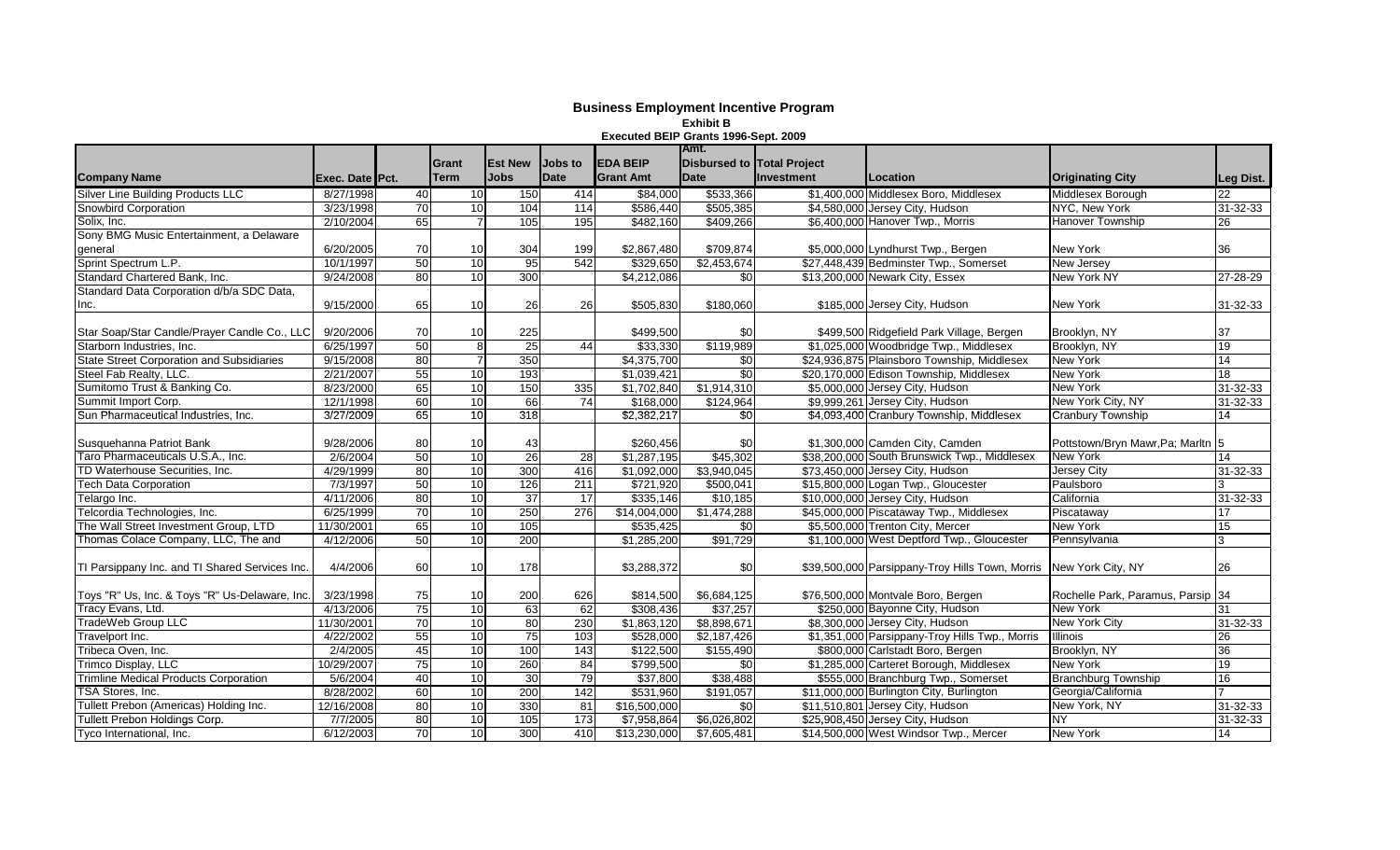|                                                  |                 |                 |                  |                 |                |                  | Amt.                              |                       |                                                 |                                    |                 |
|--------------------------------------------------|-----------------|-----------------|------------------|-----------------|----------------|------------------|-----------------------------------|-----------------------|-------------------------------------------------|------------------------------------|-----------------|
|                                                  |                 |                 | Grant            | <b>Est New</b>  | <b>Jobs</b> to | <b>EDA BEIP</b>  | <b>Disbursed to Total Project</b> |                       |                                                 |                                    |                 |
| <b>Company Name</b>                              | Exec. Date Pct. |                 | Term             | <b>Jobs</b>     | Date           | <b>Grant Amt</b> | <b>Date</b>                       | <b>Investment</b>     | Location                                        | <b>Originating City</b>            | Leg Dist.       |
| U.S. FoodService, Inc./Alliant Foodservice,      |                 |                 |                  |                 |                |                  |                                   |                       |                                                 |                                    |                 |
| Inc.                                             | 4/3/2000        | 80              | 10 <sup>1</sup>  | 80              | 241            | \$193,200        | \$1,311,187                       |                       | \$15,281,000 Woolwich Twp., Gloucester          | Philadelphia, PA                   |                 |
| <b>UBS Financial Services Inc., UBS Services</b> |                 |                 |                  |                 |                |                  |                                   |                       |                                                 |                                    |                 |
| <b>USA LLC</b>                                   | 1/31/2002       | 80              | 10 <sup>1</sup>  | 1450            | 1641           | \$28,238,750     | \$4,843,192                       |                       | \$167,845,417 Jersey City, Hudson               | New York                           |                 |
| United Canvas & Sling, Inc.                      | 1/28/1999       | 50              | 10               | 50              | 50             | \$157,760        | \$47,368                          |                       | \$400,000 Kearny Town, Hudson                   | Orangeburg, New York               | 32              |
| United HealthCare Services, Inc.                 | 1/10/2001       | 80              | 10               | 229             | 280            | \$2,094,180      | \$3,173,405                       |                       | \$8,880,780 Bernards Twp., Somerset             | <b>Bernards Township</b>           | $\overline{16}$ |
| United States Trust Company of New York          | 12/18/1998      | 80              | 10               | 300             | 292            | \$3,948,000      | \$7,152,087                       |                       | \$14,329,000 Jersey City, Hudson                | New York                           | 31-32-33        |
| <b>USI Insurance Services LLC and Affiliates</b> | 11/10/2008      | 75              | 10               | 50              | 70             | \$356,250        | \$0                               |                       | \$570,000 Old Bridge Township, Middlesex        | New York, NY                       | 13              |
| V & S Amboy Galvanizing, L.L.C.                  | 8/27/1998       | 50              | 10               | 32              | 37             | \$71,400         | \$57,099                          |                       | \$4,050,000 Perth Amboy City, Middlesex         | Perth Amboy City                   | 19              |
|                                                  |                 |                 |                  |                 |                |                  |                                   |                       | East Brunswick Township,                        |                                    |                 |
| Vahl, Inc.                                       | 11/21/2008      | 55              | 10 <sup>1</sup>  | 50              |                | \$702,625        | \$0                               | \$5,450,000 Middlesex |                                                 | Brooklyn, NY                       | 18              |
| Valera Pharmaceuticals, Inc.                     | 3/28/2006       | 60              | 10               | 20              | 31             | \$86,295         | \$58,003                          |                       | \$3,000,000 Cranbury Twp., Middlesex            | Cranbury Township                  | 14              |
| Vanguard Direct, Inc.                            | 11/8/2006       | 80              | 10               | 103             | 52             | \$284,280        | $\overline{50}$                   |                       | \$9,350,000 Irvington Township, Essex           | Brooklyn, NY                       | 28              |
| Vantage Custom Classics, Inc.                    | 10/23/1997      | 50              | 10               | 45              | 45             | \$462,672        | \$247,911                         |                       | \$10,400,000 Woodbridge Twp., Middlesex         | Woodbridge Township                | 19              |
| <b>VaxInnate Corporation</b>                     | 9/23/2004       | 55              | $\overline{7}$   | 16              | 14             | \$384,265        | \$62,667                          |                       | \$2,000,000 Cranbury Twp., Middlesex            | Connecticut                        | $\overline{14}$ |
| VectorMAX Corporation                            | 5/24/2007       | 80              | 10               | 240             |                | \$2,212,800      | \$0                               | \$550,000             |                                                 | Farmingdale, NY                    | 31-32-33        |
| <b>VELOX Semiconductor Corporation</b>           | 11/1/2007       | 55              | 10               | 35              |                | \$277,030        | \$0                               | \$200,000             |                                                 | Somerset, NJ                       | 17              |
| Verizon Communications Inc., et al               | 10/3/2005       | 80              | 10               | 1755            | 1169           | \$87,750,000     | \$5,718,729                       |                       | \$180,000,000 Bernards Twp., Somerset           | PA, NY, CT                         | 16              |
| Verizon Connected Solutions, Inc.                | 8/13/1998       | 50              | 10               | 571             | 647            | \$799,400        | \$367,107                         |                       | \$8,210,576 Union Twp., Union                   | Union Township                     | 20              |
| Verizon New Jersey Inc. & Verizon Services       |                 |                 |                  |                 |                |                  |                                   |                       |                                                 |                                    |                 |
| Corp.                                            | 4/19/2002       | 65              | 10               | 110             | 132            | \$1,687,500      | \$327,635                         |                       | \$67,500,000 Hamilton Twp., Mercer              | several NJ locations               | 14              |
| Verizon New Jersey Inc. & Verizon Services       |                 |                 |                  |                 |                |                  |                                   |                       |                                                 |                                    |                 |
| Corp.                                            | 6/3/2003        | 65              | 10 <sup>1</sup>  | 160             | 93             | \$556,010        | \$114,499                         |                       | \$18,900,000 Ewing Twp., Mercer                 | <b>Ewing Township</b>              | 15              |
| Victory Worldwide Transportation, Inc.           | 9/15/2005       | 50              | 10               | 43              | 25             | \$257,140        | \$10,583                          |                       | \$2,673,800 South Brunswick Twp., Middlesex     | <b>New York</b>                    | 14              |
| Viewpointe Archive Services, L.L.C.              | 3/1/2007        | 70              | 10               | 27              | 29             | \$1,349,460      | \$0                               |                       | \$725,000 Parsippany-Troy Hills Twp., Morris    | Houston, TX                        | 26              |
| Vitamin Shoppe Industries, Inc.                  | 4/24/2002       | 65              | 10               | 100             | 430            | \$398,445        | \$897,965                         |                       | \$13,200,000 North Bergen Twp., Hudson          | North Bergen Township              | $\overline{32}$ |
| Volkswagen of America, Inc.                      | 5/23/2001       | 55              | 10               | 89              | 77             | \$489,060        | \$260,873                         |                       | \$8,000,000 Cranbury Twp., Middlesex            | Cranbury, NJ                       | 14              |
| Vonage Holdings Corporation                      | 6/20/2006       | 55              | 10               | 1657            | 1286           | \$9,864,033      | \$1,117,143                       |                       | \$8,700,000 Holmdel Twp., Monmouth              | <b>Holmdel Township</b>            | 12              |
| Voxware, Inc.                                    | 5/23/2008       | 80              | $\overline{4}$   | $\overline{14}$ |                | \$141,754        | \$0                               |                       | \$443,000 Hamilton Township, Mercer             | Lawrenceville, NJ                  | 14              |
| Walden Lang Inc.                                 | 7/29/1999       | 50              | $6 \overline{6}$ | 55              | 42             | \$27,804         | \$17,272                          |                       | \$200,000 Jersey City, Hudson                   | New York                           | 31-32-33        |
|                                                  |                 |                 |                  |                 |                |                  |                                   |                       |                                                 |                                    |                 |
| Washington Group International Power, The        | 8/22/1997       | 50              | 10               | 400             | 585            | \$7,424,000      | \$4,951,408                       |                       | \$35,800,000 West Windsor Twp., Mercer          | Phila, PA, NYC, NY, Lyndhurst, N14 |                 |
| <b>WebMD Corporation</b>                         | 5/23/2001       | 60              | 10               | 100             | 76             | \$2,974,277      | \$1,040,001                       |                       | \$1,000,000 Elmwood Park Boro, Bergen           | Elmwood Park Borough               | $\overline{38}$ |
| Wicked Fashions, Inc.                            | 4/18/2006       | 65              | 10               | 50              |                | \$474,662        | \$0                               |                       | \$15,500,000 Fort Lee Boro, Bergen              | Carlstadt                          | 38              |
| Woolco Foods, Inc.                               | 6/21/2004       | $\overline{75}$ | 10               | 35              | 62             | \$143,325        | \$376,217                         |                       | \$825,000 Jersey City, Hudson                   | New York                           | 31-32-33        |
| XO Communications Services, Inc./XO              |                 |                 |                  |                 |                |                  |                                   |                       |                                                 |                                    |                 |
| Services, Inc.                                   | 6/23/1998       | 50              | 10 <sup>1</sup>  | 110             | 123            | \$645,700        | \$2,011,893                       |                       | \$6,000,000 Paramus Boro, Bergen                | Paramus Borough                    | 38              |
| Zen & Art of Client Server Computing, Inc.       | 3/23/1998       | 70              | 10               | 155             | 111            | \$1,507,800      | \$117,520                         |                       | \$500,000 Woodbridge Twp., Middlesex            | New York, NY                       | $\overline{19}$ |
| Zimmer Trabecular Metal Technology, Inc.         | 12/28/2004      | 55              | 10               | 38              | 21             | \$283,437        | \$24,393                          |                       | \$2,680,000 Hanover Twp., Morris                | Hanover Township                   | 26              |
| Zimmer Trabecular Metal Technology, Inc.         | 7/21/2005       | 60              | 10               | 100             | 43             | \$408,675        | \$20,153                          |                       | \$17,787,000 Parsippany-Troy Hills Twp., Morris | Allendale, NJ/Livingston, NJ       | 26              |